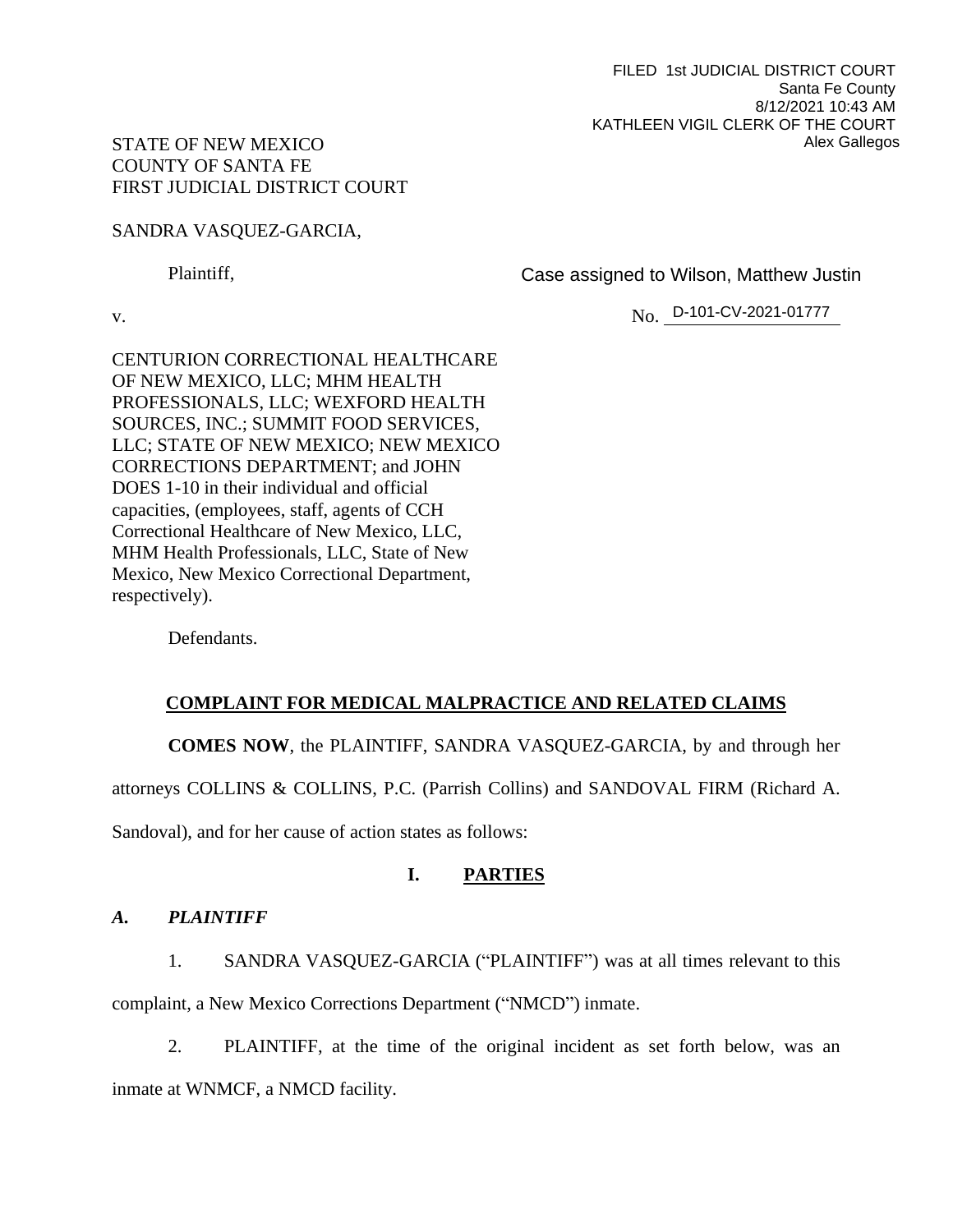3. PLAINTIFF is currently residing in P.O. DRAWER 250 GRANTS, NEW MEXICO 87020.

### *B. NEW MEXICO CORRECTIONS DEPARTMENT*

4. DEFENDANT NMCD and WNMCF are entities of the State of New Mexico.

5. WNMCF is operated by NMCD.

6. NMCD retains ultimate authority and responsibility over WNMCF, and WNMCF is operated in accordance with NMCD rules, policies, and procedures.

7. NMCD is responsible for contracting of medical services for all NMCD facilities including WNMCF.

8. At all material times, NMCD, CCH, MHM acted through their respective owners, officers, directors, employees, agents, or apparent agents, including, but not limited to, administrators, management, nurses, doctors, technicians, and other staff, and is responsible for their acts or omissions pursuant to the doctrines of respondeat superior, agency and/or apparent agency.

9. NMCD DEFENDANTS have a duty to provide for the safety and security for those it incarcerates.

10. NMCD governs WNMCF, while independent contractors carry out discrete duties at the discretion of NMCD.

### *C. CENTURION CORRECTIONAL HEALTHCARE OF NEW MEXICO, LLC*

11. Centurion Correctional Healthcare Of New Mexico, LLC ("CCH") entered a contract, General Services Contract #16-770-1300-0097 ("GSC"), with the State of New Mexico that commenced on June 1, 2016 and ended on or about November 2019.

12. CCH is a domestic limited liability company registered to do business in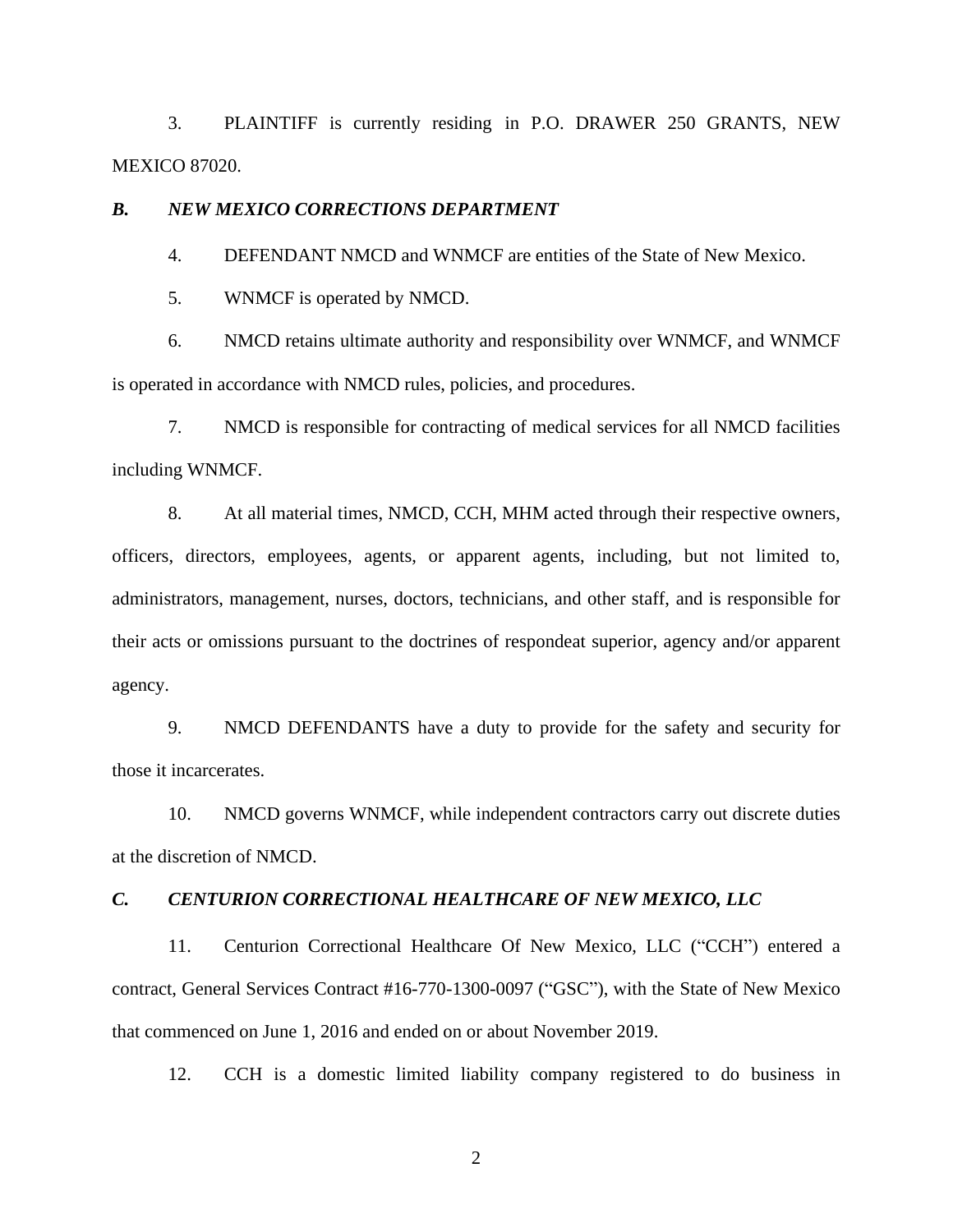New Mexico, whose registered agent for service of process is CT Corporation System, 206 S. Coronado Avenue, Espanola, New Mexico, 87532-2792.

13. At all times material to this Complaint, CCH acted through its owners, officers, directors, employees, agents, or apparent agents, including, but not limited to, administrators, management, nurses, doctors, technicians, and other staff, and is responsible for their acts or omissions pursuant to the doctrines of respondeat superior, agency and/or apparent agency.

14. During the term of the GSC, CCH provided a "comprehensive health care delivery system" to NMCD, which includes billing services, utilization management, general health care services administration, and on-site medical staff provided through an independent contractor, MHM Health Professionals, LLC.

15. CCH was not and is not a public body as evidenced their repeated assertions to that fact.

16. CCH is neither a local public body nor a state employee under NMSA §41-4-7(F).

17. CCH is not entitled to protections under the New Mexico Tort Claims Act.

18. CCH was not at times relevant to this Complaint licensed to practice medicine in New Mexico.

19. CCH, its John Doe named employees, staff and agents will be collectively referred to as CCH DEFENDANTS.

#### *D. MHM HEALTH PROFESSIONALS, LLC.*

20. MHM Health Professionals, LLC. ("MHM") is under contract with CCH to provide medical providers to CCH.

21. MHM is a Delaware for profit corporation licensed to do business in New Mexico.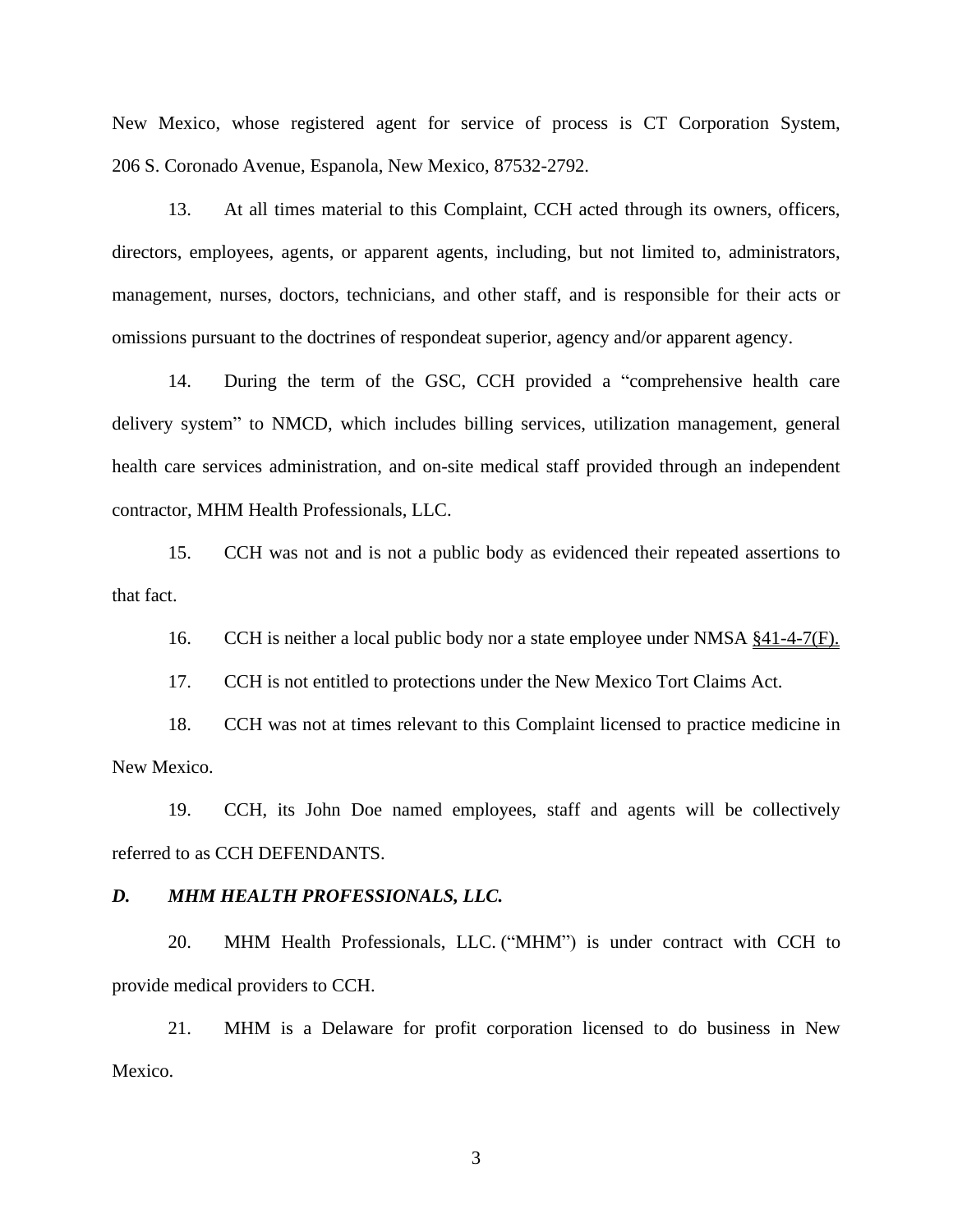22. MHM provides medical personnel to CCH, including those medical personnel providing medical services at WNMCF during the term of the GSC.

23. MHM employees and staff provided on-site healthcare services to NMCD inmates pursuant to contract with CCH.

24. MHM was not a party to the GSC.

25. MHM is a third-party to the GSC.

26. MHM had no direct contractual relations with NMCD, the State of New Mexico or WNMCF for the provision of medical services during the term of the GSC.

27. MHM had no direct contractual relations with NMCD, the State of New Mexico or WNMCF for the provision of medical services from June 2016 to November 2019.

28. At all material times, MHM acted through its owners, officers, directors, employees, agents or apparent agents, including, but not limited to, administrators, management, nurses, doctors, technicians and other staff, and is responsible for their acts or omissions pursuant to the doctrines of respondeat superior, agency and/or apparent agency.

29. MHM carried medical malpractice insurance for itself and the employees loaned to Centurion for the provision of medical care in NMCD facilities.

30. MHM is neither a local public body nor a state employee under NMSA §41-4-

 $7(F)$ .

31. MHM is not entitled to protections under the New Mexico Tort Claims Act.

32. MHM and its John Doe employees, staff and agents will be referred to herein collectively as MHM Defendants.

## *E. CCH AND MHM PART OF INTEGRATED ENTERPRISE CENTENE CORPORATION*

33. Upon information and belief, Centene Corporation has annual revenues of over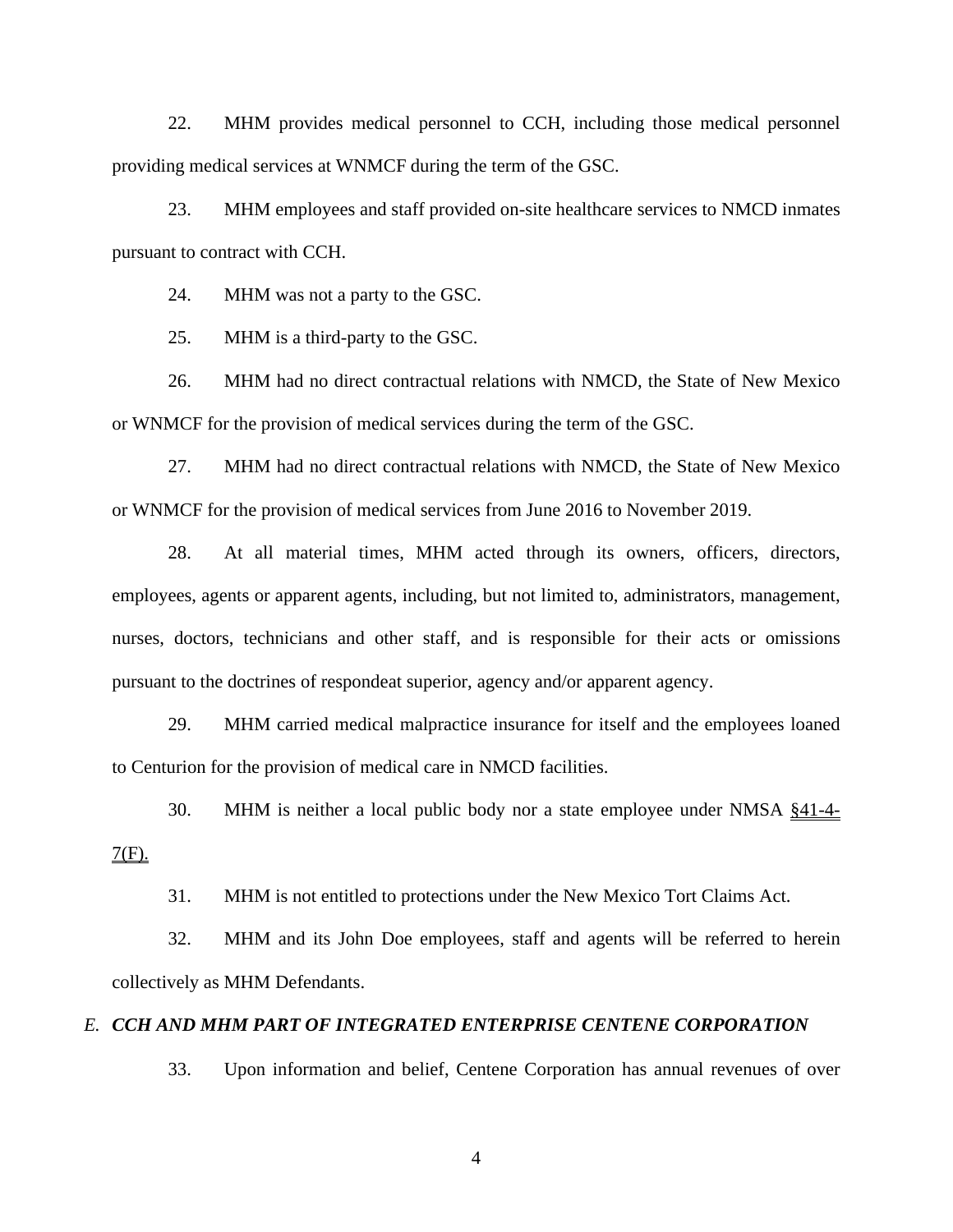\$70 billion.

34. Upon information and belief, in 2011, Centene Corporation formed a wholly owned subsidiary Centurion Group, Inc. for the sole purpose of forming a joint venture with MHM Services, Inc.

35. Upon information and belief, the joint venture was formed in anticipation of Centene Corporation acquiring MHM Services, Inc., which occurred in April 2018.

36. Upon information and belief, MHM Services, Inc. operates in 16 states, over 300 facilities with over 9000 employees.

37. In 2019, Centene had revenue in excess of \$70 billion.

38. Upon information and belief, the joint venture partners, Centurion Group, Inc. and MHM Services, Inc., formed a joint venture called Centurion, LLC.

39. Upon information and belief, upon formation, the board of directors of Centurion, LLC consisted of seven individuals; three board of directors from Centene Corporation and four board of directors from MHM Services, Inc.

40. Upon information and belief, the purpose of Centurion, LLC was to form wholly owned subsidiaries in different states for the sole purpose of holding and bidding on statespecific contracts.

41. Upon information and belief, to this end in July 2015, Centurion, LLC formed a wholly owned subsidiary called Centurion Correctional Healthcare of New Mexico, LLC ("CCH") to bid on the correctional health care contract with the New Mexico Corrections Department.

42. Upon information and belief, at all material times hereto, CCH was a wholly owned subsidiary of Centurion, LLC, which was a joint venture between Centurion Group, Inc.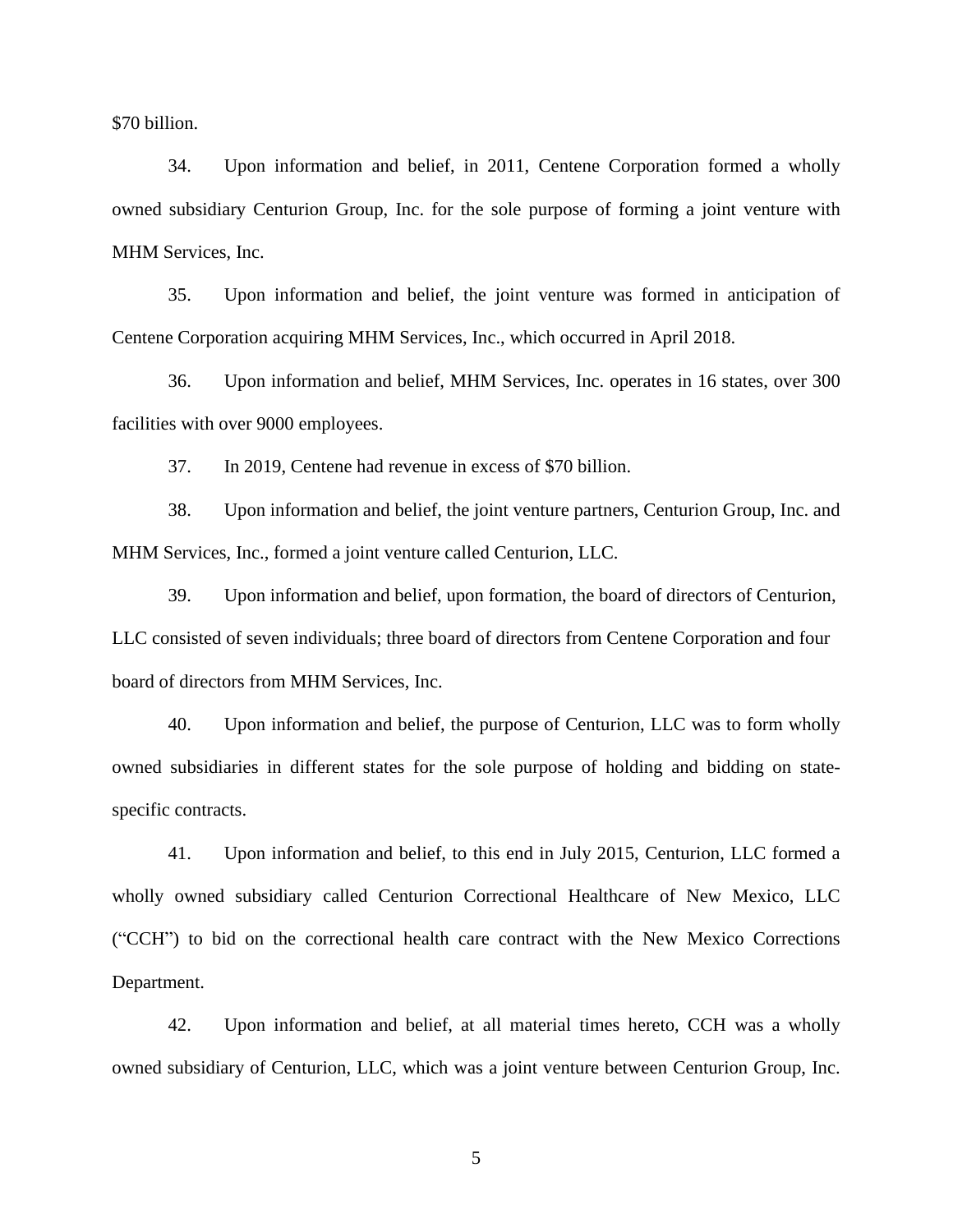and MHM Services, Inc.

43. Upon information and belief, the seven board of directors of Centurion, LLC oversaw the operations of CCH.

44. Upon information and belief, MHM Health Professionals, LLC (MHM) is a wholly owned subsidiary of MHM Services, Inc.

45. Upon information and belief, at all material times, the health care providers and the managerial staff working in NMCD facilities under CCH were employed by MHM.

46. Upon information and belief, health care providers at WNMCF were employed by MHM.

47. Upon information and belief, at all materials times, personnel that provided human resources, payroll, financial and legal support for CCH were employed by MHM Services, Inc.

48. Upon information and belief, prior to the acquisition, and at all material times hereto, Centene Corporation, through CCH, was a fifty-one percent (51%) owner in the joint venture and was responsible for providing corporate support to CCH, including tax filings, claims processing for "outside the walls" claims and network contract negotiations.

49. Upon information and belief, prior to the acquisition, and at all material times hereto, MHM Services, Inc. was a forty-nine percent (49%) owner in the joint venture and was responsible for providing CCH with legal support, human resources, credentialing, payroll, benefit plans, finance, IT and office services, including marketing, proposal writing and pricing of requests for proposals.

50. Upon information and belief, at all materials times, the salaries of the John Doe named CCH Defendants, including individually named defendants, were funded fifty-one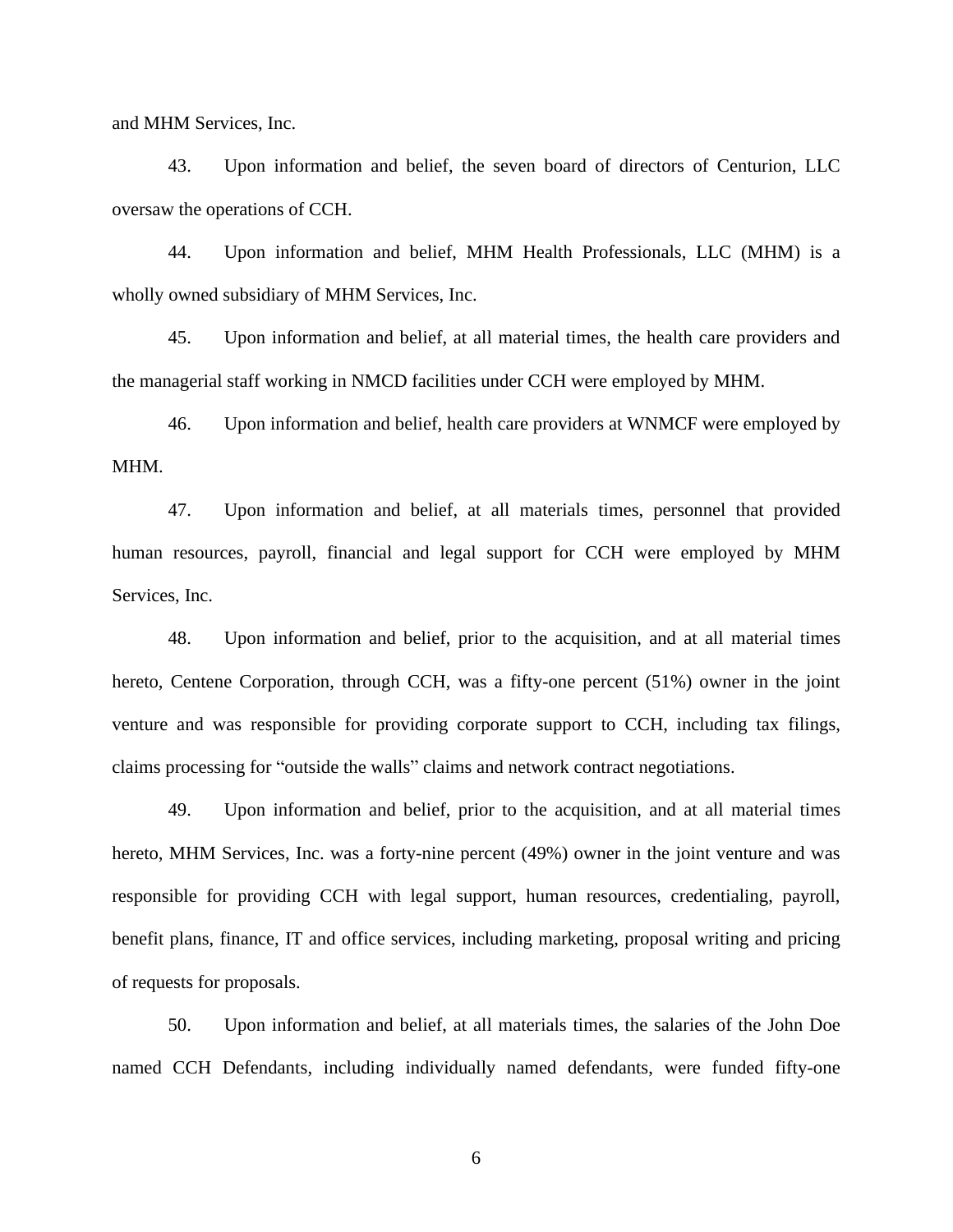percent (51%) by Centene Corporation, through Centurion Group, Inc. and/or Centurion, LLC, and forty-nine percent (49%) by MHM Services, Inc.

51. Upon information and belief, expenses and losses of CCH were funded fifty-one percent (51%) by Centene Corporation, through Centurion Group, Inc and/or Centurion, LLC., and forty-nine percent (49%) by MHM Services, Inc.

52. Upon information and belief, at all materials times, Centene Corporation, MHM Services, Inc. and Centurion, LLC had access to CCH's financial books and records.

53. Upon information and belief, all MHM employees serving under CCH are insured through MHM.

54. Upon information and belief, CCH and Centene Corporation are identified as "additional named insured" on insurance policies issued to MHM.

55. In its February 18, 2016, Technical Response to NMCD's request for proposals,

CCH publicized their corporate structure with statements such as:

Centurion is a partnership between Centene Corporation, a Fortune 500 Medicaid managed care company with 32 years of managed care experience, and MHM Services, Inc., a national leader in providing healthcare services to correctional systems. Centurion brings together the ideal mix of MHM's long history of unparalleled client satisfaction and management expertise in the correctional environment with Centene's Medicaid managed care prowess, to provide a level of innovative service approaches never before seen in correctional healthcare.

Centurion, LLC was formed as a joint venture created and co-owned by two mature, strong parent companies that after each being in business over 30 years are experienced in maintaining a solid corporate structure most beneficial to their industries; MHM in correctional healthcare, and Centene in Medicaid managed care services. Centurion's corporate organization was strategically planned to meet the challenges and support the needs of statewide inmate healthcare delivery system like the NMCD.

56. The CCH, MHM, Centene Corporation, MHM Services, Inc. and Centurion, LLC

are an integrated enterprise, agents of one another, alter egos of one another, and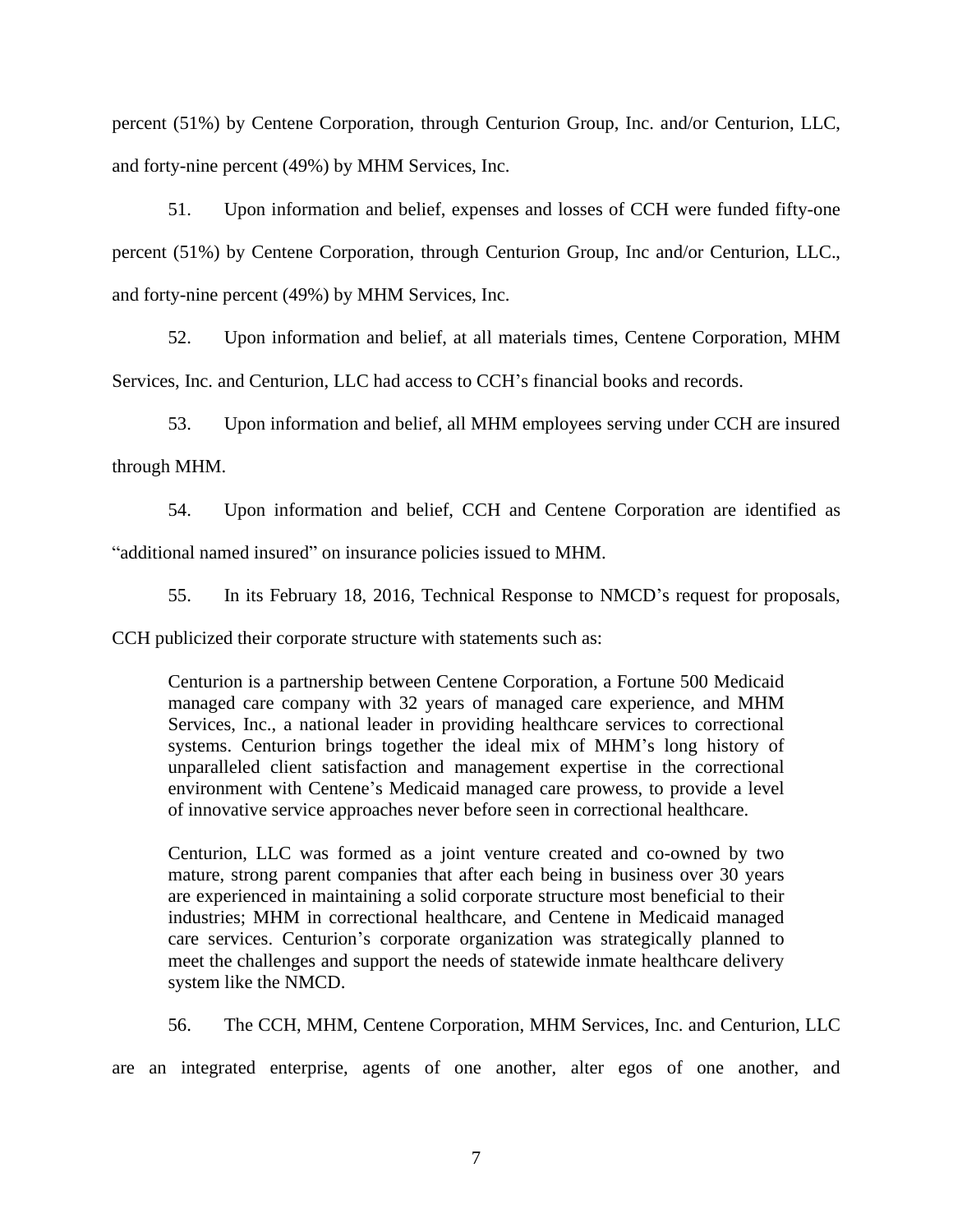instrumentalities of one another.

## *F. WEXFORD HEALTH SOURCES, INC.*

57. The contract for prison medical services between Wexford Health Sources, Inc. ("WHS") and the State of New Mexico, Professional Services Contract ("PSC") # 20-770-1200- 0043, was, upon information and belief, executed in Santa Fe, New Mexico.

58. WHS is foreign profit corporation registered to do business in New Mexico whose registered agent is in Hobbs, New Mexico.

59. WHS is neither a local public body nor a state employee under NMSA §41-4-

 $7(F)$ .

60. WHS is not entitled to protections under the New Mexico Tort Claims Act.

61. WHS, its John Doe named employees, staff and agents will be collectively referred to as WHS DEFENDANTS.

### *G. CORECIVIC OF TENNESSEE, LLC*

62. CoreCivic of Tennessee, LLC ("CCT") is under contract to manage and operate WNMCF.

63. CCT is a Foreign Limited Liability Company registered to do business in New Mexico and whose registered agent is in Albuquerque, New Mexico.

64. CCT is neither a local public body nor a state employee under NMSA  $§41-4-7(F)$ .

65. CCT is not entitled to protections under the New Mexico Tort Claims Act.

66. CCT, its John Doe named employees, staff and agents will be collectively referred to as CCT DEFENDANTS.

## *H. SUMMIT FOOD SERVICE, LLC*

67. Summit Food Service Management, LLC entered a contract with NMCD to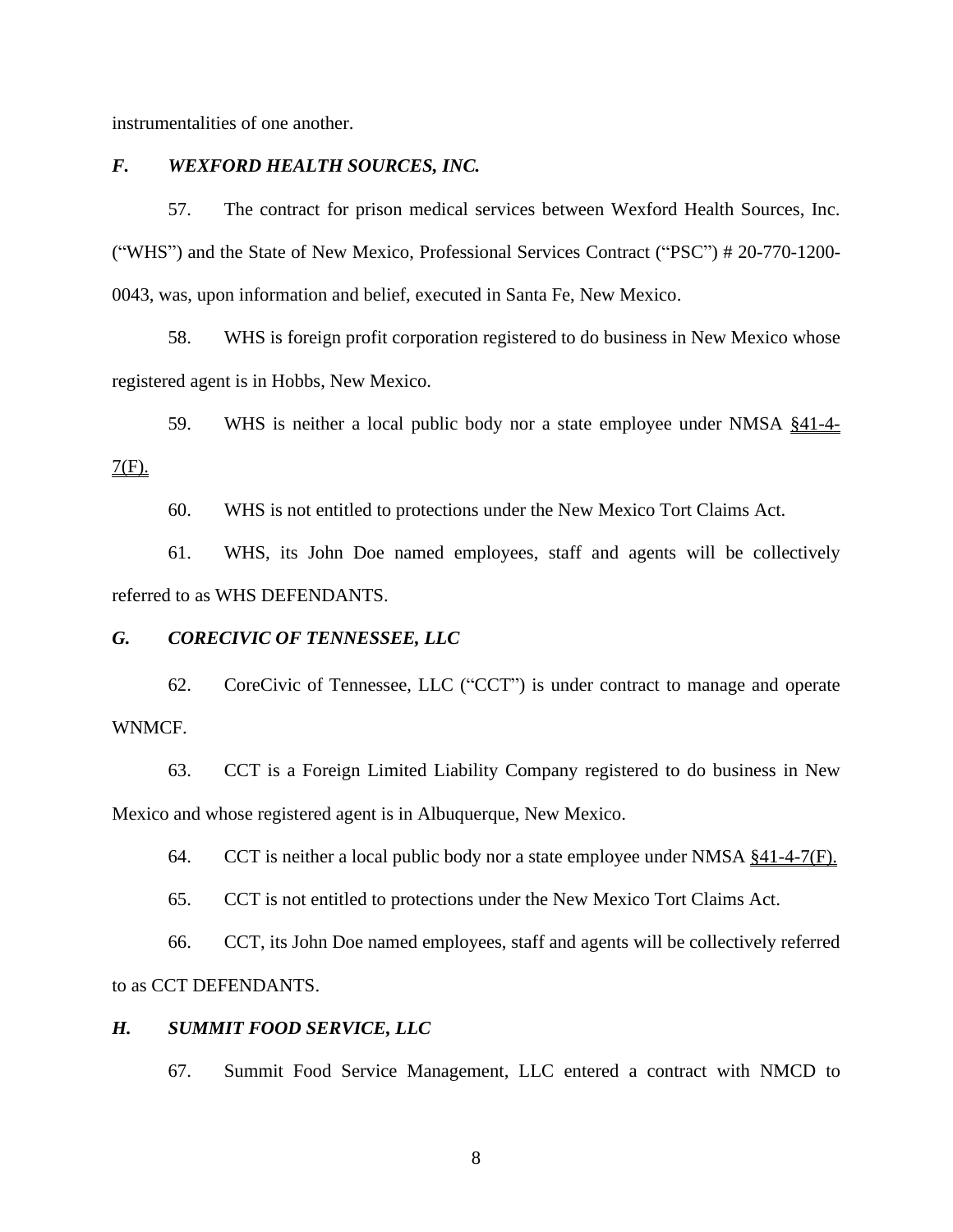provide food services to NMCD facilities for the term November 1,2012 - October 31, 2020.

68. Summit Food Service Management, LLC voluntarily dissolved.

69. Summit Food Service, LLC upon information and belief was preceded by and is the legal successor to Summit Food Service Management, LLC is the food vendor for NMCD and served as the food vendor at all times relevant to this Complaint.

70. Summit Food Service, LLC is New Mexico Domestic Limited Liability Company.

71. Summit Food Service, LLC and/or its predecessor, Summit Food Service Management, LLC (hereinafter Summit Food), is currently and at all times relevant to this Complaint the food vendor for NMCD, including NWNMCF where PLAINTIFF was housed.

### **II. JURISDICTION AND VENUE**

72. All acts complained of herein occurred in CIBOLA COUNTY, New Mexico.

73. A Tort Claims Notice was timely sent on November 25, 2019.

74. PLAINTIFF asserts that PLAINTIFF exhausted all available administrative remedies as required by 42 U.S.C.A. § 1997e and N. M. S. A. 1978, § 33-2-11.

75. Jurisdiction and venue are proper over CCH and its employees, staff and agents 1- 10 pursuant to NMSA § 38-3-1 (A).

76. Jurisdiction over MHM is proper in New Mexico State District Court due to lack of complete diversity of named DEFENDANTS under 28 U.S.C.A. § 1332.

77. Jurisdiction and venue are proper over MHM's employees, staff and agents 1-10 pursuant to NMSA § 38-3-1 (A) or due to lack of complete diversity of named DEFENDANTS under 28 U.S.C.A. § 1332.

78. Jurisdiction over WHS is proper in New Mexico State District Court due to lack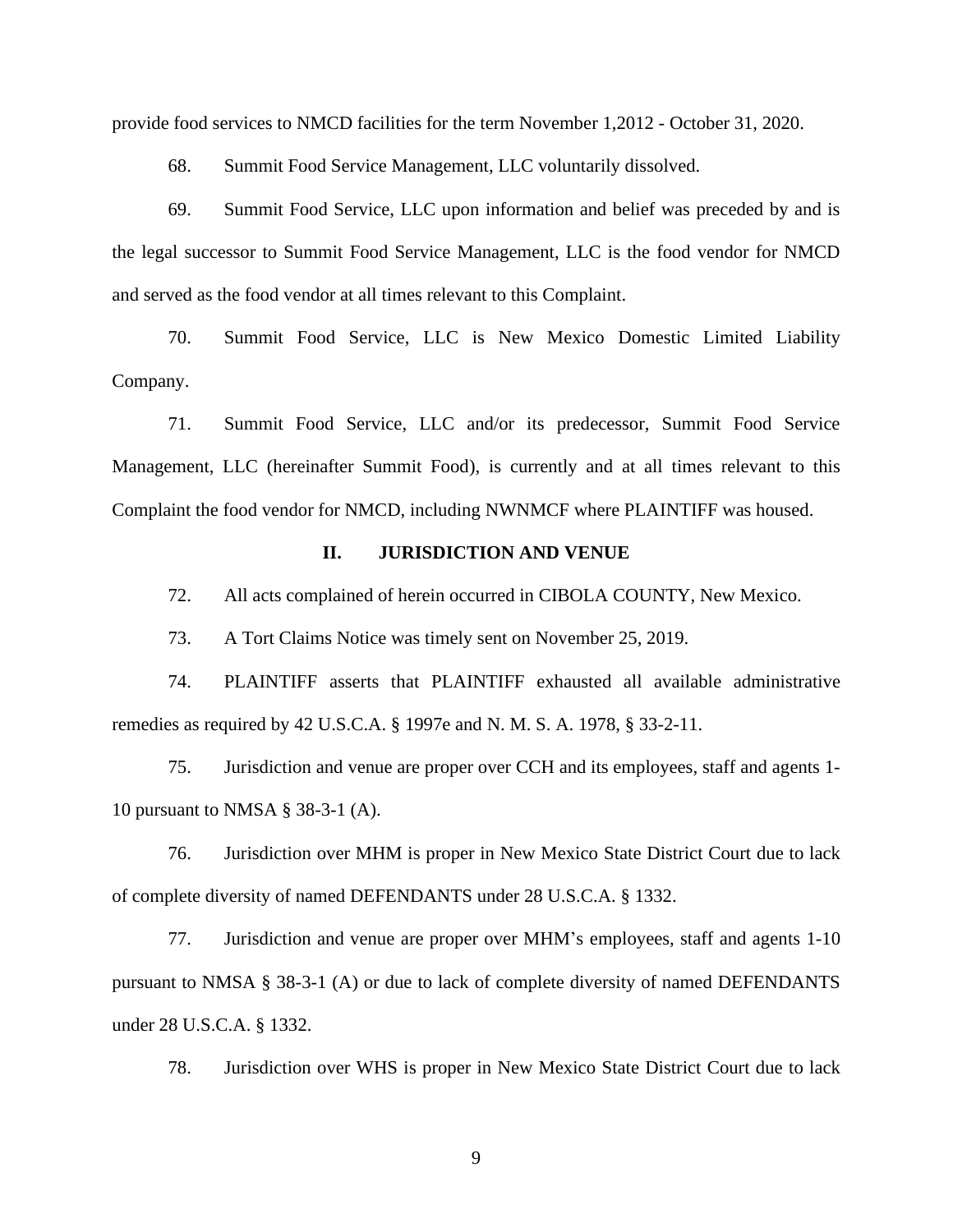of complete diversity of named DEFENDANTS under 28 U.S.C.A. § 1332.

79. Jurisdiction and venue are proper over WHS' employees, staff and agents 1-10 pursuant to NMSA § 38-3-1 (A) or due to lack of complete diversity of named DEFENDANTS under 28 U.S.C.A. § 1332.

80. Jurisdiction over CCT is proper in New Mexico State District Court due to lack of complete diversity of named DEFENDANTS under 28 U.S.C.A. § 1332.

81. Jurisdiction and venue are proper over CCT's employees, staff and agents 1-10 pursuant to NMSA § 38-3-1 (A) and due to lack of complete diversity of named DEFENDANTS under 28 U.S.C.A. § 1332.

82. This Court has jurisdiction over the subject matter of PLAINTIFF's New Mexico Tort Claims Act claims against the State of New Mexico and New Mexico Corrections Department and John Doe employees, staff, and agents under NMSA § 41-4-18 and NMSA § 38-3-1 (A).

83. Jurisdiction over all parties and claims are proper under Article II, § 10 of the New Mexico Constitution and the law of negligence under New Mexico law.

#### **III. STATEMENT OF FACTS**

#### *A. MEDICAL FACTS*

84. At times relevant to this complaint, Ms. Vasquez-Garcia was a 45-year-old woman.

85. Ms. Vasquez-Garcia has had Type II diabetes since 2001.

86. Ms. Vasquez-Garcia's Type II diabetes was well known to NMCD and its medical providers, Centurion, Wexford and MHM.

87. Ms. Vasquez-Garcia's diabetes was largely uncontrolled beginning in September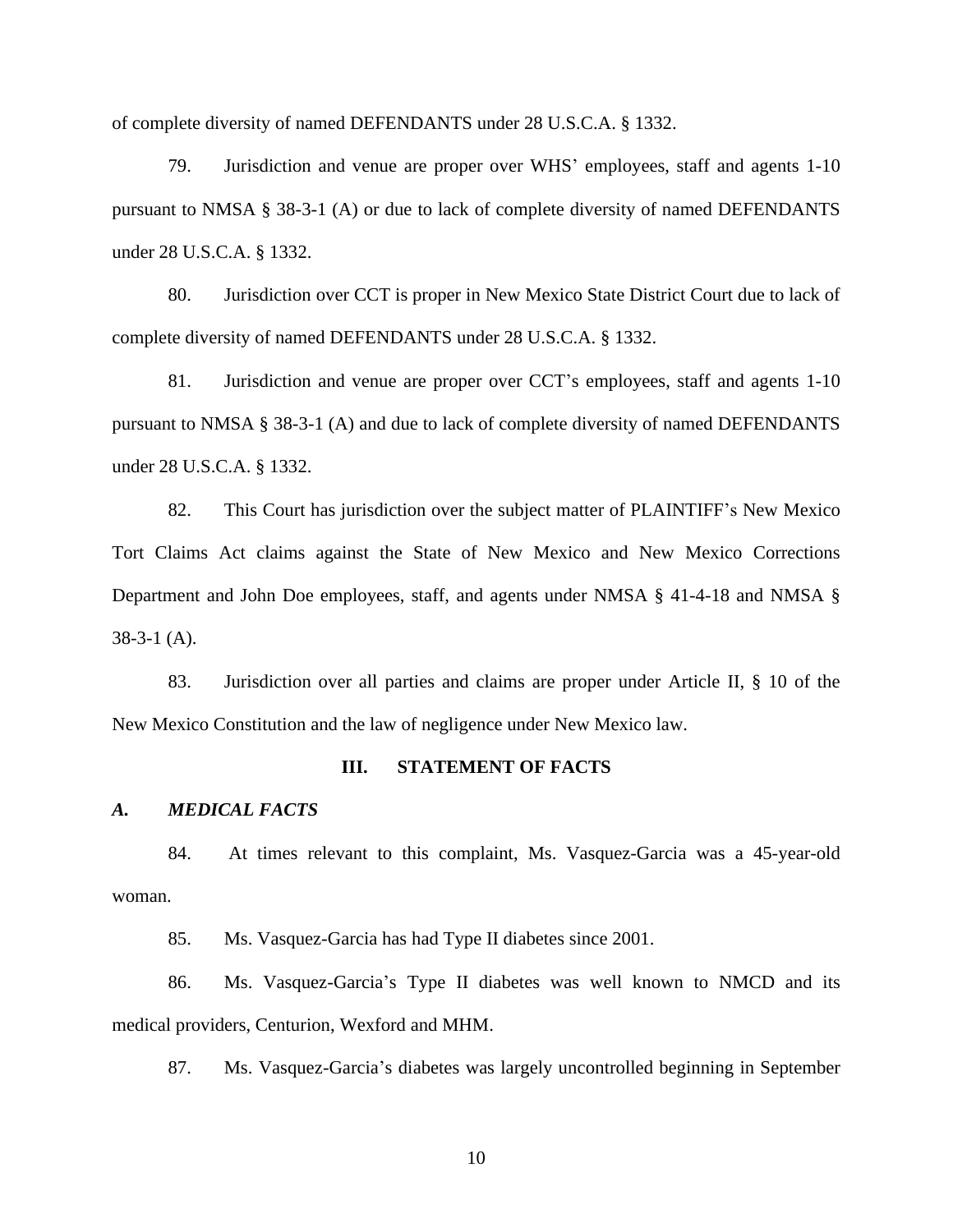2017.

88. Blood investigations conducted on following dates had elevated HbA1c which should ideally be less than 7 in case of good glycemic control:

- a. 10/10/2017 HbA1c 9.5
- b. 04/11/2018- HbA1c 10.5
- c. 11/07/2018- HbA1c 8.1
- d. 02/26/2019- HbA1c 7.5
- e. 05/01/2019-HbA1c 8.6
- f. 07/23/2019-HbA1c 7.3
- g. 10/09/2019-HbA1c 7.5
- h. 12/06/2019-HbA1c 7.7
- i. 03/14/2020 HbA1c 8.4
- j. 09/16/2020 HbA1c 7.6
- k. 12/25/2020 HbA1c 7.7

89. Lab results showed uncontrolled blood glucose throughout the stay from 2017 to 2019.

90. Daily blood glucose in the form of random blood glucose (AM and PM) and 3 months average blood glucose (HBA1C) indicates glycemic status of the individual.

91. Despite elevated random blood glucose and average blood glucose levels, blood glucose control measures were not taken and continued the insulin without adequate titration.

92. Most blood glucose readings were above 200 on the following dates:11/2017,12/2017,04/2018,05/2018,06/2018,07/2018,10/2018,11/2018,12/2018,01/2019,2/2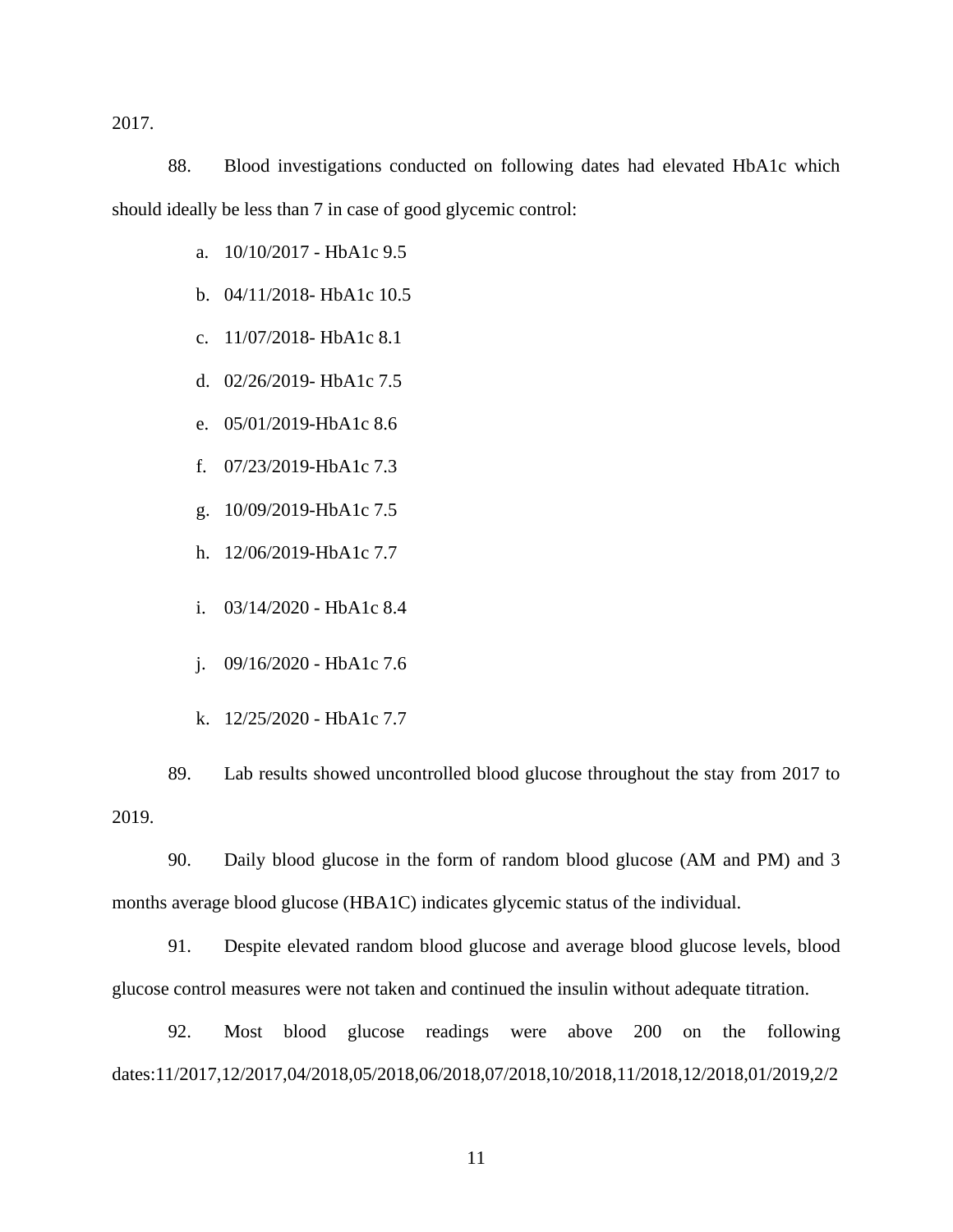#### 019,04/2019,06/2019,08/2019,09/2019, 04/2020, 05/2020, 06/2020, 07/2020, 11/2020.

93. When the individual blood glucose values are high in the presence of higher HbA1c, Insulin or oral drugs are to be up titrated adequately.

94. Even though frequent dose modifications were done those modifications were inadequate to bring the blood glucose under control (good control means FBG below 130mg/dl, PPG below 180 mg/dl and HbA1c below 7).

95. In people who have diabetic nephropathy and diabetic retinopathy uncontrolled hyperglycemia will lead to progression of both complications.

96. Preemptive screening of eyes might have helped to pick up early retinopathy.

97. Progression of nephropathy was confirmed by stage IV nephropathy on 02/22/2021.

98. On 08/12/2019, she was diagnosed to have right eye vitreous hemorrhage secondary to Proliferative Diabetic Retinopathy (PDR) and left eye proliferative diabetic retinopathy with macular edema and was mentioned that she was symptomatic for 2 months.

99. Plaintiff was treated by inadequate insulin titration, diet and physical activity and no timely retinal examination.

100. All these deviations and negligence led to worsening of retinopathy, drop in vision, and need for vitreoretinal surgery.

101. Ms. Vasquez-Garcia was also noted to have worsening of chronic kidney diseases due to diabetic nephropathy from stage II to IV on 02/22/2021.

102. Throughout her confinement with NMCD, PLAINTIFF was forced to endure toxic food provided by Summit Food.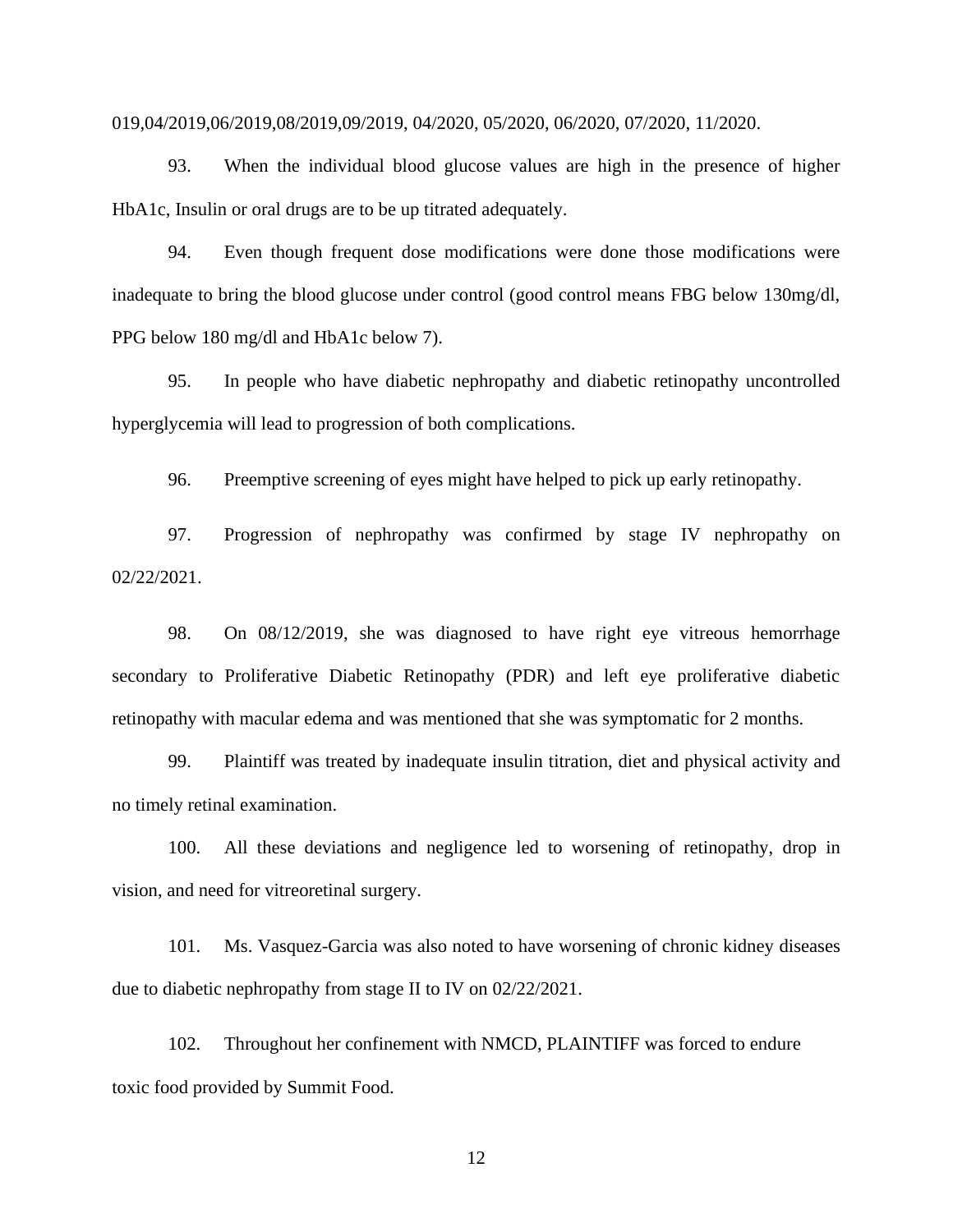103. The "diabetic tray" that was provided to PLAINTIFF was no different than the regular toxic tray fed to NMCD inmates.

104. The only difference between the diabetic tray and a regular tray was the color of the tray, the inmate's name labelled on the tray and the substitution of a fruit cup with fructose syrup for the regular dessert.

105. The fructose syrup laden fruit cup was as bad or worse for PLAINTIFF's health as the regular dessert.

106. Since release from NMCD custody, PLAINTIFF has been diagnosed with Stage V Renal Failure.

107. As of the filing of the Complaint, she has in-office dialysis treatments three times per week.

108. Once her medication port is healed, she will conduct dialysis herself at home.

109. Her kidney failure is permanent and will suffer a lifetime of dialysis.

110. Her diabetic retinopathy and consequent blindness are permanent.

#### *B. FACTS SPECIFIC TO NMCD DEFENDANTS*

111. NMCD DEFENDANTS have a duty to reasonably and prudently operate the medical facility within WNMCF.

112. NMCD maintained authority over its contractors, including those named in this COMPLAINT.

113. NMCD has the authority to terminate contracts with independent contractors with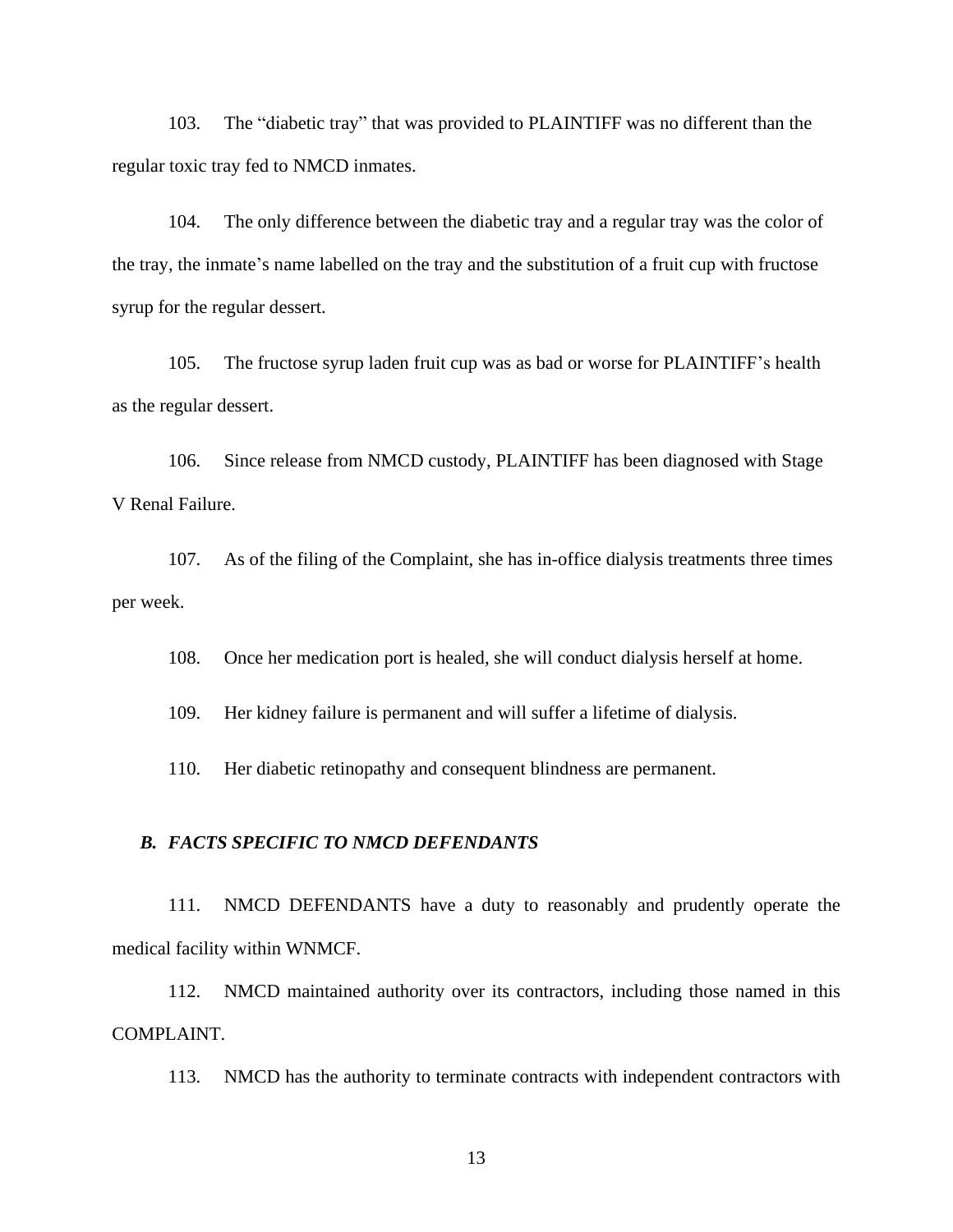or without cause.

114. Any of the named NMCD Defendants can intercede on behalf of NMCD if independent contractors are not appropriately caring for NMCD inmates.

115. Any of the named NMCD Defendants can intercede on behalf of an inmate to act on a medical grievance.

116. None of the above named NMCD Defendants interceded to protect inmates from gross and reckless medical negligence at WNMCF.

117. NMCD is solely responsible for the medical grievance process.

118. NMCD is supposed to work with its CCH, MHM in addressing and/or resolving inmate medical grievances.

119. NMCD routinely ignores medical grievances.

120. NMCD routinely destroys medical grievances.

121. NMCD routinely fails to process medical grievances correctly.

122. When medical grievances are addressed, NMCD routinely and without medical justification, finds against inmates filing medical grievances.

123. NMCD in reckless disregard and deliberate indifference to the rights of inmates failed to act on medical grievances filed by inmates at WNMCF.

124. During the term of the GSC, NMCD did not find in favor of a single NMCD inmate housed at WNMCF.

125. NMCD does not consult with objective medical experts in the review of medical grievances.

126. The decision of whether to substantiate a medical grievance is made by nonmedical NMCD personnel.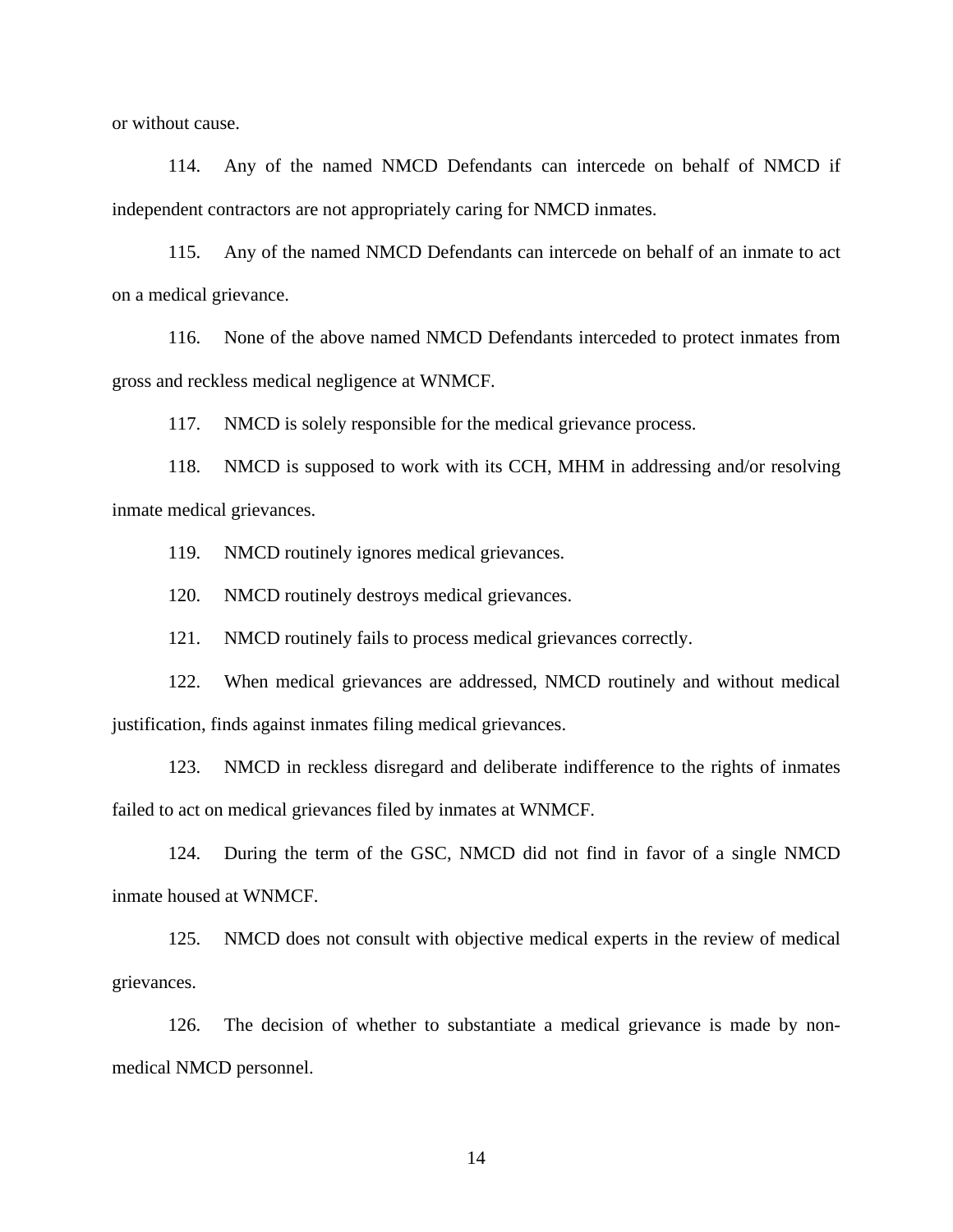127. NMCD's medical grievance abuses outlined above lead directly to the gross and reckless medical neglect of inmates, including PLAINTIFF.

128. NMCD's medical grievance abuses outlined above are a proximate cause of injuries related thereto**.**

129. NMCD's medical grievance abuses create an unsafe environment at NMCD facilities including WNMCF under NMSA §41-4-6 and constitutes negligent operation of a medical facility under NMSA §41-4-9.

130. NMCD DEFENDANTS, by and through its employees, staff and agents, knew of PLAINTIFF's history of RETINOPATHY, DIABETES and with wanton, willful and deliberate indifference ignored PLAINTIFF's medical grievances, ignored National Commission on Correctional Health Care ("NCCHC") emergent medical condition, failed to take action within its authority to protect the health of PLAINTIFF.

131. NMCD understands and recognizes that failure to treat RETINOPATHY, DIABETES constitutes recklessness under New Mexico law.

132. NMCD understands and recognizes that failure to treat RETINOPATHY, DIABETES constitutes deliberate indifference under federal law.

133. NMCD had full authority to enforce the GSC.

134. NMCD had at all times relevant to this COMPLAINT the authority to compel its CCH, MHM to treat RETINOPATHY, DIABETES.

135. NMCD has obtained substantial budgets for treatment of RETINOPATHY, DIABETES.

136. NMCD had full authority over the medical grievance process.

137. NMCD through the grievance process can control the manner in which its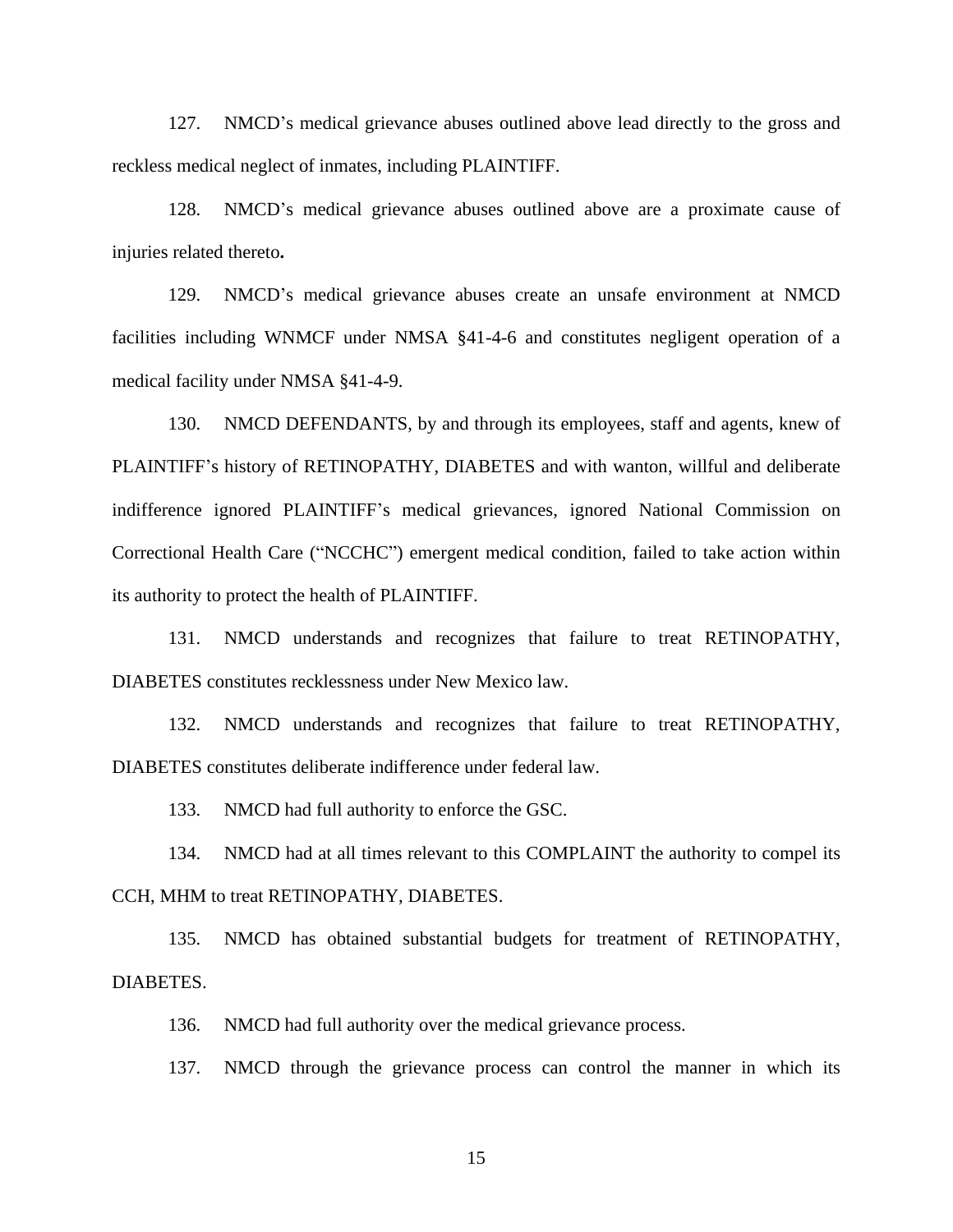contractors, CCH and MHM, perform their duties.

138. NMCD through the terms of the GSC can control the manner in which its contractors, CCH and MHM, perform their duties.

139. NMCD through NMCD policies and regulations can control the manner in which its contractors, CCH and MHM, perform their duties.

140. NMCD had the authority to terminate the GSC at will as indicated by the GSC:

**6. Termination. A.** Grounds. The Agency may terminate this Agreement for convenience or cause.

141. NMCD has the authority to terminate at will the Professional Services Contract # 20-770-1200-0043 (PSC) with WHS as indicated by the terms of the PSC:

> **6. Termination. A.** Grounds. The Agency may terminate this Agreement for convenience or cause.

142. NMCD recklessly chose not to exercise any control over the manner in which its

CCH, MHM performed their duties leading to the RETINOPATHY, DIABETES.

143. NMCD through the terms of the GSC can control the manner in which its contractors can perform their duties.

144. NMCD through NMCD policies and regulations can control the manner in which its contractors can perform their duties.

145. NMCD recklessly chose not to exercise any control over the manner in which its CCH, MHM performed their duties leading to PLAINTIFF's injuries.

146. NMCD DEFENDANTS, by and through its employees, staff and agents, knew of PLAINTIFF's history of RETINOPATHY, DIABETES and failed to provide necessary and proper medical care to protect PLAINTIFF's health and safety.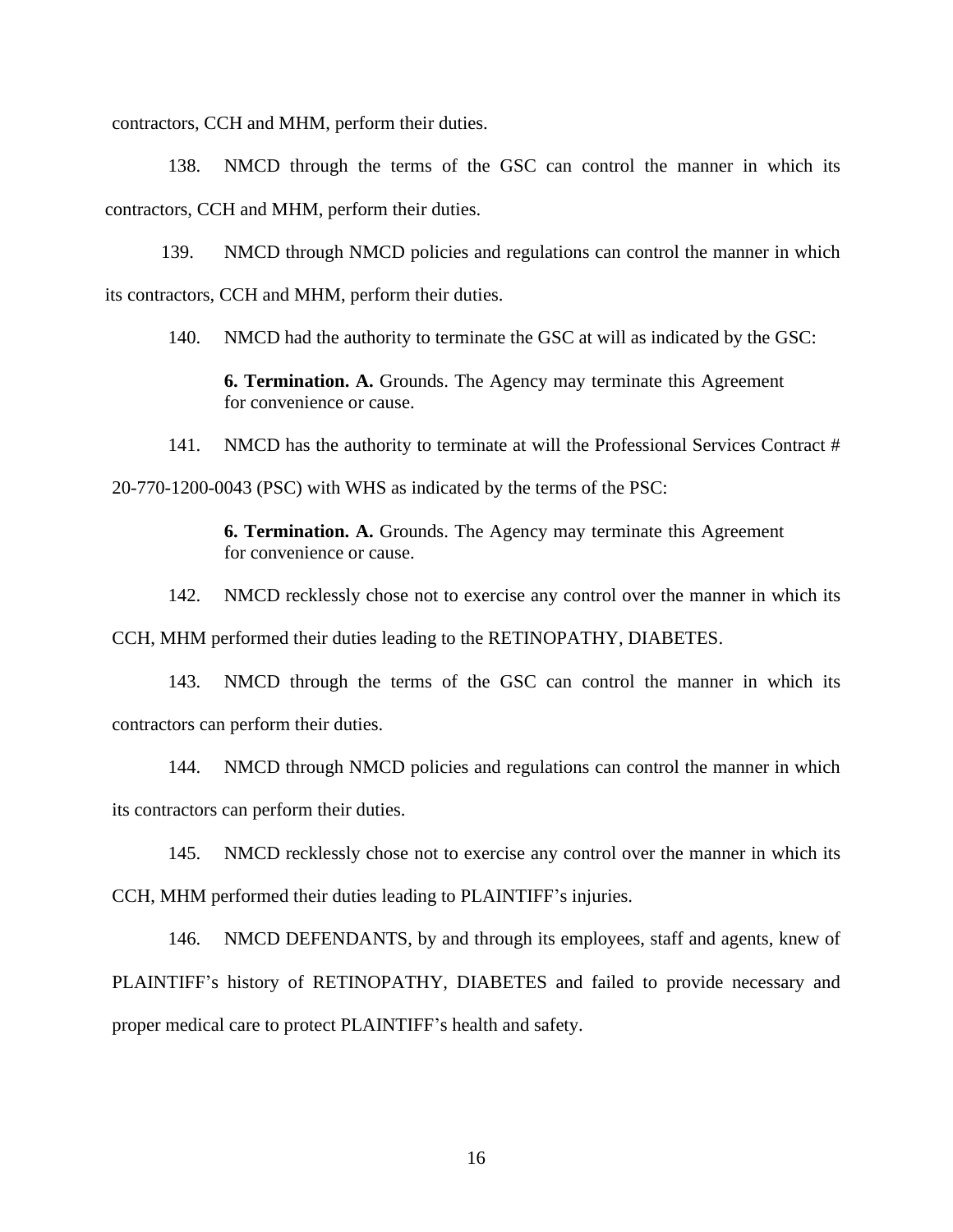# *C. FACTS SPECIFIC TO CCH DEFENDANTS*

147. The GSC was executed by NMCD and CCH on or about June 2016.

148. CCH submitted its Technical Response to Request for Proposal No. 60-770-15-

05163 (CCH TechResponse) for Inmate Medical Services dated February 18, 2016.

- 149. CCH Tech Response was over 1200 pages long.
- 150. CCH's Tech Response did not mention the Tort Claims Act.
- 151. CCH's Tech Response did not mention the word "tort."
- 152. CCH's Tech Response did not mention punitive damages.
- 153. CCH's Tech Response did not mention or request Tort Claims Act protection for

CCH, MHM or their respective employees, staff and agents.

- 154. The GSC was 80 pages in length.
- 155. The GSC did not mention the Tort Claims Act.
- 156. The GSC did not mention the word "tort."
- 157. The GSC did not mention punitive damages.

158. The GSC did not provide for Tort Claims Act protection for CCH or its respective employees, staff, agents, staffing agencies or other vendors.

159. Tort Claims Act protection for CCH, MHM and/or their respective employees, staff and agents was not negotiated, bargained for or agreed upon.

160. Protection from punitive damages for CCH, MHM and/or their respective employees, staff and agents was not negotiated, bargained for or agreed upon.

161. The GSC was freely entered into by CCH on or about June 2016.

- 162. The GSC was in effect from June 2016 to November 2019.
- 163. CCH had the legal capacity to enter the GSC.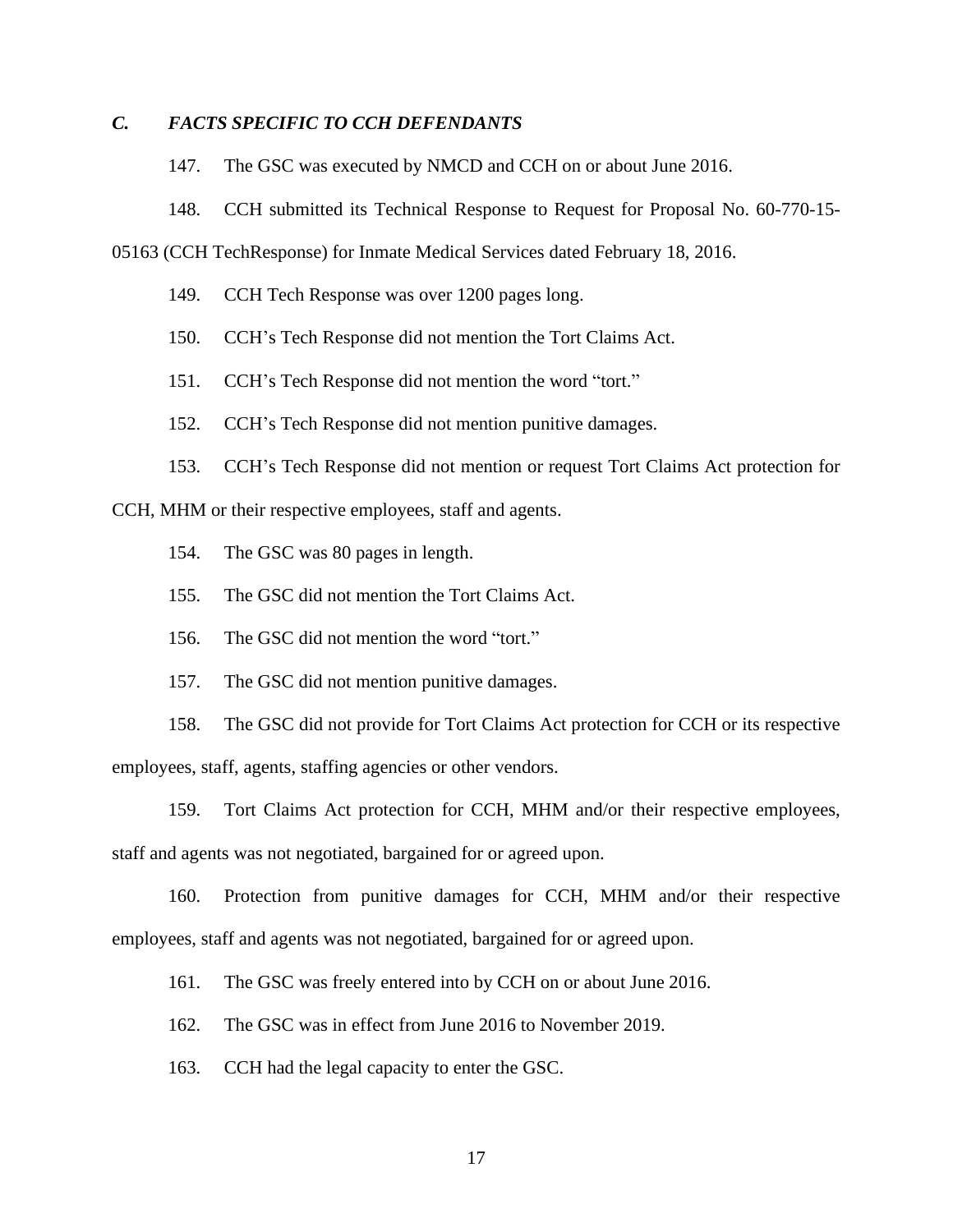164. CCH was legally competent to enter the GSC.

165. There was mutual assent on the part of CCH and NMCD in the negotiation and execution of the GSC.

166. No duress or force was exercised by the State of New Mexico or NMCD in the negotiation and execution of the GSC.

167. The GSC was not vague.

168. The GSC was not oppressive to CCH.

169. The GSC was not void as a matter of public policy.

170. CCH is and was at all relevant times bound by the terms of the GSC.

171. The GSC is fully enforceable against CCH as written.

172. The GSC states:

#### **8. Status of Contractor.**

The Contractor and its agents and employees are independent contractors performing general services for the Agency and are not employees of the State of New Mexico. The Contractor and its agents and employees shall not accrue leave, retirement, insurance, bonding, use of state vehicles, or any other benefits afforded to employees of the State of New Mexico as a result of this Agreement.

173. By the terms of the GSC, CCH is an independent contractor performing general services for the Agency.

174. By the terms of Paragraph 8 of the Paragraph 8 above of the GSC, CCH and is not

an employee of the State of New Mexico.

175. By the terms of Paragraph 8 of the GSC, CCH employees and agents are independent contractors.

176. By the terms of the Paragraph 8 of the GSC, CCH employees and agents are not employees of the State of New Mexico.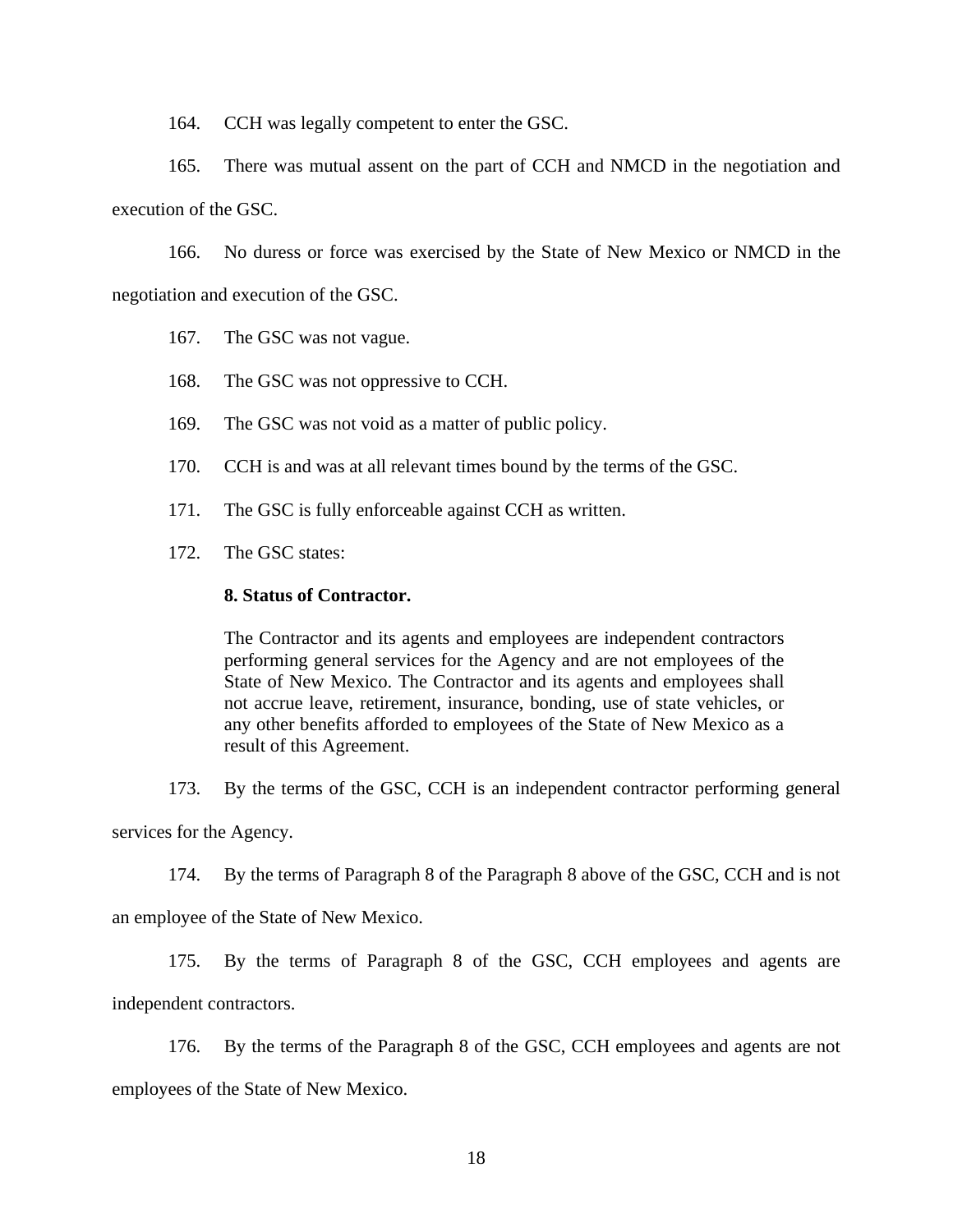177. CCH has repeatedly taken the position as recently as March 6, 2020, and March 9, 2020, that it is not a public entity subject to IPRA.

178. CCH has claimed that it is a public body to gain New Mexico Tort Claims Act protection.

179. In CCH's TechResponse, the proposed contract for New Mexico Department of Corrections would be part of the insurance program that is *currently in place* for CCH." (*emphasis added*).

180. CCH medical staff working in NMCD under the GSC were provided malpractice and general liability insurance through MHM.

181. CCH was a named insured on the insurance policy in place for MHM and MHM employees, staff and agents.

182. Upon information and belief, CCH also carried its own private medical malpractice insurance during the term of the GSC.

183. As part of its CCH TechResponse, CCH provided audits and proof of its "financial stability."

184. In support of its "financial stability," CCH submitted documents with its CCH TechResponse showing that its co-parents generated over \$16.29 billion in fiscal revenue for the 2015 fiscal year.

185. The GSC states:

**22. Indemnification.** The Contractor shall defend, indemnify and hold harmless the Agency and the State of New Mexico from all actions, proceeding, claims, demands, costs, damages, attorneys' fees and all other liabilities and expenses of any kind from any source which may arise out of the performance of this Agreement, caused by the negligent act or failure to act of the Contractor, its officers, employees, servants, subcontractors or agents, or if caused by the actions of any client of the Contractor resulting in injury or damage to persons or property during the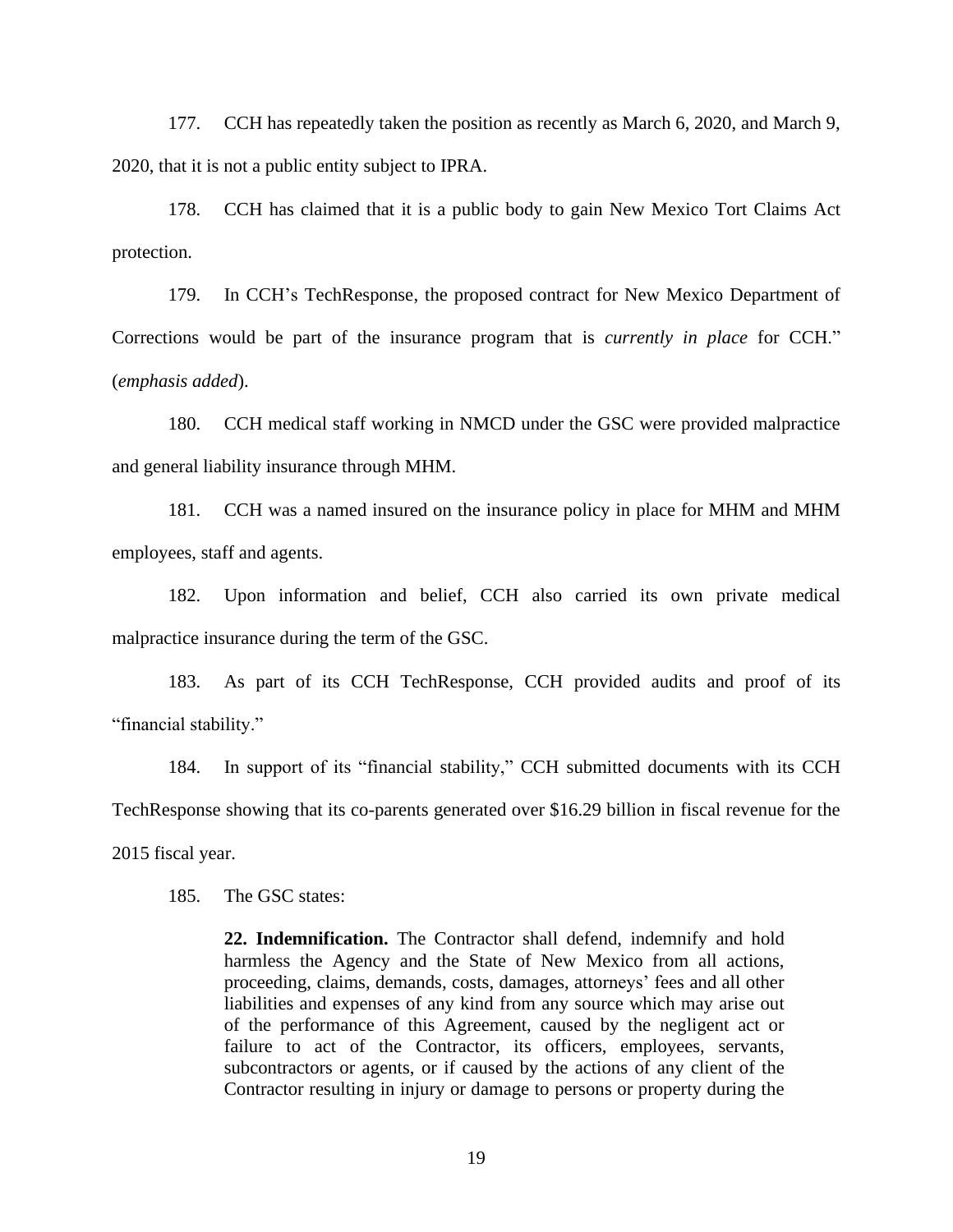time when the Contractor or any officer, agent, employee, servant or subcontractor thereof has or is performing services pursuant to this Agreement.

186. The GSC expressly states that there shall be no third-party beneficiary status for

any other individuals or entities not parties to the GSC stating:

**D.** *No Third Party Beneficiaries.* The Parties do not intend to create in any other individual or entity, including but not limited to any inmate or patient, the status of third party beneficiary, and this Agreement shall not be construed so as to create such status. The rights, duties and obligations contained in this Agreement shall operate only between the Parties to this Agreement and shall inure solely to the benefit of such Parties…**.**

187. CCH was not licensed to practice medicine in New Mexico during the term of the

GSC.

188. WNMCF is not now and was not during times relevant to this COMPLAINT covered by the New Mexico Public Liability Fund.

189. Centurion was the medical provider at WNMCF during the term of the GSC.

190. CCH was not covered by the New Mexico Public Liability Fund during the term

of the GSC for medical care provided at WNMCF.

191. The employees and staff of CCH were not covered by the New Mexico Public Liability Fund during the term of the GSC.

192. Under the terms of the CCH contract, CCH was required to pay a penalty to New Mexico for non-performance, including filling vacancies in healthcare staffing needs.

193. As of November 2019, CCH had accumulated approximately \$3,880,719.60 in staffing penalties owed to the State of New Mexico for failure to meet healthcare staffing requirements of the New Mexico prison facilities.

194. Upon transfer of an NMCD inmate during the term of the GSC, Medicaid paid for all inmate hospital bills for inmates that were in the hospital for 24 hours or more.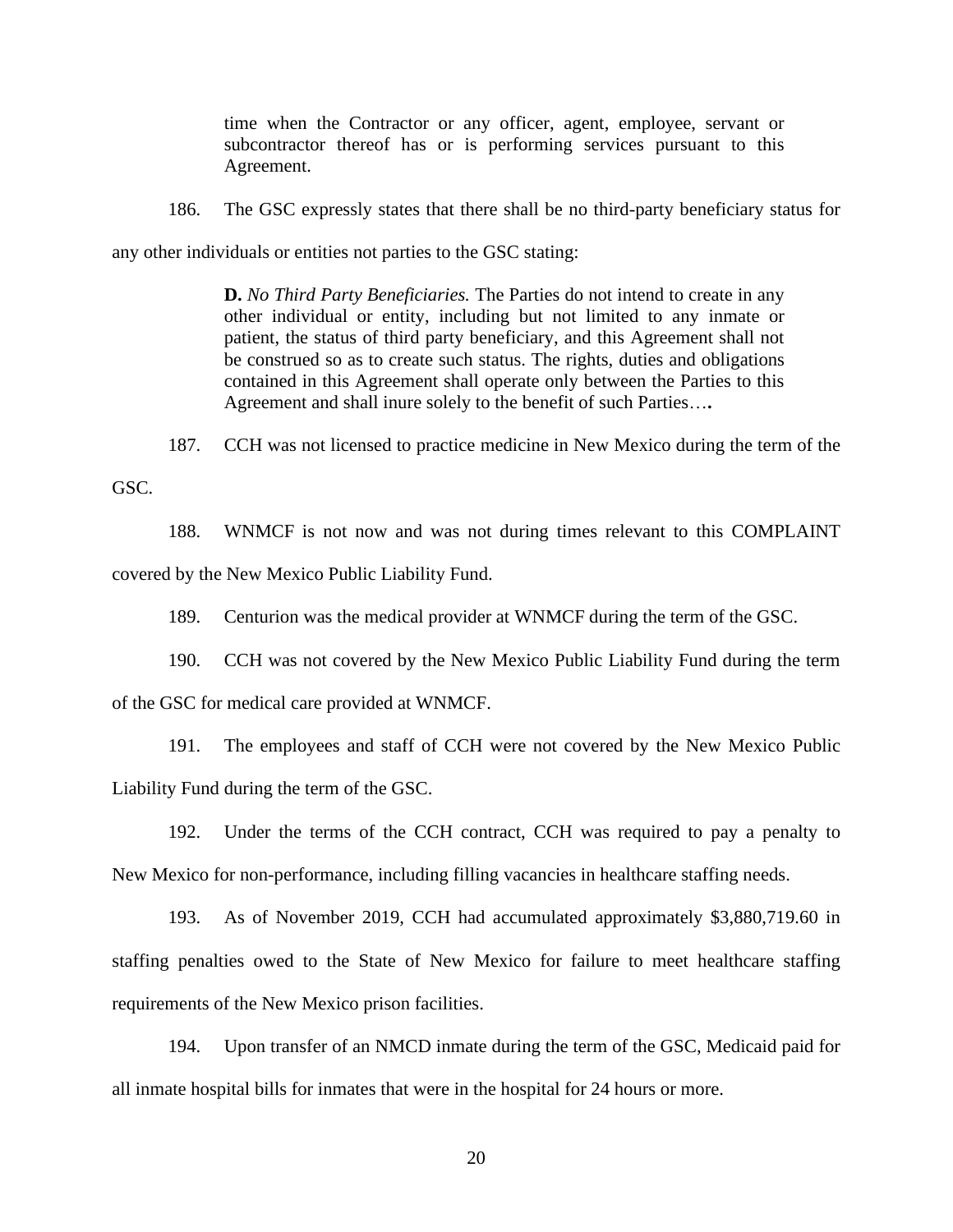195. Upon transfer of an NMCD inmate during the term of the GSC, CCH paid no inmate hospital medical bills for inmate hospital stays over 24 hours.

196. The total costs of hospitalizations for PLAINTIFF due to the gross negligence, reckless and deliberately indifferent failure to provide medical care was HOSPITAL BILLS for TREATING HOSPITAL.

197. CCH paid CONTRACTOR HOSPITAL PAYMENTS for the hospital stays in excess of 24 hours for PLAINTIFF's medical care.

198. CCH paid CONTRACTOR PROVIDER PAYMENTS for provider medical related to PLAINTIFF's hospital stays in excess of 24 hours.

199. Upon information and belief, CCH delays transport of critically ill inmates to outside hospitals until such time that it is highly probable that the inmate will remain in the hospital for 24 hours or more.

200. CCH through said delays in treatment deliberately shifts the costs of medical care for critically ill inmates to Medicaid.

201. CCH was paid over \$150 million during the term of the GSC.

202. CCH DEFENDANTS, by and through its employees, staff and agents, knew of PLAINTIFF's history of RETINOPATHY, DIABETES and failed to provide necessary and proper medical care to protect PLAINTIFF's health and safety.

203. CCH DEFENDANTS had a contractual obligation under the terms of the GSC to develop, monitor and manage medical diets for those suffering from diabetes.

204. CCH DEFENDANTS failed to properly develop, monitor and manage PLAINTIFF's medical diet.

205. CCH DEFENDANTS knew that the food tray served to PLAINTIFF was toxic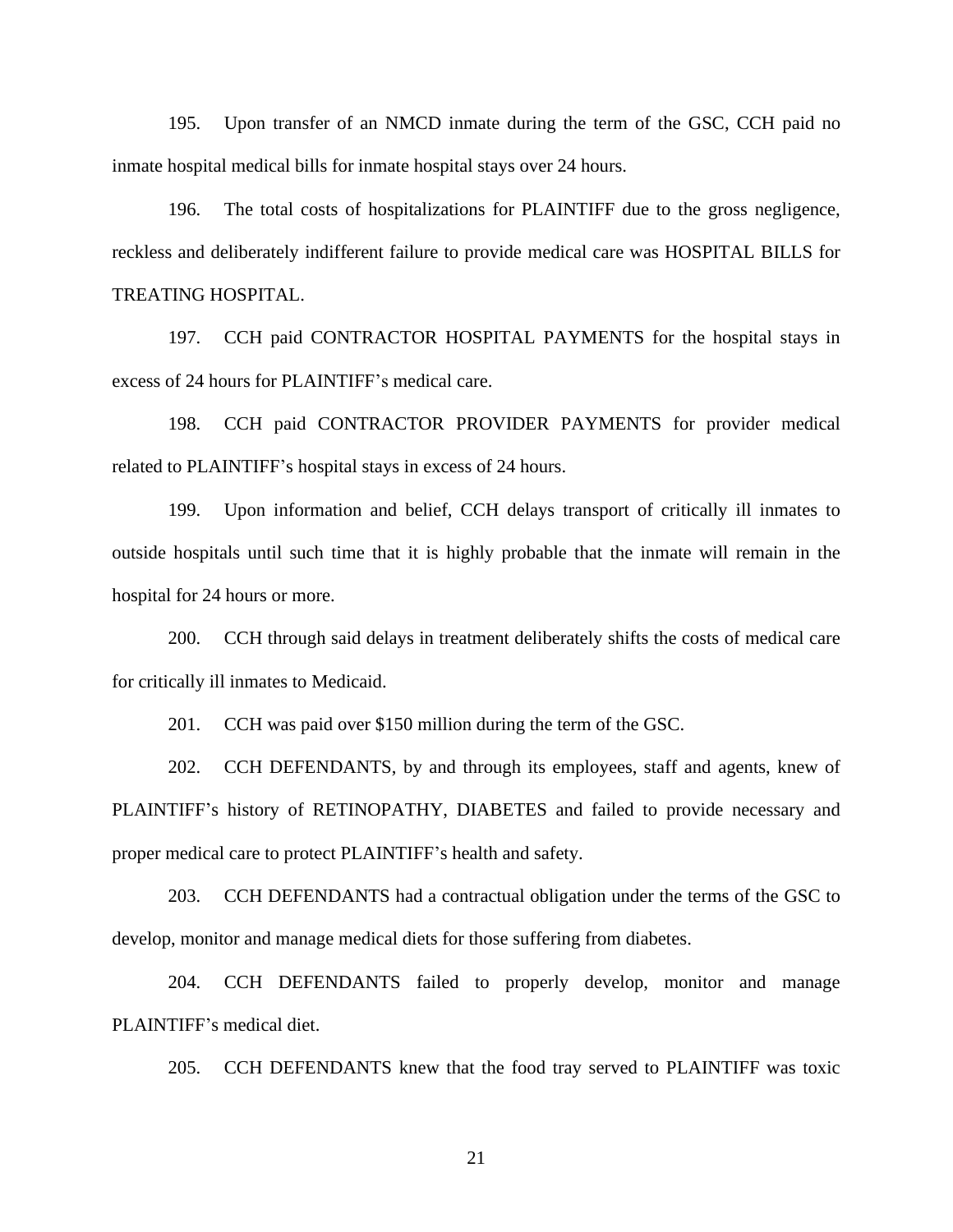given her uncontrolled diabetes.

206. Despite knowledge of the toxic food provided to PLAINTIFF while under the care of CCH, CCH DEFENDANTS failed to intervene or otherwise manage PLAINTIFF's diet.

## *D. FACTS SPECIFIC TO MHM DEFENDANTS*

207. MHM provides malpractice and general liability insurance to its medical practitioner employees working in NMCD facilities under CCH during the term of the GSC.

208. MHM was not licensed to practice medicine in New Mexico during the term of the GSC.

209. WNMCF is not now and was not during times relevant to this COMPLAINT covered by the New Mexico Public Liability Fund.

210. MHM provided medical personnel for the provision of medical services at WNMCF via Centurion during the term of the GSC.

211. MHM was not covered by the New Mexico Public Liability Fund during the term of the GSC for medical care provided at WNMCF.

212. The employees and staff of MHM were not covered by the New Mexico Public Liability Fund during the term of the GSC.

213. MHM was not a party to the GSC.

214. MHM is a third party to the GSC.

215. MHM DEFENDANTS, by and through its employees, staff and agents, knew of PLAINTIFF's history of RETINOPATHY, DIABETES and failed to provide necessary and proper medical care to protect PLAINTIFF's health and safety.

## *E. FACTS SPECIFIC TO WEXFORD DEFENDANTS*

216. WEXFORD HEALTH SOURCES, INC. (herein after "WHS") submitted a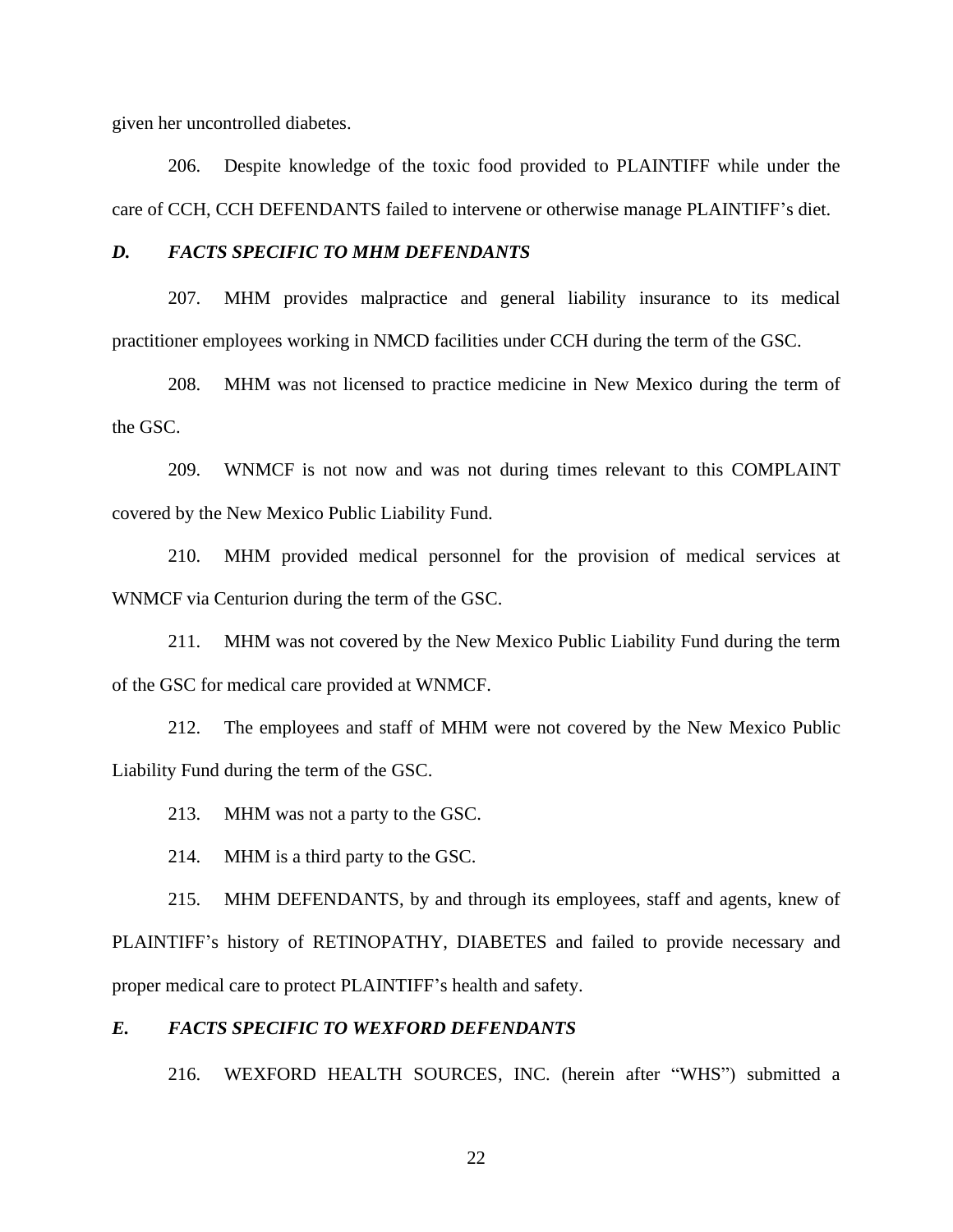TECHNICAL PROPOSAL FOR RFP #20-770-19-06067 ("WHS TechProp") for Inmate Medical Services dated August 21, 2019.

217. WHS TechProp was over 830 pages long.

218. WHS TechProp did not mention the Tort Claims Act.

219. WHS TechProp did not mention the word "tort."

220. WHS TechProp did not mention punitive damages.

221. WHS TechProp did not mention or request Tort Claims Act protection for WEXFORD or its employees, staff and agents.

222. Professional Services Contract ("PSC") # 20-770-1200-0043 was executed by NMCD and WHS on or about October 18, 2019.

223. The PSC was 65 pages in length.

224. The PSC did not mention the Tort Claims Act.

225. The PSC did not mention the word "tort."

226. The PSC did not mention punitive damages.

227. The PSC did not provide for Tort Claims Act protection for WHS, MHM or their respective employees, staff and agents.

228. Tort Claims Act protection for WHS and/or their respective employees, staff and agents was not negotiated, bargained for or agreed upon.

229. Protection from punitive damages for WHS, and/or their respective employees, staff and agents was not negotiated, bargained for or agreed upon.

230. The PSC was entered freely by WHS on or about October 18, 2019.

231. The PSC was in effect at times relevant to this Complaint.

232. WHS had the legal capacity to enter the PSC.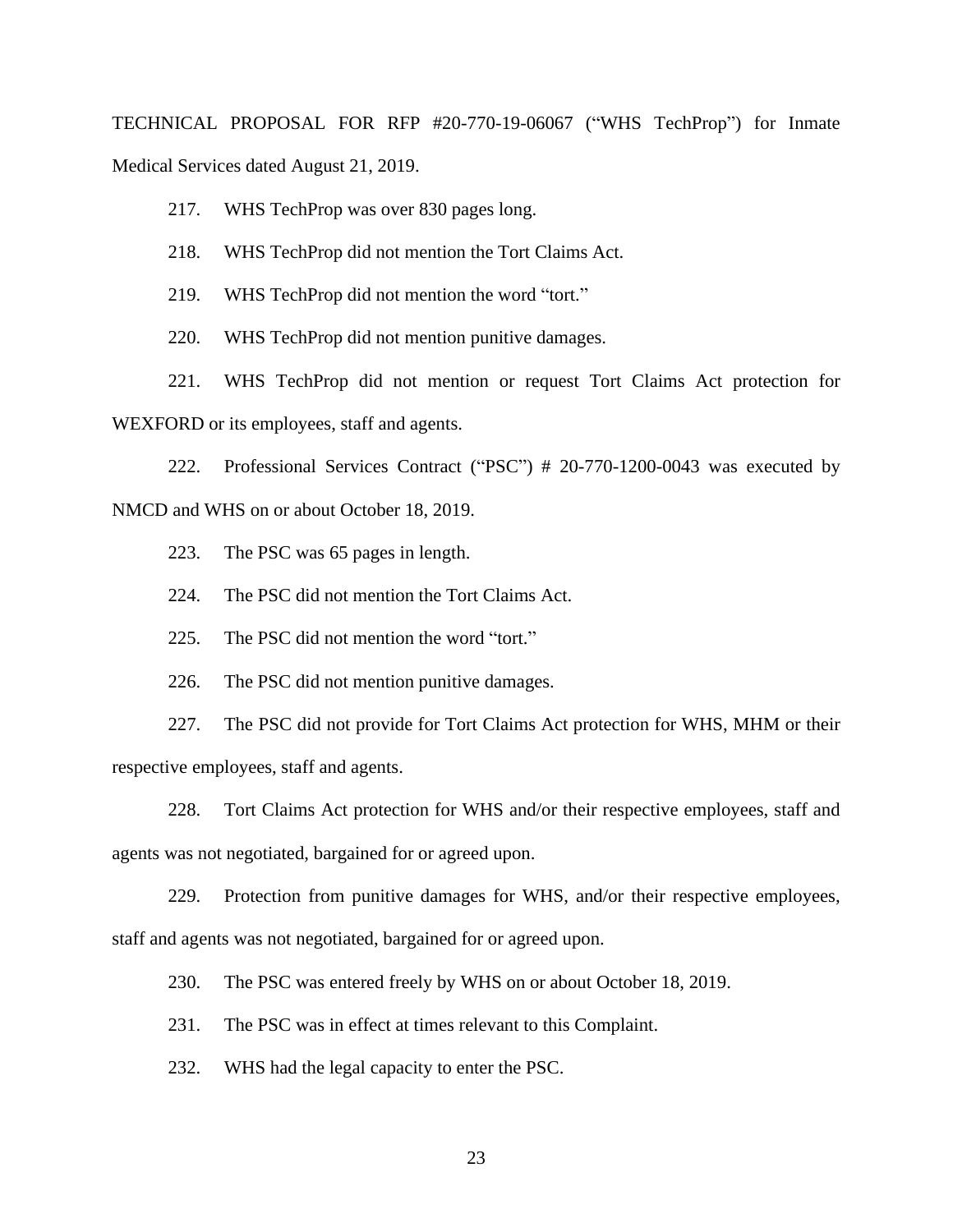233. WHS was legally competent to enter the PSC.

234. There was mutual assent on the part of WHS and NMCD in the negotiation and execution of the PSC.

235. No duress or force was exercised by the State of New Mexico or NMCD in the negotiation and execution of the PSC.

236. The PSC was not vague.

237. The PSC was not oppressive to WHS.

238. The PSC was not void as a matter of public policy.

239. WHS is and was at all relevant times bound by the terms of the PSC.

240. The PSC is fully enforceable against WHS as written and executed.

241. By the terms of the PSC, WHS is an independent contractor performing

professional services for the Agency.

242. By the terms of the PSC, Wexford, its employees and agents, are not employees of the state of New Mexico:

#### **9. Status of Contractor.**

The Contractor and its agents and employees are independent contractors performing professional services for the Agency and are not employees of the State of New Mexico.

243. By the terms of Paragraph 9 of the PSC, WHS is an independent contractor

performing general services for the Agency.

244. By the terms of Paragraph 9 of the PSC, WHS is not an employee of the State of

New Mexico.

245. By the terms of Paragraph 9 of the PSC, WHS employees and agents are independent contractors.

246. By the terms of Paragraph 9 of the PSC, WHS employees and agents are not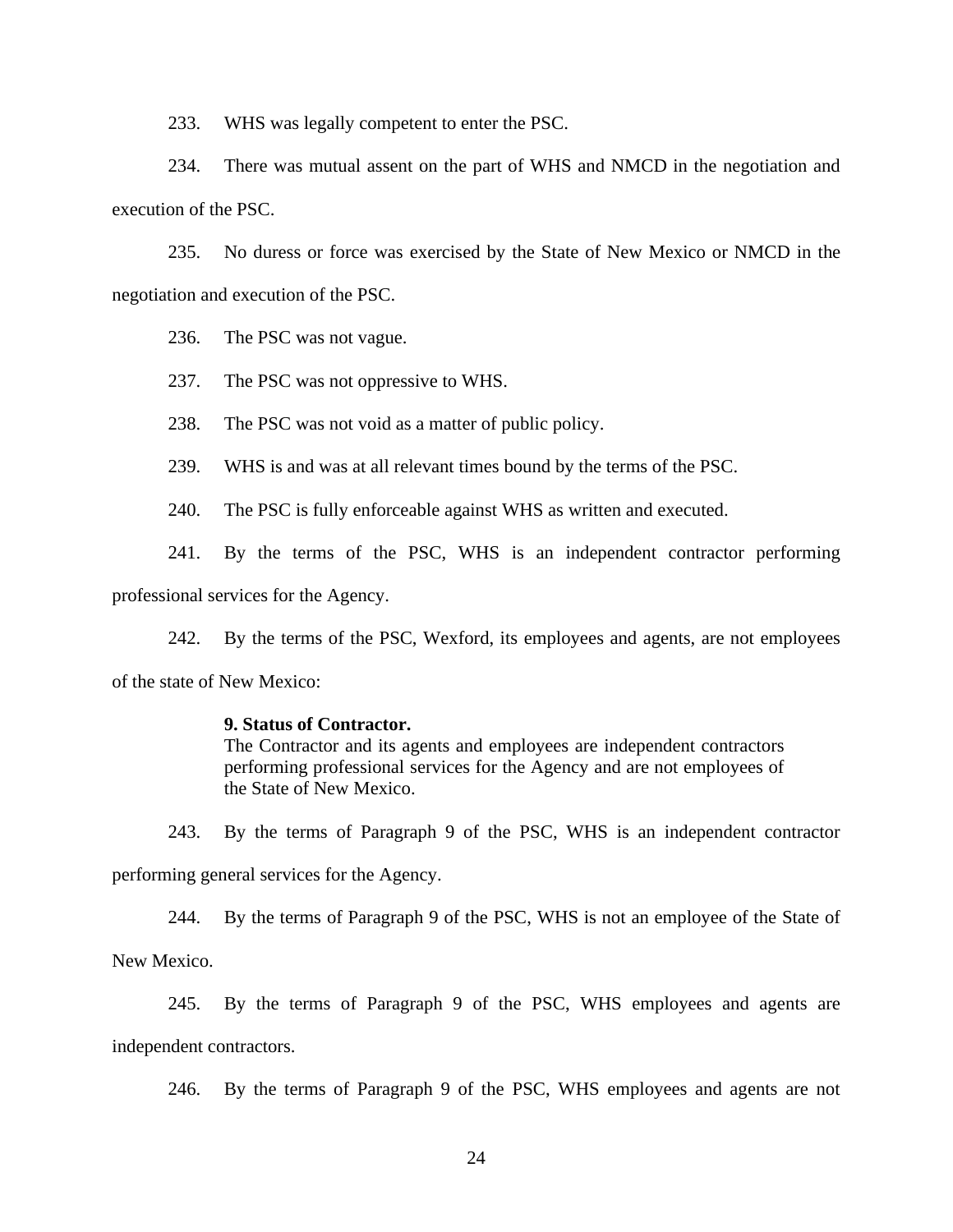employees of the State of New Mexico.

247. In its WHS TechProp, which culminated in the PSC, WHS stated:

## **E.A.l.G. Insurance and Taxes**

Wexford Health agrees to act as an Independent Contractor in our performance of the services required by the Agreement. Upon contract award, we will comply with all of the following insurance and tax requirements.

- Professional Liability insurance: As shown by our COI, we carry professional liability (medical malpractice) insurance on all Wexford Health-employed medical professionals. Our policy not only meets, but also exceeds the RFP-required minimums of \$1,000,000 limit per occurrence and \$3,000,000 in the aggregate annually. Our standards for independently contracted firms and clinicians require them to maintain similar insurance coverage.
- 248. The PSC states the same insurance coverage for WHS:

Professional Liability - "Occurrence" type, if available; if not "Claims Made" type with an acceptable "tail"; Medicare malpractice covering professional staff - \$1,000,000 limit per occurrence and \$3,000,000 in the aggregate annually.

249. The PSC requires WHS to indemnify NMCD and the State of New Mexico as

follows:

## **23. Indemnification.**

The Contractor shall defend, indemnify and hold harmless the Agency and the State of New Mexico from all actions, proceedings, claims, demands, costs, damages, attorneys' fees and all other liabilities and expenses of any kind from any source which may arise out of the performance of this Agreement, caused by the negligent act or failure to act of the Contractor, its officers, employees, servants, subcontractors or agents, or if caused by the actions of any client of the Contractor resulting in injury or damage to persons or property during the time when the Contractor or any officer, agent, employee, servant or subcontractor thereof has or is performing services pursuant to this Agreement.

250. Upon information and belief, WHS is not licensed and was not licensed at times

relevant to this Complaint to practice medicine in New Mexico.

251. Upon information and belief, WHS is not and was not at times relevant to this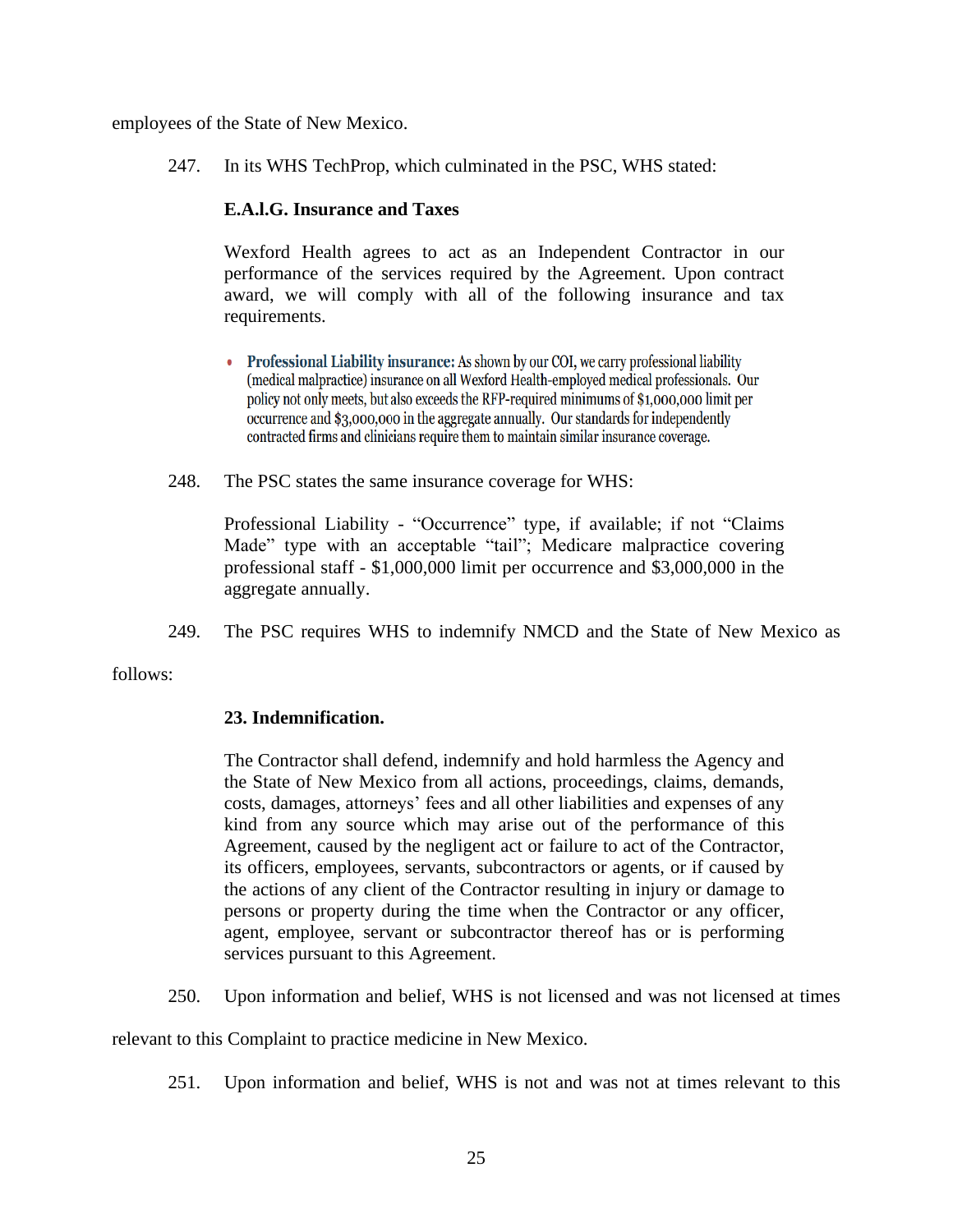Complaint covered by the New Mexico Public Liability Fund.

252. Upon information and belief, the employees and staff of WHS were not covered by the New Mexico Public Liability Fund during the term of the GSC.

253. WHS was paid over fifty-eight million dollars \$58,000,000.00 in the first year of the PSC.

254. The PSC as executed called for payments of \$60,768,709.90 in the second year and \$62,591,771.20 for the third year.

255. WHS DEFENDANTS, by and through its employees, staff and agents, knew of PLAINTIFF's history of RETINOPATHY, DIABETES and failed to provide necessary and proper medical care to protect PLAINTIFF's health and safety.

256. CCH DEFENDANTS had a contractual obligation under the terms of the GSC to develop, monitor and manage medical diets for those suffering from diabetes.

257. CCH DEFENDANTS failed to properly develop, monitor and manage PLAINTIFF's medical diet.

258. CCH DEFENDANTS knew that the food tray served to PLAINTIFF was toxic given her uncontrolled diabetes.

259. Despite knowledge of the toxic food provided to PLAINTIFF while under the care of CCH, CCH DEFENDANTS failed to intervene or otherwise manage PLAINTIFF's diet.

## *F. FACTS SPECIFIC TO SUMMIT FOOD SERVICES, LLC*

260. On 2/1/2019, orders were given to start a diabetic diet.

261. Summit Foods was to provide the diabetic diet.

262. The diabetic diet provided by Summit Food was essentially the same as the regular diet.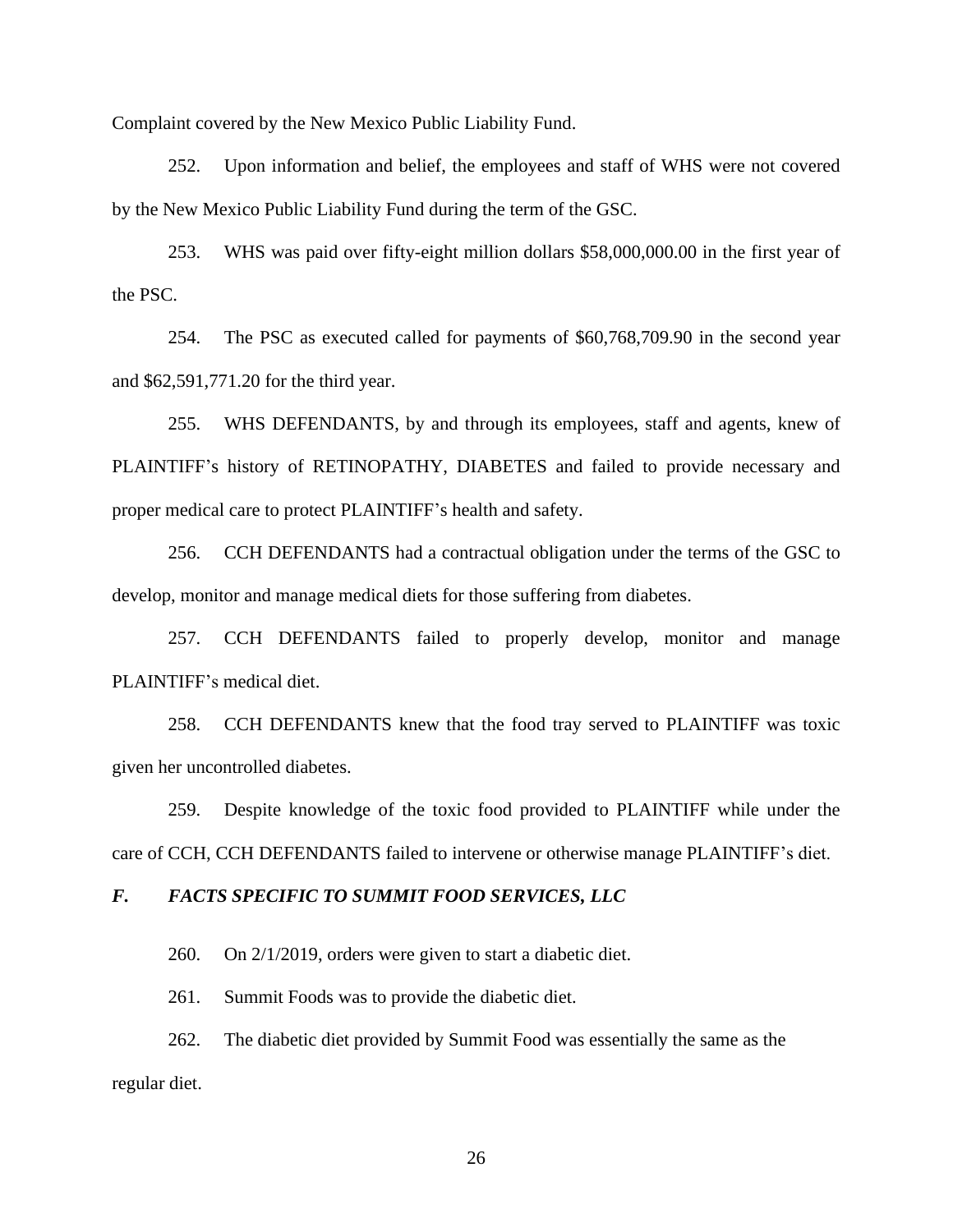263. The difference between the diabetic diet is limited to the color of the tray it is served on and the substitution of a can of fruit in fructose syrup for the regular dessert.

264. Both the regular diet and the diabetic diet are toxic for even a healthy individual.

265. The diabetic diet served to PLAINTIFF was toxic to her health, contributed to her out of control diabetes which has ultimately ended with diabetic retinopathy, near total blindness in one eye, partial blindness in the other, and Stage V renal failure.

#### *G. FACTS COMMON TO ALL DEFENDANTS*

266. DEFENDANTS' DOCTORS knew of PLAINTIFF's history of RETINOPATHY, DIABETES and with wanton, willful and deliberate indifference ignored PLAINTIFF's medical grievances and deliberately refused to provide necessary and proper medical care.

267. ALL DEFENDANTS collectively knew of PLAINTIFF's history of RETINOPATHY, DIABETES and with wanton, willful and deliberate indifference ignored PLAINTIFF's medical grievances and deliberately refused to provide necessary and proper medical care.

268. ALL DEFENDANTS, including as of yet unidentified JOHN DOE DEFENDANTS, individually knew of PLAINTIFF's history of RETINOPATHY, DIABETES and with wanton, willful and deliberate indifference ignored PLAINTIFF's medical grievances and deliberately refused to provide necessary and proper medical care.

269. ALL DEFENDANTS knew that PLAINTIFF was in need of immediate treatment to control PLAINTIFF's chronic RETINOPATHY, DIABETES.

270. ALL DEFENDANTS knew that PLAINTIFF's chronic RETINOPATHY, DIABETES was worsening.

271. ALL DEFENDANTS knew that untreated chronic RETINOPATHY, DIABETES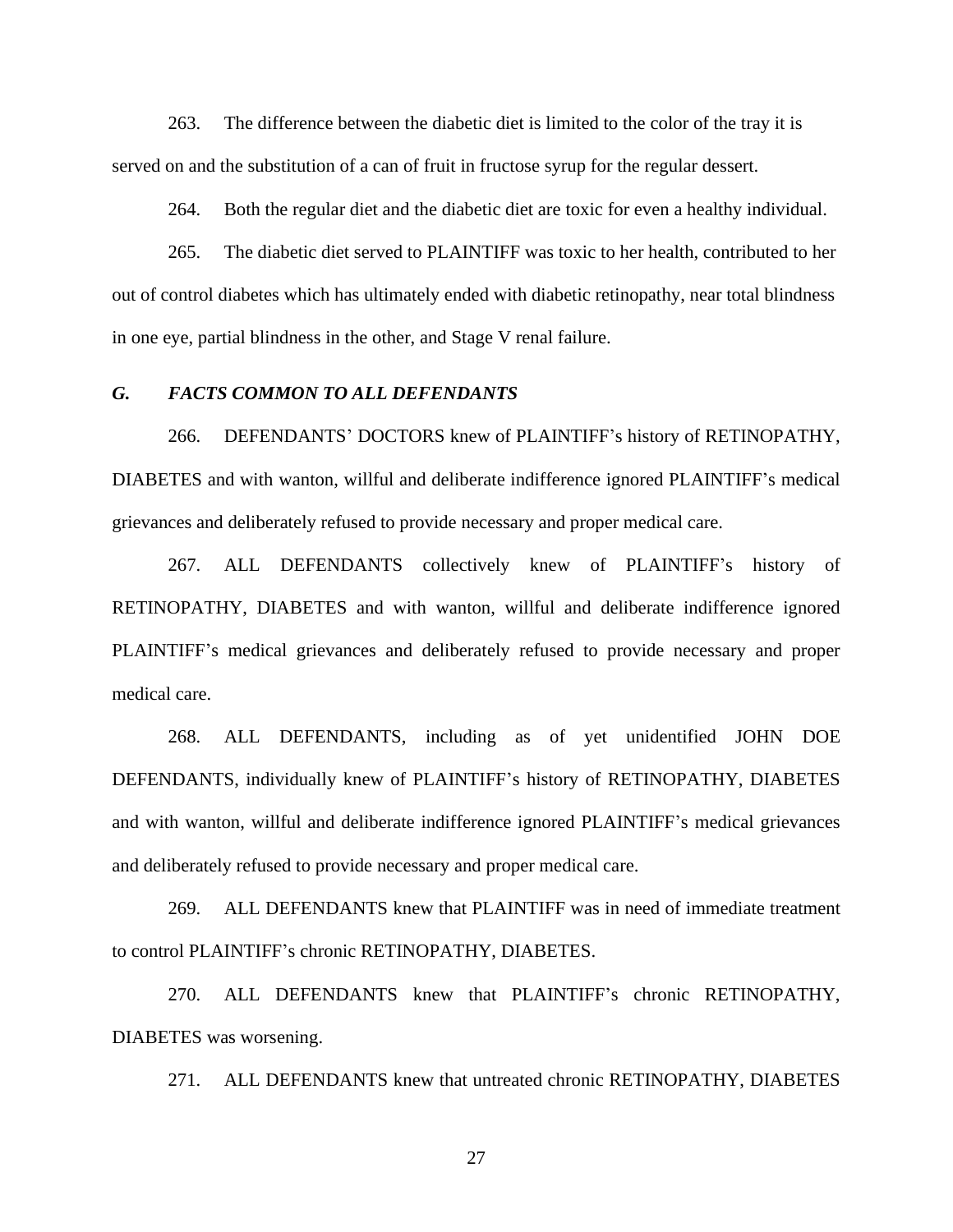could lead to cirrhosis could lead to liver damage to untreated RETINOPATHY, DIABETES positive inmates.

272. ALL DEFENDANTS knew that the failure to treat chronic RETINOPATHY, DIABETES constitutes recklessness under New Mexico law.

273. ALL DEFENDANTS knew that the failure to treat chronic RETINOPATHY, DIABETES constitutes reckless disregard of the serious medical needs of inmates under New Mexico law.

274. ALL DEFENDANTS knew that the failure to treat chronic RETINOPATHY, DIABETES constitutes deliberate indifference to the medical needs of inmates under New Mexico law.

275. ALL DEFENDANTS were complicit and acquiesced in the denial of proper medical care to PLAINTIFF.

276. ALL DEFENDANTS conspired together to deny PLAINTIFF necessary and proper medical care leading to the physical pain, severe emotional and psychological pain and suffering, severe and permanent physical injuries from complications from untreated and improperly treated PLAINTIFF's chronic RETINOPATHY, DIABETES which resulted in Cirrhosis of the liver.

### **COUNT I: MEDICAL MALPRACTICE AND NEGLIGENCE (CCH, MHM)**

277. PLAINTIFF incorporates by reference as if fully set forth herein, each and every allegation contained in the paragraphs above.

278. In undertaking the diagnosis, care and treatment of PLAINTIFF, DEFENDANT DOCTORS, its employees, staff, and agents were under a duty to possess and apply the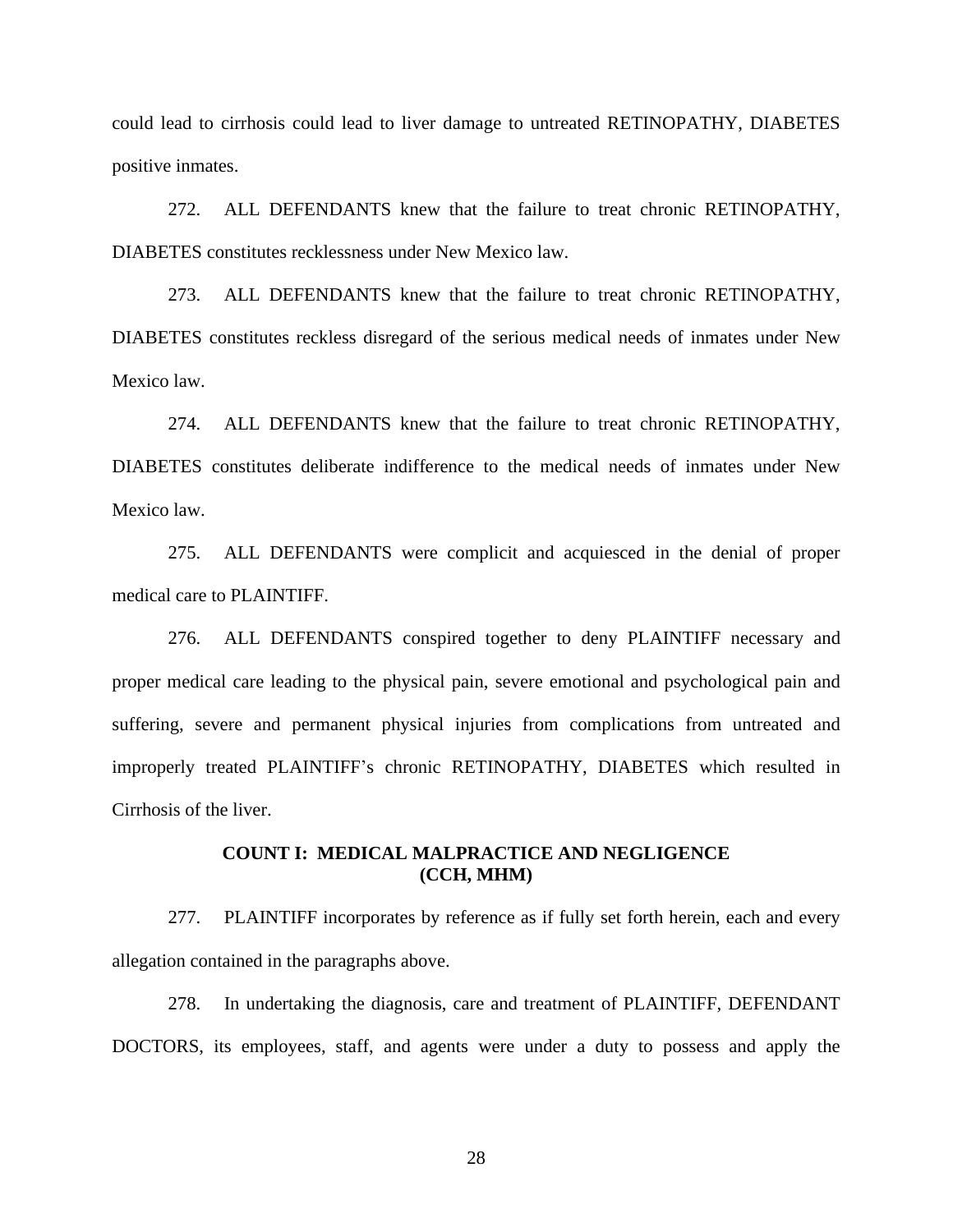knowledge, skill, and care that is used by reasonably well-qualified healthcare providers in the local community.

279. CCH, MHM, their employees, staff and agents breached their duties and were negligent in the management of PLAINTIFF's health and well-being.

280. The negligence, errors, acts and omissions of CCH, MHM, include, but are not limited to:

a. Failure to establish, maintain and enforce evaluation, diagnosis and treatment guidelines and standards:

b. Failure to evaluate, treat and manage PLAINTIFF's medical condition:

c. Failure to take the reasonable steps to acquire proper treatment of PLAINTIFF;

d. Failure to refer PLAINTIFF to appropriate specialists;

e. Failure to develop, employ, and follow appropriate policies and procedures with regard to the assessment, treatment, and management of RETINOPATHY, DIABETES;

f. Failure to provide PLAINTIFF with necessary and proper pain management; and

g. Failure to protect and preserve the health of PLAINTIFF.

281. As a direct and proximate result of the negligent acts and omissions CCH, MHM, their employees, staff and agents, PLAINTIFF suffered a rapid and significant deterioration in PLAINTIFF's health, along with physical, emotional, and psychological pain and suffering not presently determinable, but to be proven at the time of trial.

282. CCH, MHM, its employees, staff and agent's failures to assess, treat and manage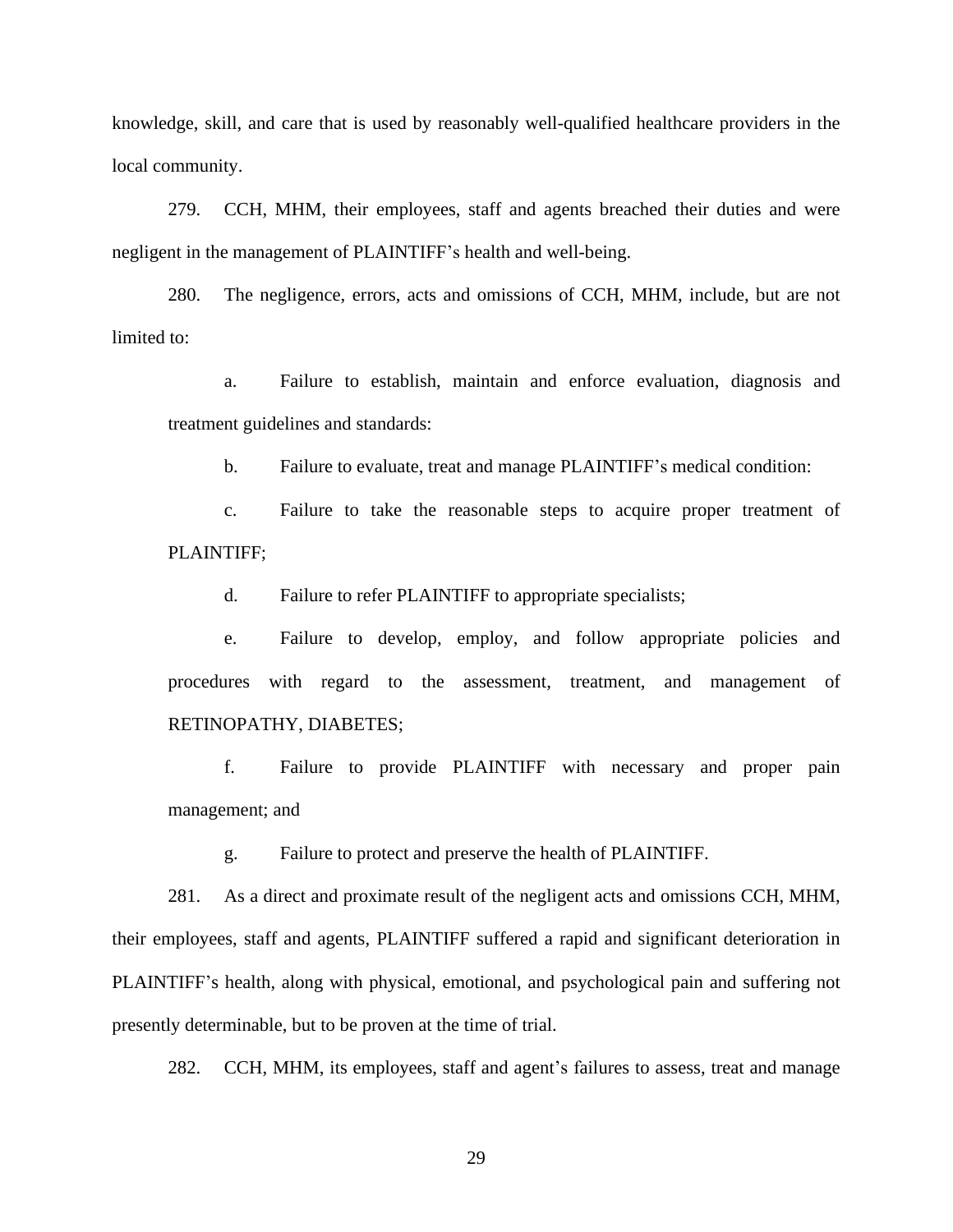PLAINTIFF's medical condition was reckless and wanton with utter disregard for and deliberate indifference to the safety and welfare of PLAINTIFF for which PLAINTIFF is entitled to punitive damages.

## **COUNT II: NEGLIGENCE (NMCD DEFENDANTS)**

283. PLAINTIFF incorporates by reference as if fully set forth herein, each and every allegation contained in the paragraphs above.

284. NMSA §41–4–6, NMSA §41–4–9 and NMSA §41–4–10.

285. NMCD is solely responsible for the medical grievance process.

286. NMCD's routine destruction of medical grievances is a direct and proximate cause of injuries to PLAINTIFF.

287. NMCD's routine denial of medical grievances is a direct and proximate cause of injuries to PLAINTIFF.

288. NMCD is in charge of enforcement of the terms of the GSC which creates standards and obligations for CCH's delivery of medical services.

289. NMCD has failed to enforce important provisions of the GSC which led directly to the gross medical neglect, intentional and deliberate withholding of medical care and the consequent harm to PLAINTIFF.

290. NMCD is solely responsible for the administration and enforcement of medical care standards in NMCD facilities.

291. NMCD determined not to enforce the NCCHC standards.

292. NMCD determined not to seek NCCHC accreditation for its facilities while CCH was the medical provider.

293. NMCD determined not to enforce the American Correctional Association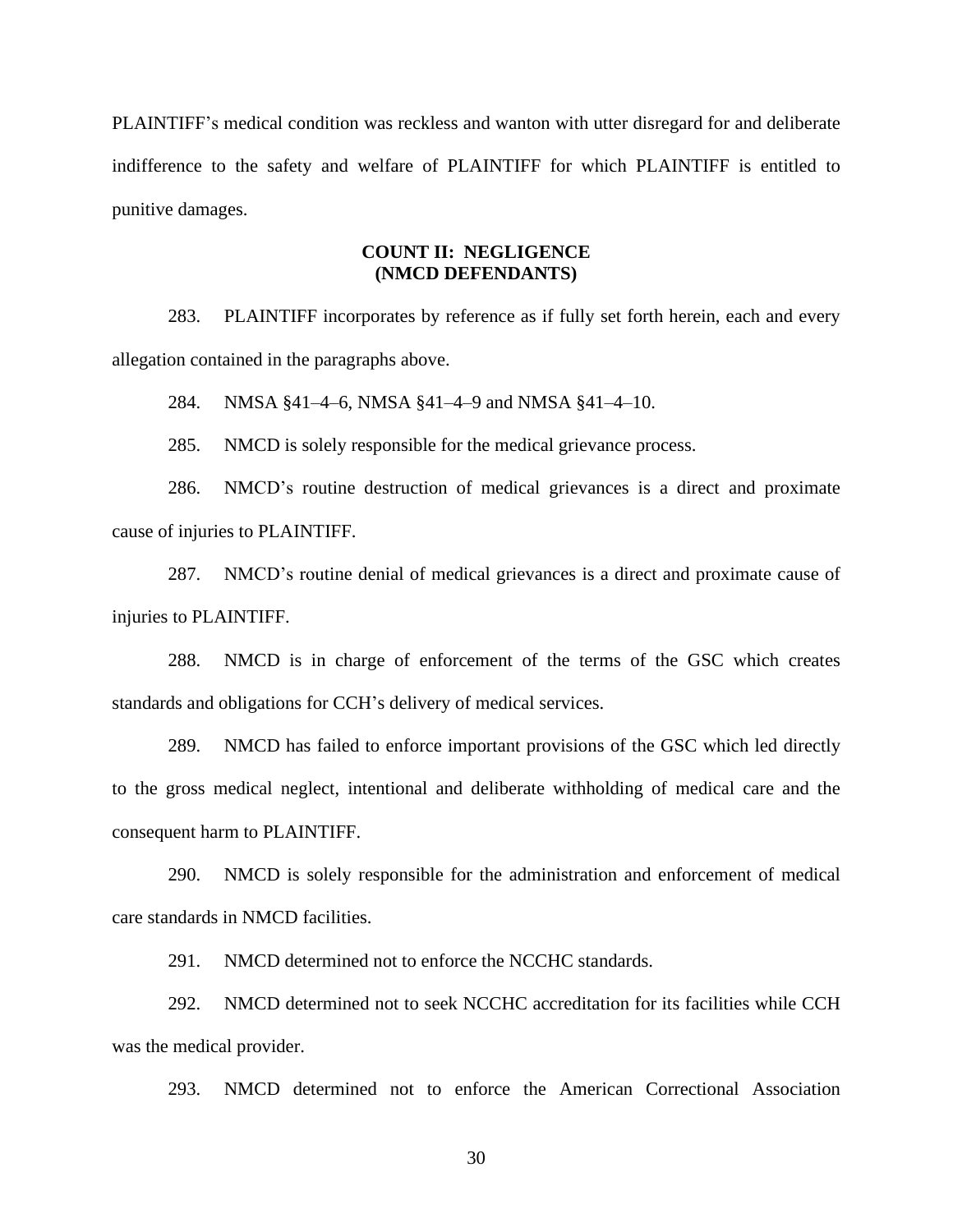("ACA") standards.

294. NMCD allowed ACA accreditation for its facilities to lapse under the medical care of CCH.

295. NMCD's indifference to national standards for the constitutionally acceptable medical care of inmates and NMCD's allowance of CCH to provide services far below constitutional standards led directly to the gross medical neglect, intentional and deliberate withholding of medical care and the consequent harm to PLAINTIFF.

296. NMCD is responsible for providing adequate health care to those it incarcerates, and to protect those inmates from risks associated with increased risks of infection or other medical emergencies.

297. With this elevated risk of harm, NMCD has an increased duty of care to these vulnerable inmates, including PLAINTIFF.

298. NMCD maintains clinical oversight of its contractor's medical decision-making and health services operation.

299. NMCD must enforce the GSC and/or terminate independent contractors if the care provided does not meet NMCD, ACA or NCCHC standards or constitutional definitions of adequate health care.

300. NMCD did not enforce the GSC or take proper enforcement actions against CCH, resulting in inadequate healthcare to its inmates.

301. NMCD's action and inactions were reckless, wanton, and deliberately indifferent to the medical needs of PLAINTIFF.

302. As a result of the foregoing, PLAINTIFF has suffered serious and permanent physical injuries, pain and suffering, and severe psychological and emotional distress, for which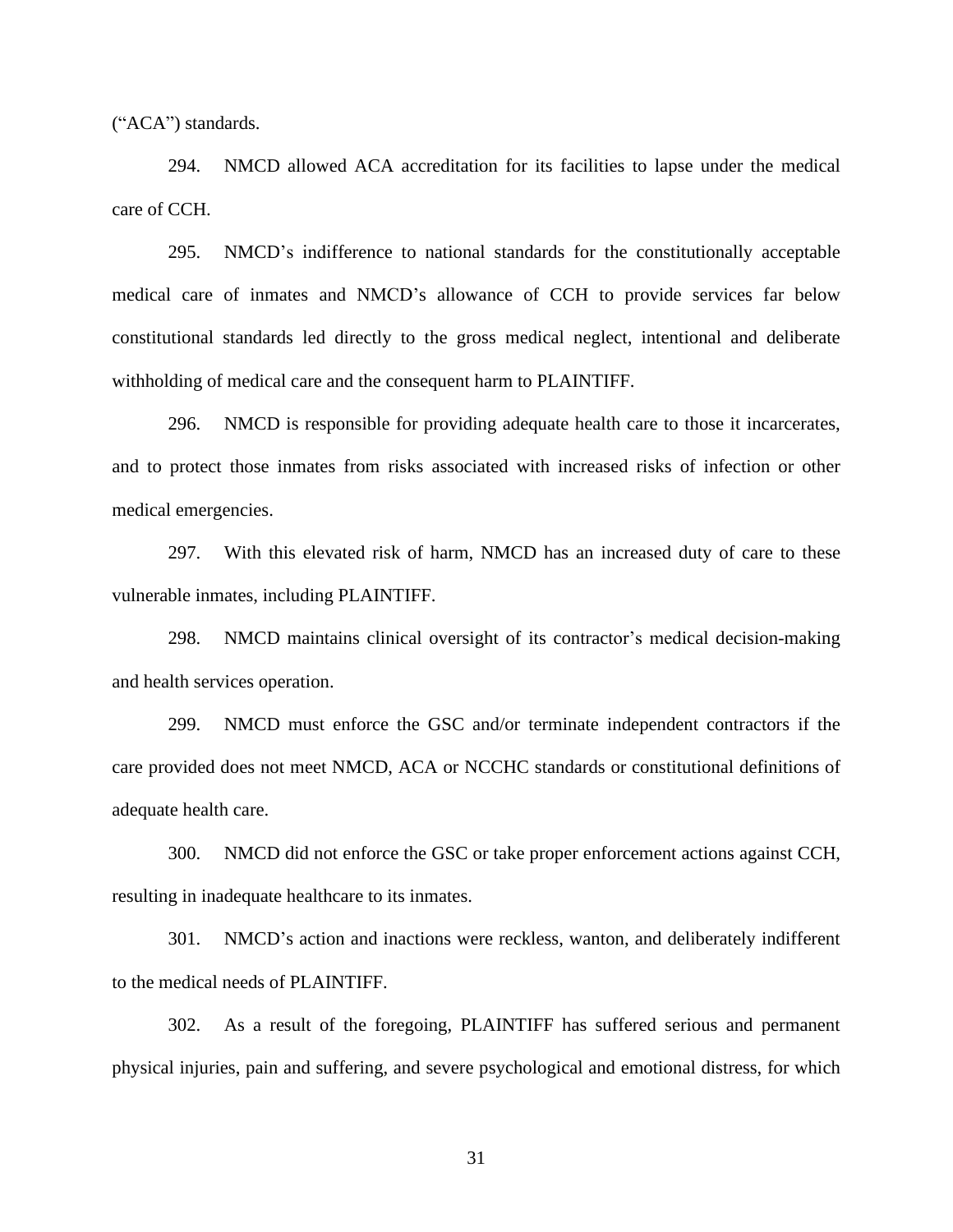PLAINTIFF is entitled to damages.

## **COUNT III: NEGLIGENCE (ALL DEFENDANTS)**

303. PLAINTIFF incorporates by reference as if fully set forth herein, each and every allegation contained in the paragraphs above.

304. NMSA §41–4–6, NMSA §41–4–9 and NMSA §41–4–10.

305. NMCD DEFENDANTS negligently failed to oversee CCH, MHM in the provision of medical care to NMCD inmates, which contributed to PLAINTIFF's injuries.

306. NMCD DEFENDANTS failed to take corrective action against CCH, MHM in clear face of recurrent and consistent negligent and reckless medical care to NMCD inmates, which contributed to PLAINTIFF's injuries.

307. NMCD and CCH, MHM are entrusted with the medical care of New Mexico inmates who have no other source of medical care.

308. CCH's medical staff at WNMCF lacked sufficient expertise to assess, treat and manage PLAINTIFF's health conditions.

309. CCH, MHM has a duty under the GSC, ACA and NCCHC to properly refer PLAINTIFF to be seen by a physician who could effectively treat PLAINTIFF.

310. NMCD DEFENDANTS negligently failed to enforce critical terms of the GSC, including but not limited to, failure to compel WNMCF and/or CCH to obtain accreditation by the ACA and NCCHC, which contributed to PLAINTIFF's injuries.

311. NMCD DEFENDANTS negligently failed to ensure that CCH, MHM hire, train and supervise its medical providers, staff, employees and agents.

312. NMCD DEFENDANTS negligently failed to ensure that CCH, MHM hire competent medical providers, employees, staff and agents.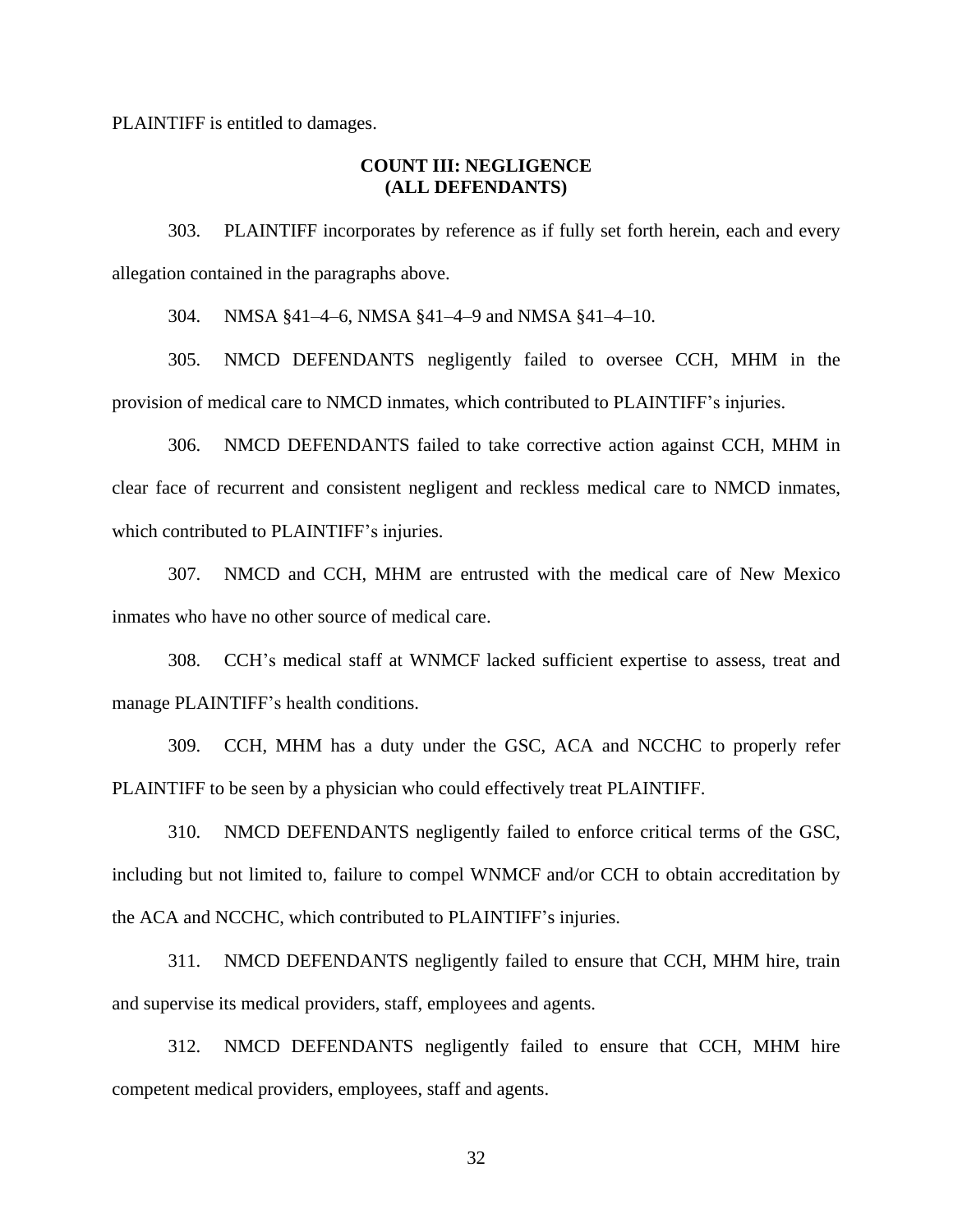313. NMCD DEFENDANTS negligently and recklessly failed to ensure that inmates, including PLAINTIFF, were receiving proper medical care, including proper referral to specialists.

314. NMCD knew, and knows, that all referrals for specialist care are made by CCH, MHM administrators outside of NMCD medical facilities.

315. NMCD knew, and knows, that referrals for specialist care are not made by inmates', including PLAINTIFFS', on-site medical providers, but by corporate administrative personnel.

316. NMCD knew and knows that referrals for specialist care are routinely denied by CCH, MHM non-medical administrative personnel on the basis of costs to CCH, MHM for said referrals.

317. NMCD DEFENDANTS negligently, intentionally and knowingly interfered in the inmate grievance process with a pattern and practice of routine denial of medical grievances without due consideration of the facts and circumstances of the grievances, which contributed to PLAINTIFF's injuries.

318. NMCD DEFENDANTS negligently, recklessly and deliberately failed to hold CCH, MHM to standards and guidelines of the ACA or NCCHC.

319. NMCD DEFENDANTS negligently, recklessly and deliberately failed to hold CCH, MHM to the medical standard of care established under New Mexico law, which contributed to PLAINTIFF's injuries.

320. NMCD DEFENDANTS negligently, recklessly and deliberately failed to establish or enforce any standards at all for CCH, MHM's provision of proper, necessary and competent medical care to NMCD inmates.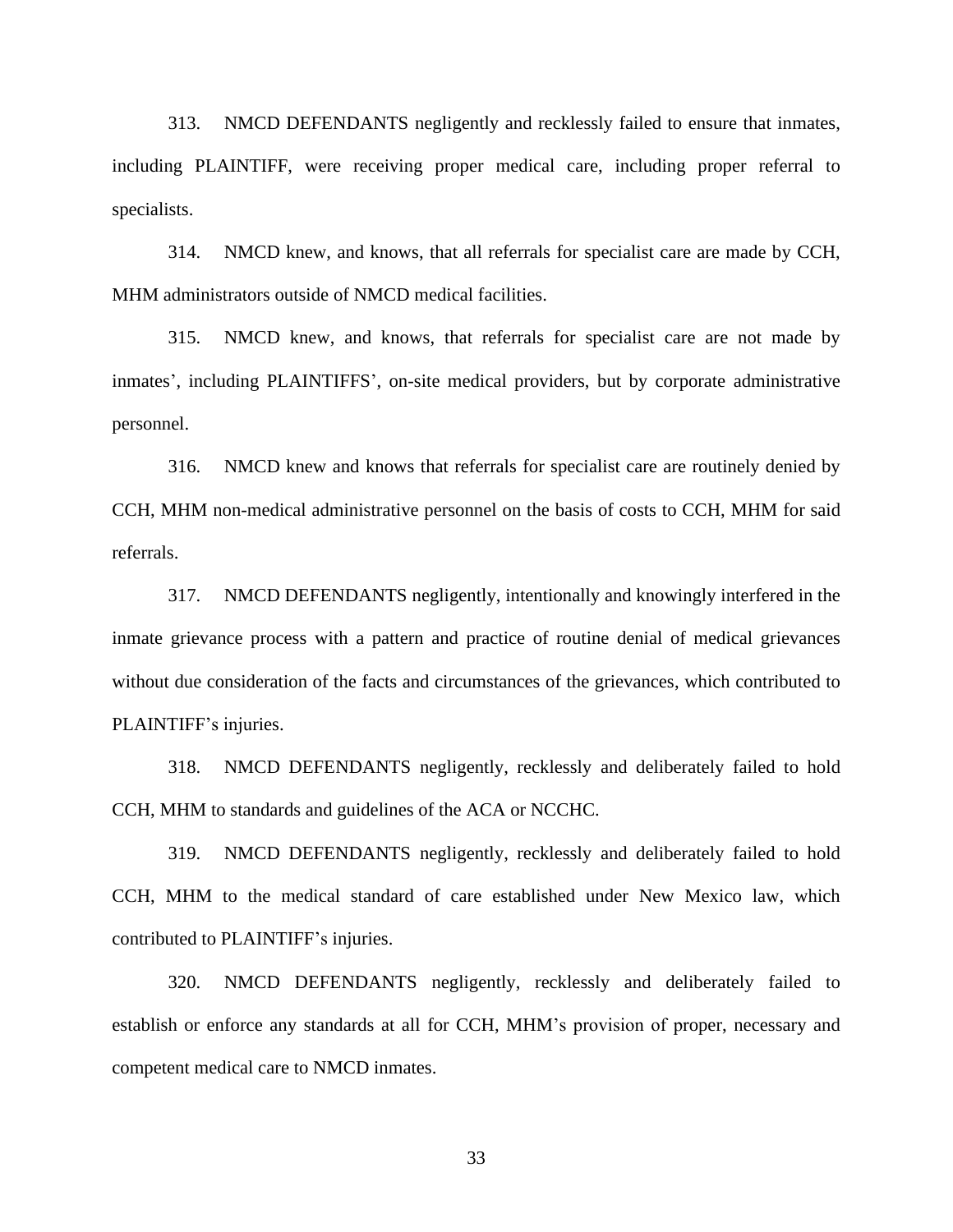321. NMCD has a duty to operate CNMCF, GCCF and WNMCF in a safe and reasonably prudent manner.

322. This duty includes following and enforcing NMCD procedures in place to protect inmates' health and their access to healthcare.

323. Due to the epidemic of MRSA, osteomyelitis and other infection disease in NMCD facilities state-wide, including WNMCF, NMCD had a heightened duty of care for the protection of inmate health, including the health of PLAINTIFF.

324. Specifically, with elevated risk of harm, NMCD has an increased duty of care to vulnerable inmates, including PLAINTIFF.

325. NMCD has not addressed this increased risk of harm, even though NMCD policies and procedures explicitly provide for the care of inmates in need of medical treatment.

326. As such, NMCD has negligently operated WNMCF, a public facility in which it incarcerated PLAINTIFF.

327. NMCD has created a risk to all inmates including PLAINTIFF at WNMCF, as all inmates are owed adequate healthcare.

328. NMCD's action and inactions were reckless, wanton, and deliberately indifferent to the medical needs of PLAINTIFF.

329. As a result of the foregoing, PLAINTIFF has suffered serious and permanent physical injuries, pain and suffering, and severe psychological and emotional distress, for which PLAINTIFF is entitled to damages.

### **COUNT IV: NEGLIGENT OPERATION OF A MEDICAL FACILITY (CCH, MHM DEFENDANTS)**

330. PLAINTIFF incorporates by reference as if fully set forth herein, each and every allegation contained in the paragraphs above.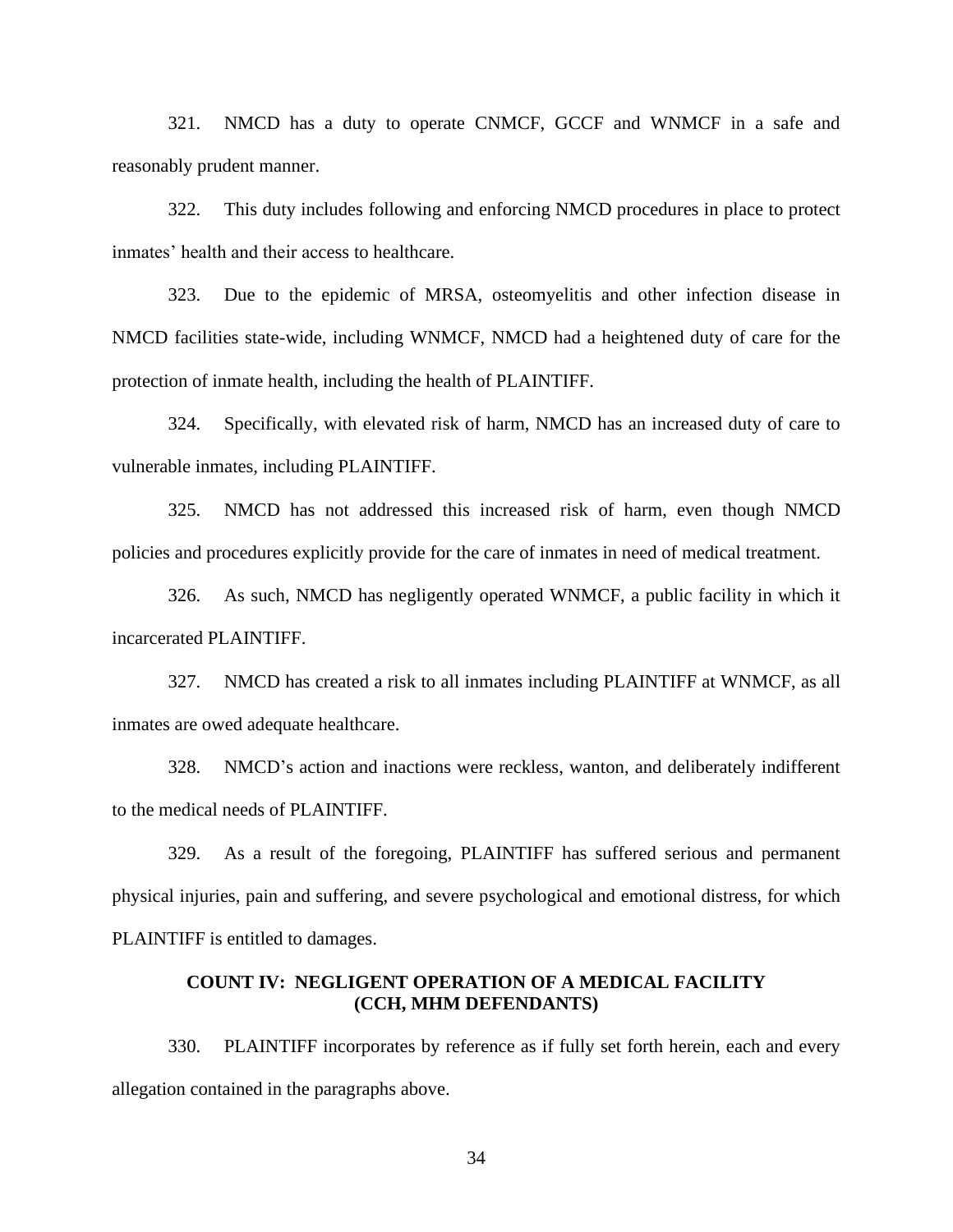331. CCH, MHM is entrusted with the medical care of inmates who have no other source of medical care by contract with the State of New Mexico and NMCD.

332. CCH, MHM employees, staff and agents were unqualified to care for PLAINTIFF, and yet refused to refer PLAINTIFF to specialists.

333. CCH, MHM employees, staff and agents were unqualified and delayed proper treatment for PLAINTIFF from September 5, 2018 to March 19, 2019 when he/she was finally sent to UNMH for treatment.

334. CCH, MHM DEFENDANTS' actions and inactions in failing to properly assess, treat and manage PLAINTIFF's RETINOPATHY, DIABETES and related health conditions were negligent, reckless, wanton and in deliberate disregard for the health of PLAINTIFF.

335. CCH, MHM DEFENDANTS' actions and inactions in failing to properly refer PLAINTIFF to be seen by a physician who could effectively treat PLAINTIFF were negligent, reckless, wanton and in deliberate disregard for the health of PLAINTIFF.

336. By failing to either: (1) properly treat PLAINTIFF's medical conditions, or (2) properly refer PLAINTIFF to be seen by a physician who could effectively treat PLAINTIFF, CCH, MHM DEFENDANTS breached their duty to medically treat PLAINTIFF in a reasonably prudent manner.

337. Decisions for referral of inmates to specialists are made by CCH, MHM corporate administrators rather than inmate medical providers.

338. No referral to a specialist may be made without first gaining approval from CCH, MHM corporate administrators.

339. On-site medical providers do not have the authority to directly refer an inmate to a specialist without approval of CCH, MHM corporate administrators.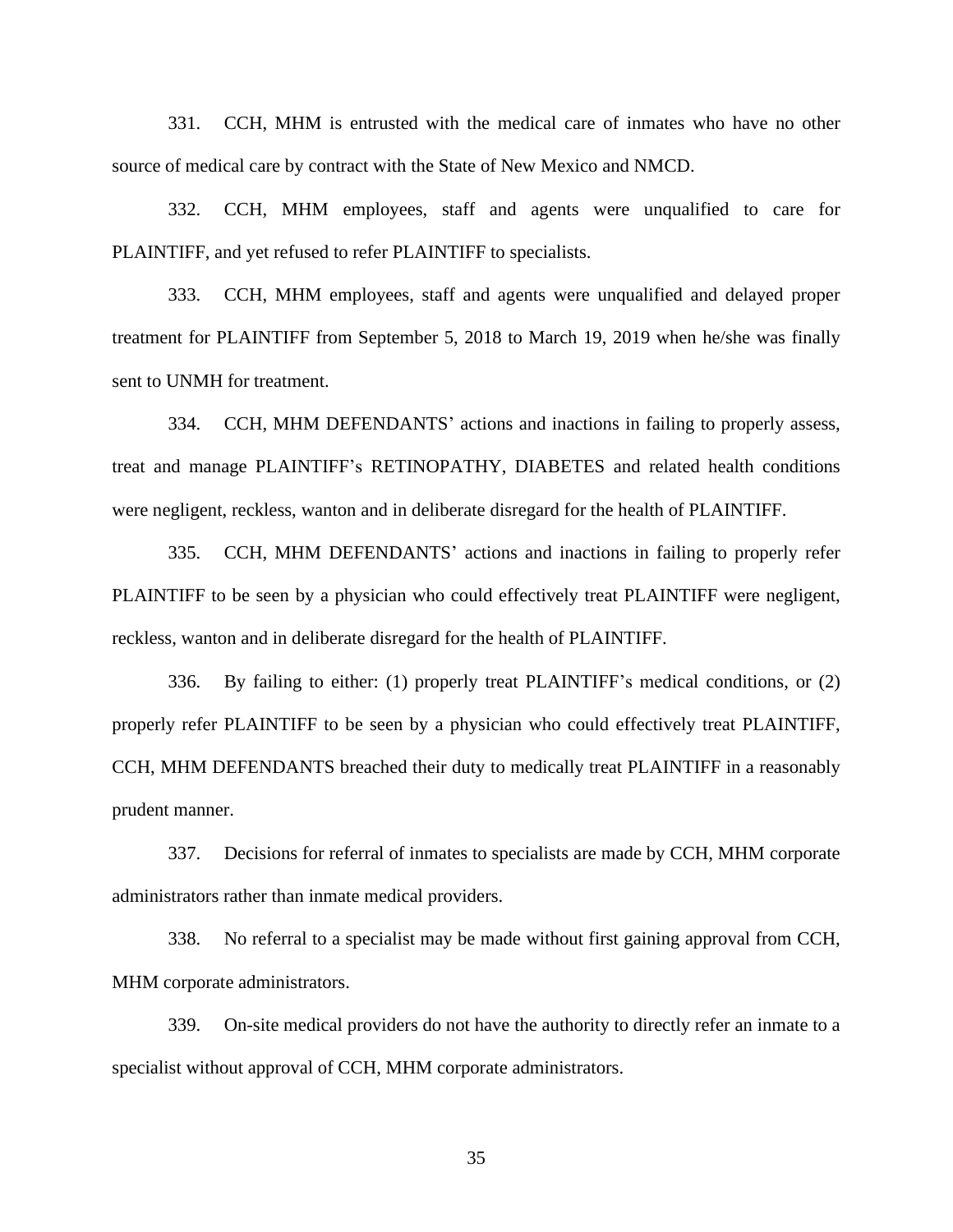340. This process and policy is reckless and dangerous and leads to severe harm to inmates due to refusal on costs grounds by CCH, MHM administrators to approve referrals to specialists.

341. CCH, MHM DEFENDANTS failed to properly address PLAINTIFF's medical condition.

342. Such conduct amounts to negligence in running a prison medical facility.

343. Such conduct amounts to negligence in the treatment of PLAINTIFF.

344. CCH, MHM had a duty to properly screen, supervise, educate, and train its employees regarding PLAINTIFF and inmates with similar health conditions within the facility.

345. CCH, MHM had a duty to allow PLAINTIFF's on-site medical providers make referrals to specialists.

346. CCH, MHM had a duty to properly screen, supervise, educate, and train its employees regarding proper treatment of inmates suffering RETINOPATHY, DIABETES.

347. On information and belief, CCH, MHM failed to properly train and supervise its employees, contractors, or agents in such a manner to properly and adequately assess, treat and manage PLAINTIFF's multiple medical conditions, including RETINOPATHY, DIABETES and related health conditions.

348. CCH, MHM is bound by the GSC to obtain and maintain ACA and NCCHC accreditation under the terms of the GSC.

349. CCH, MHM do not comply with ACA, NCCHC or New Mexico standards of healthcare.

350. As a result of the foregoing, PLAINTIFF has suffered damages and injuries including, but not limited to, physical injuries, pain and suffering, and severe psychological and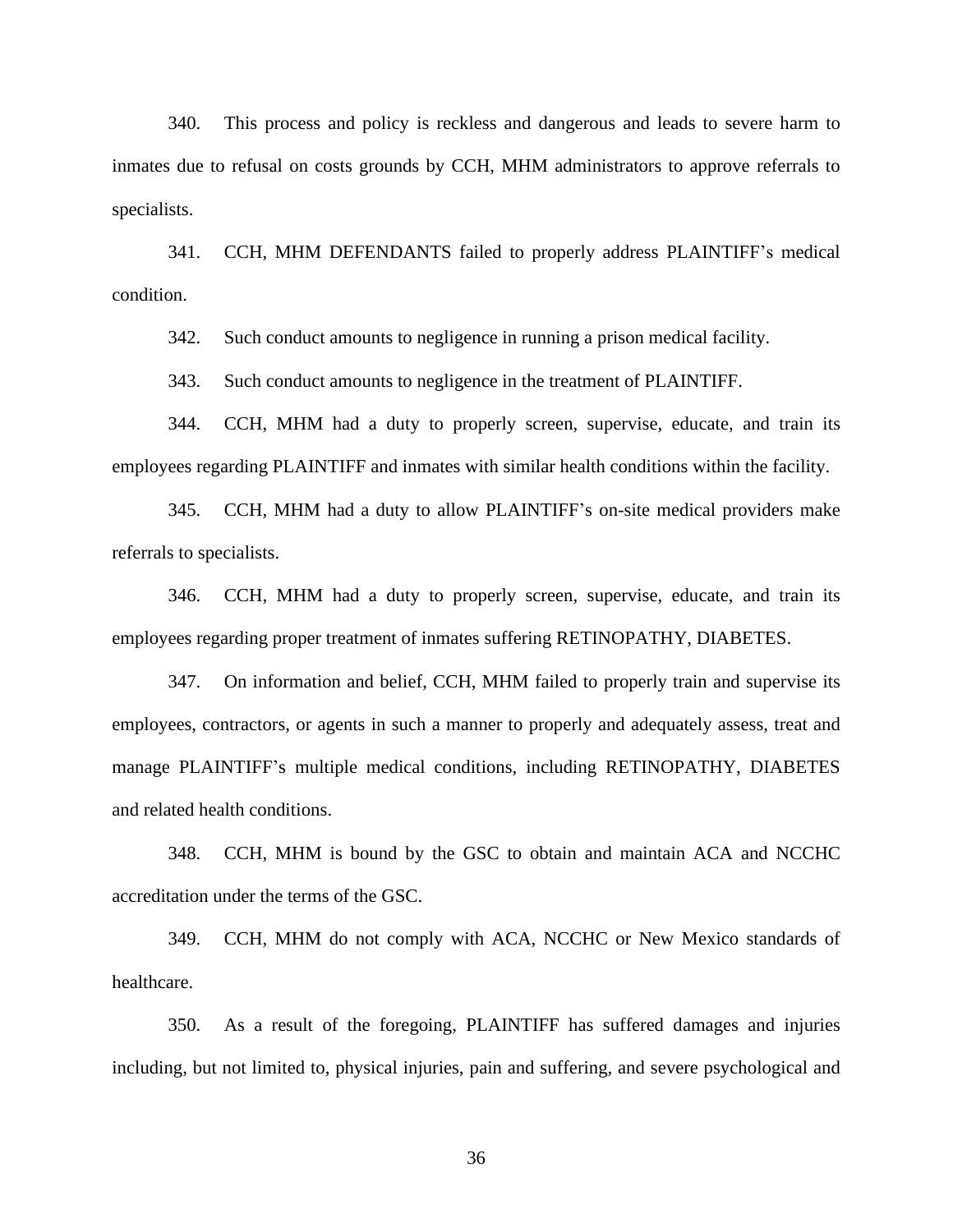emotional distress, for which she is entitled to damages.

351. The actions and inactions of CCH, MHM DEFENDANTS were negligent, willful, wanton, and in gross and reckless disregard for PLAINTIFF's well-being, entitling PLAINTIFF to punitive damages thereon.

## **COUNT V: NEGLIGENT OPERATION OF A MEDICAL FACILITY (NMCD DEFENDANTS)**

352. PLAINTIFF incorporates by reference as if fully set forth herein, each and every allegation contained in the paragraphs above.

353. NMSA §41–4–6, NMSA §41–4–9 and NMSA §41–4–10.

354. NMCD has authority over all NMCD correctional facilities, including WNMCF.

355. NMCD has authority and control over the operation of all medical facilities within NMCD correctional facilities, including those within WNMCF.

356. NMCD is the contracting party to the GSC entered into between NMCD and CCH on June 1, 2016.

357. NMCD has sole authority, control and responsibility over the execution, implementation and enforcement of the GSC.

358. NMCD has allowed numerous serious breaches and violations of the GSC, ACA and NCCHC that led to the medical neglect of PLAINTIFF.

359. NMCD and CCH, MHM are entrusted with the medical care of New Mexico inmates who have no other source of medical care.

360. CCH, MHM's medical staff at WNMCF lacked sufficient expertise to assess, treat and manage PLAINTIFF's health conditions.

361. CCH, MHM has a duty under the GSC, ACA and NCCHC to properly refer PLAINTIFF to be seen by a physician who could effectively treat PLAINTIFF.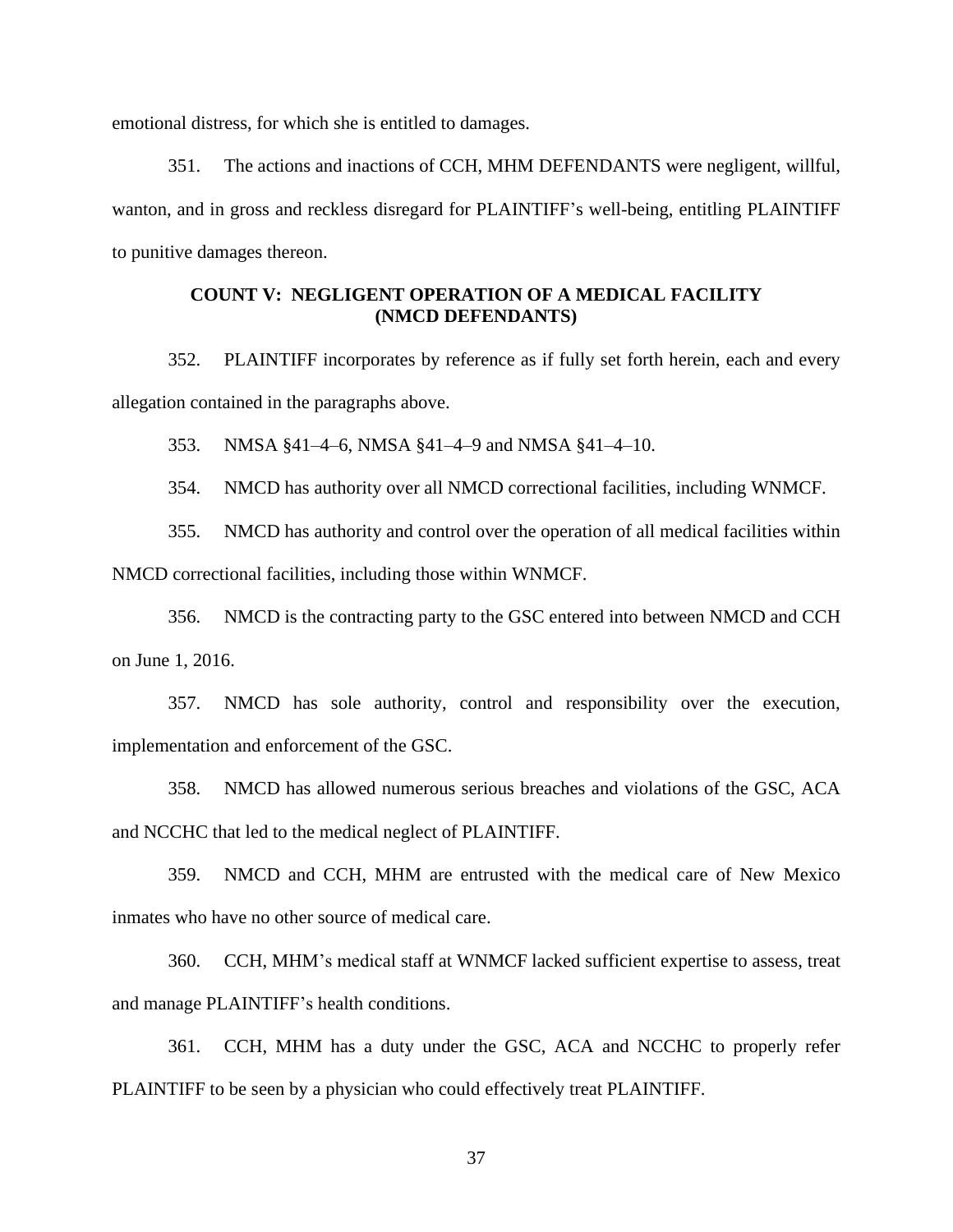362. NMCD DEFENDANTS refused or otherwise failed to enforce these provisions of the GSC, ACA and NCCHC.

363. NMCD DEFENDANTS knew that CCH, MHM was not abiding by the terms of the GSC, ACA and NCCHC.

364. NMCD DEFENDANTS knew that CCH, MHM was not properly and adequately treating PLAINTIFF's medical condition.

365. NMCD DEFENDANTS knew that CCH, MHM was not referring PLAINTIFF to outside medical healthcare providers who could effectively and prudently treat PLAINTIFF.

366. NMCD knew that CCH, MHM corporate administrators were making costs rather than medically based decisions on referrals of inmates, including PLAINTIFF, to proper specialists.

367. NMCD knew that CCH, MHM corporate administrators were routinely denying referrals of inmates to specialists on costs rather than medical grounds.

368. Such conduct amounts to negligence in running a medical facility.

369. Such conduct amounts to negligence in the treatment of PLAINTIFF.

370. The actions of NMCD were negligent, reckless, willful, wanton, and deliberately indifferent to the health of PLAINTIFF.

371. NMCD DEFENDANTS have knowingly allowed, aided and abetted in CCH's failure to obtain and maintain ACA and NCCHC accreditation.

372. CCH has violated numerous provisions of ACA and NCCHC.

373. NMCD DEFENDANTS have taken no action to correct these violations or otherwise hold CCH to ACA, NCCHC or New Mexico medical standards of care.

374. NMCD DEFENDANTS have been complicit in the failure to adhere to the basic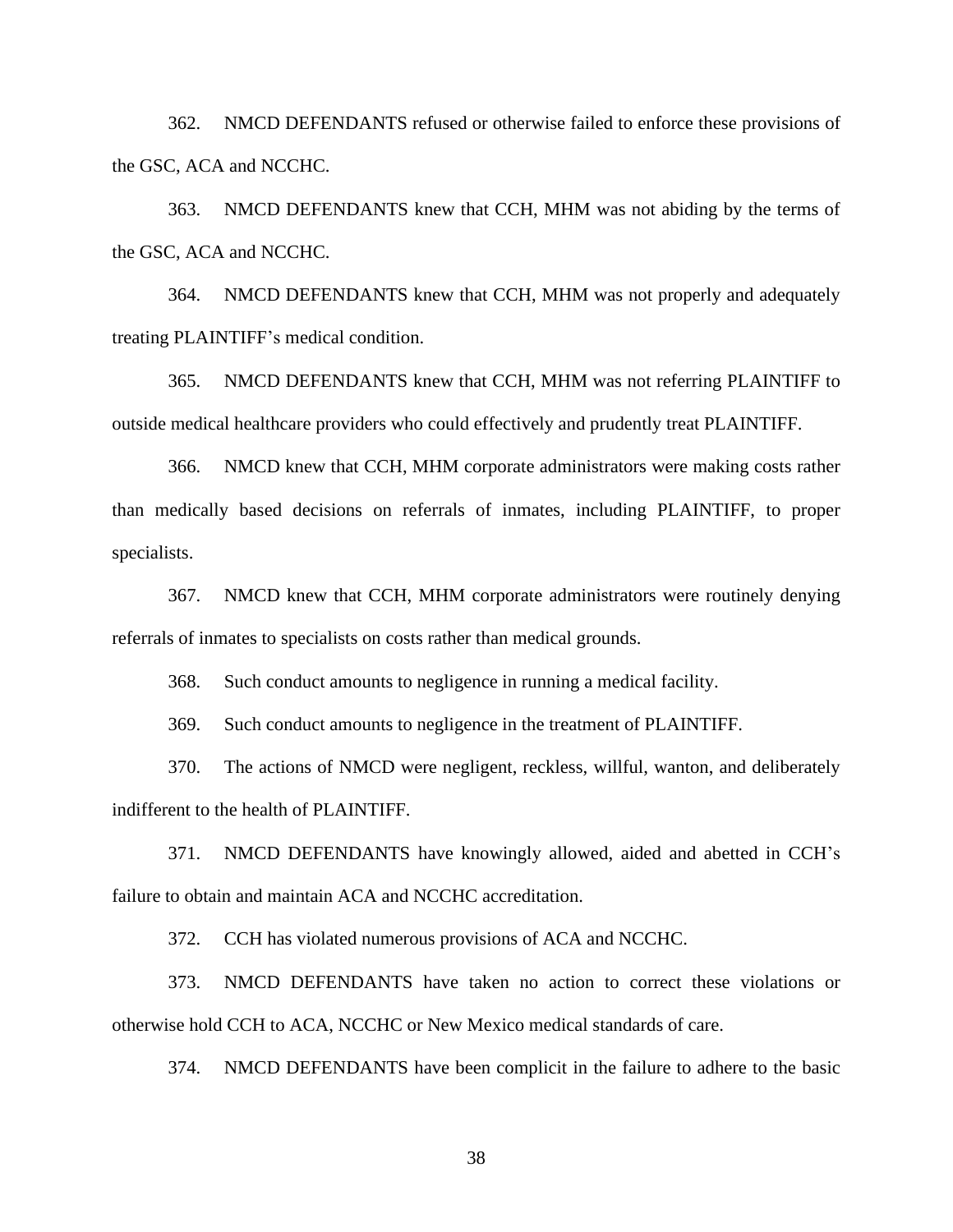constitutional correctional healthcare set forth by the NCCHC through NMCD's failure to enforce the GSC.

375. NMCD DEFENDANTS have knowingly allowed and been complicit in the violation of the ACA and NCCHC minimum mandatory standards.

376. NMCD DEFENDANTS have failed to properly maintain oversight and enforcement of the GSC.

377. NMCD DEFENDANTS have failed to enforce the following provisions of the GSC:

a. The establishment of an electronic medical records system which is in fact required by both the contract and is in fact required under federal law;

b. All provisions related to ACA and NCCHC accreditation and compliance; and

c. Referral of inmates to specialists when necessary for inmate health.

378. NMCD is ultimately responsible for providing adequate health care to those it incarcerates, and to protect those inmates from risks associated with increased risks of infection or other medical emergencies.

379. Due to the epidemic of MRSA, osteomyelitis and other infection disease in NMCD facilities state-wide, including WNMCF, NMCD had a heightened duty of care for the protection of inmate health, including the health of PLAINTIFF.

380. Specifically, with elevated risk of harm, NMCD has an increased duty of care to vulnerable inmates, including PLAINTIFF.

381. NMCD has clinical oversight of its contractor's medical decision-making and health services operation.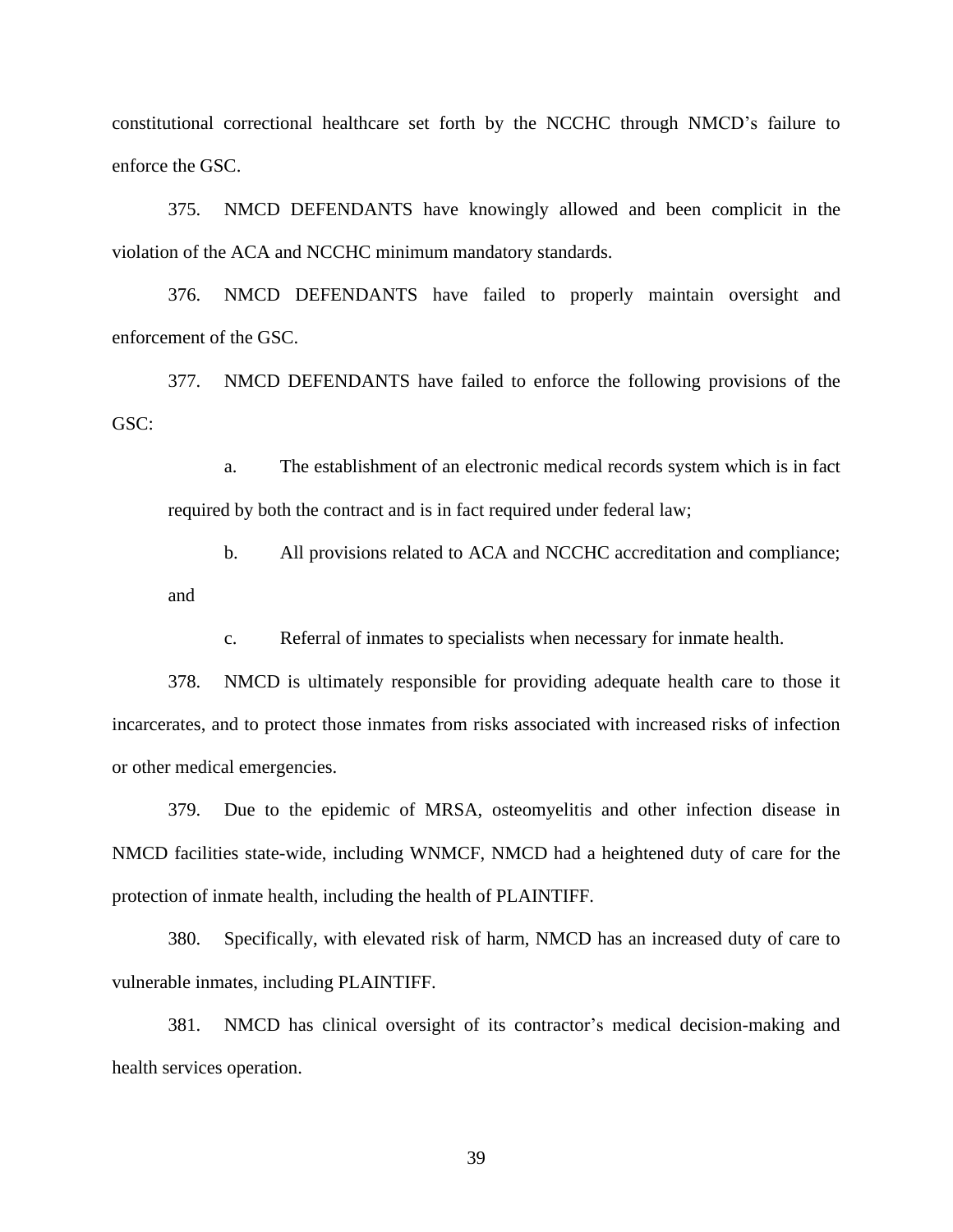382. NMCD must enforce the GSC and/or terminate independent contractors if the care provided does not meet NMCD, ACA or NCCHC standards or constitutional definitions of adequate health care.

383. NMCD did not enforce the GSC or take proper enforcement actions against CCH, MHM, resulting in inadequate healthcare to its inmates, including PLAINTIFF.

384. The failures of NMCD DEFENDANTS led to serious and permanent harm to PLAINTIFF.

385. As a result of the foregoing, PLAINTIFF suffered serious and permanent physical injuries, pain and suffering, and severe psychological and emotional distress for which PLAINTIFF is entitled to damages.

## **COUNT VI: NEGLIGENT HIRING, TRAINING AND SUPERVISION (CCH, MHM)**

386. PLAINTIFF incorporates by reference as if fully set forth herein, each and every allegation contained in the paragraphs above.

387. CCH, MHM had a duty to properly screen, supervise, educate, and train its employees regarding proper treatment of inmates suffering RETINOPATHY, DIABETES.

388. On information and belief, CCH, MHM failed to properly train and supervise its employees, contractors, or agents in such a manner to properly and adequately assess, treat and manage PLAINTIFF's RETINOPATHY, DIABETES.

389. CCH, MHM had a duty to properly screen, supervise, educate, and train its employees regarding proper treatment of diabetic patients.

390. CCH, MHM are bound by the GSC to obtain and maintain ACA and NCCHC accreditation under the terms of the GSC.

391. CCH, MHM have not established any standards for medical care.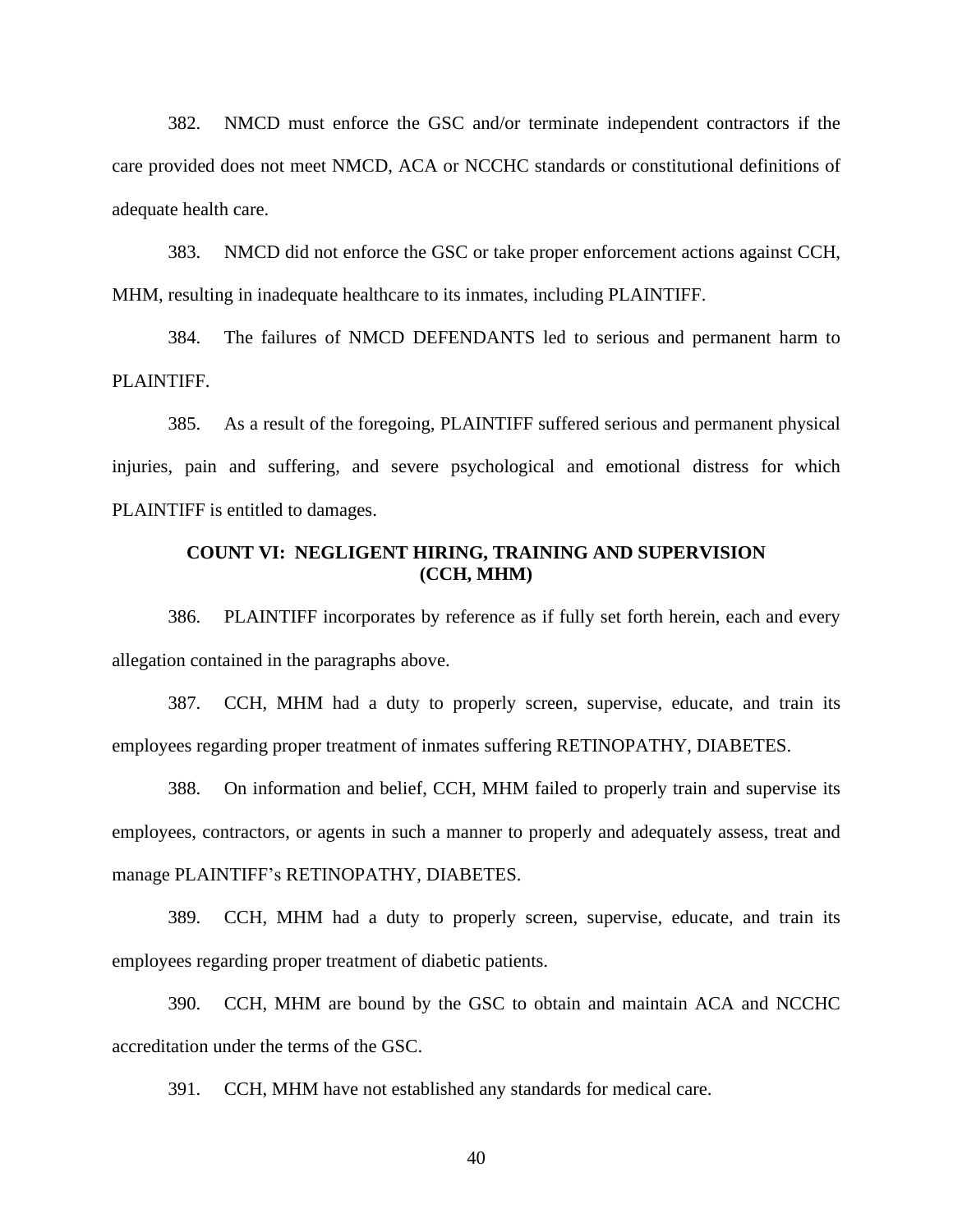392. NMCD routinely violates NMCD and the GSC medical treatment and care policies and provisions.

393. CCH, MHM have not trained or supervised its employees, staff and agents in any standards of medical care.

394. CCH, MHM's negligent hiring, training and supervision were the proximate cause of PLAINTIFF's injuries and damages for which PLAINTIFF is entitled to damages including, but not limited to, physical injuries, pain and suffering, and severe psychological and emotional distress.

395. CCH, MHM's negligent hiring, training and supervision was willful, deliberate and in wanton disregard for the health and safety of PLAINTIFF.

396. CCH, MHM had a duty to allow PLAINTIFF's medical providers to make referrals to specialist.

397. CCH, MHM breached this duty with decisions for referral of inmates made by CCH, MHM corporate administrators rather than inmate medical providers.

398. No referral to a specialist may be made without first gaining approval from CCH, MHM corporate administrators.

399. On-site medical providers do not have the authority to directly refer an inmate to a specialist without approval of CCH, MHM corporate administrators.

400. Approval of referrals by CCH, MHM corporate administrators are made on costs rather than medical grounds.

401. This process and policy is reckless and dangerous and leads to severe harm to inmates due to refusal on costs grounds by CCH, MHM administrators to approve referrals to specialists.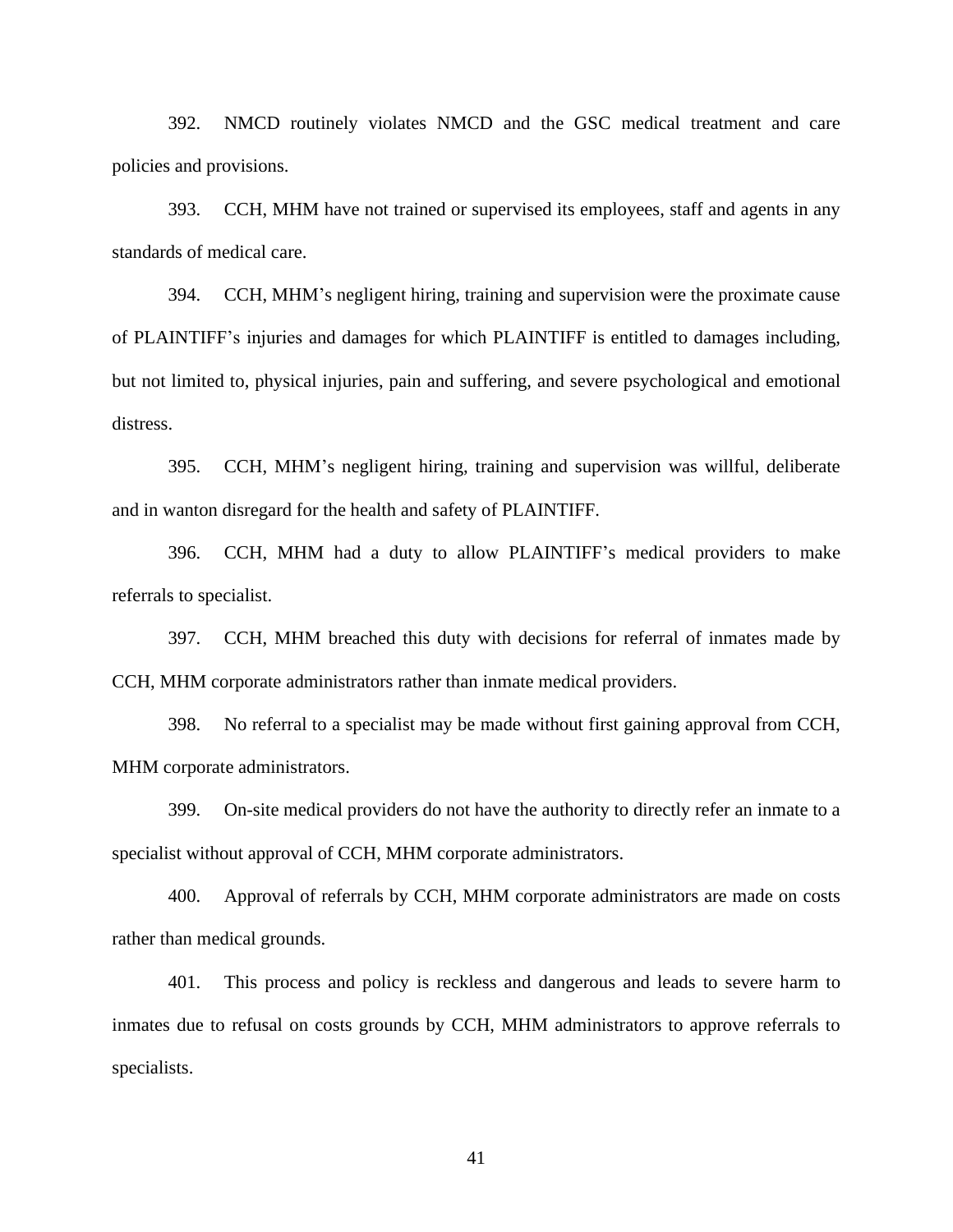402. PLAINTIFF is entitled to recovery for PLAINTIFF's injuries and damages including, but not limited to, physical injuries, pain and suffering, and severe psychological and emotional distress.

403. PLAINTIFF is entitled to punitive damages against CCH, MHM.

404. Waivers of immunity apply to this Count under NMSA 41–4–6, NMSA 41–4–9 and NMSA 41–4–10.

## **COUNT VII: NEGLIGENT HIRING, TRAINING AND SUPERVISION (NMCD DEFENDANTS)**

405. PLAINTIFF incorporates by reference as if fully set forth herein, each and every allegation contained in the paragraphs above.

406. NMSA §41–4–6, NMSA §41–4–9 and NMSA §41–4–10.

407. NMCD had a duty to properly screen, supervise, educate, and train its employees regarding proper treatment of RETINOPATHY, DIABETES.

408. On information and belief, NMCD failed to properly train and supervise its employees, contractors, or agents in such a manner to properly and adequately assess, treat and manage PLAINTIFF's RETINOPATHY, DIABETES and related health conditions.

409. NMCD had a duty to properly screen, supervise, educate, and train its employees regarding proper treatment of RETINOPATHY, DIABETES.

410. Waivers of immunity apply to this Count under NMSA 41–4–6, NMSA 41–4–9 and NMSA 41–4–10

411. NMCD established, but failed to enforce, any standards for medical care.

412. NMCD failed to enforce the GSC.

413. NMCD failed to exercise supervisory authority inherent in the grievance system.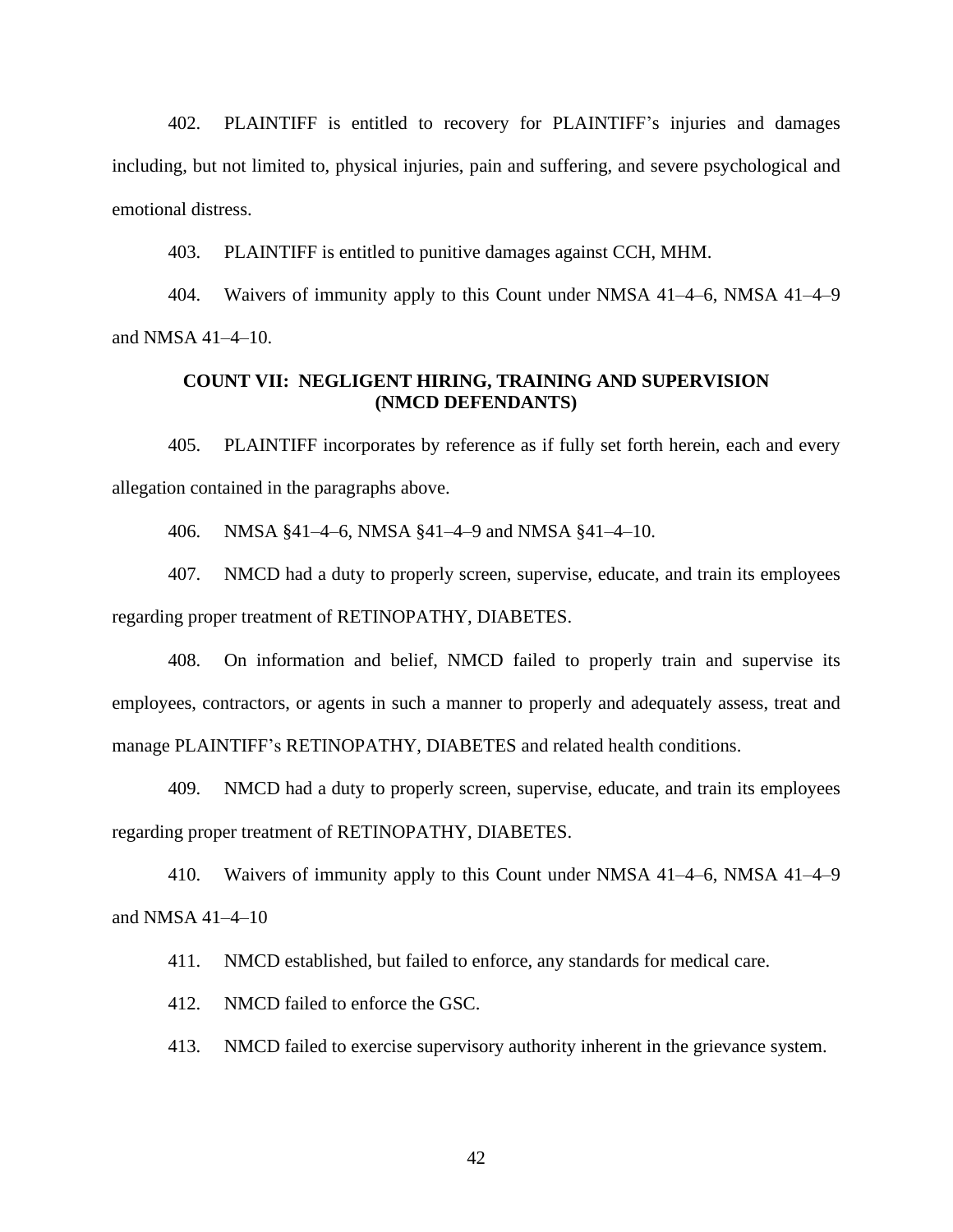414. NMCD has not trained or supervised its employees, staff and agents in any standards of medical care.

415. NMCD's negligent hiring, training and supervision were the proximate cause of PLAINTIFF's injuries and damages for which PLAINTIFF is entitled to injuries and damages including, but not limited to, physical injuries, pain and suffering, and severe psychological and emotional distress.

416. NMCD's negligent hiring, training and supervision was willful, deliberate and in wanton disregard for the health and safety of PLAINTIFF.

417. PLAINTIFF is entitled to recovery for PLAINTIFF's injuries and damages including, but not limited to, physical injuries, pain and suffering, and severe psychological and emotional distress.

## **COUNT VIII: INTENTIONAL INFLICTION OF EMOTIONAL DISTRESS (CCH, MHM)**

418. PLAINTIFF incorporates by reference as if fully set forth herein, each and every allegation contained in the paragraphs above.

419. CCH, MHM DEFENDANTS intentionally denied PLAINTIFF proper and necessary medical care for PLAINTIFF's RETINOPATHY, DIABETES.

420. CCH, MHM DEFENDANTS failed to take action to provide proper medical care despite numerous sick calls and/or grievances thereon.

421. CCH, MHM DEFENDANTS retaliated against PLAINTIFF by taking away PLAINTIFF's admission in the Echo Project for treatment of PLAINTIFF's RETINOPATHY, DIABETES knowing PLAINTIFF's RETINOPATHY, DIABETES was worsening PLAINTIFF's health conditions, because of a disciplinary action.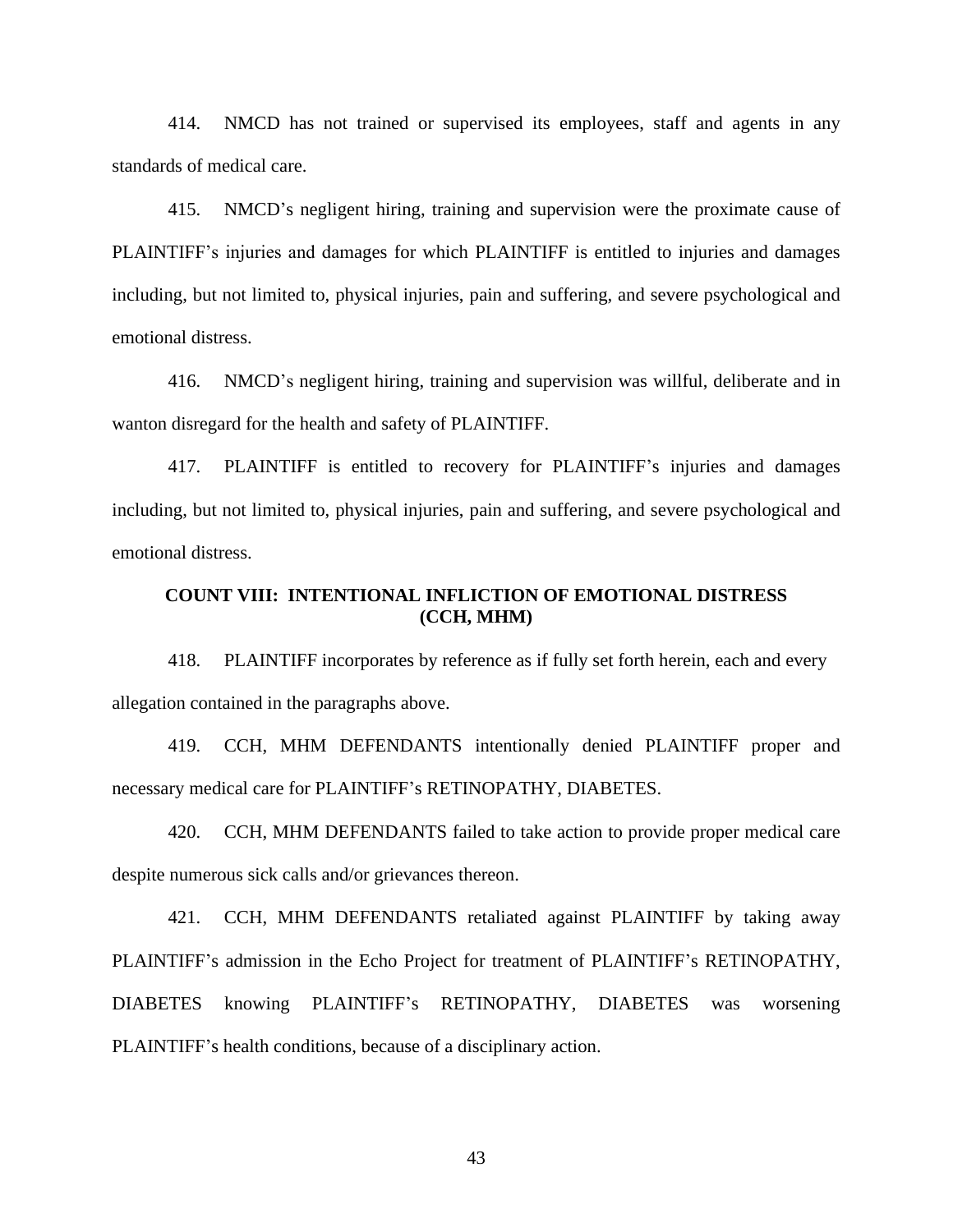422. The conduct of CCH, MHM DEFENDANTS was extreme, outrageous, and intentional and in deliberate disregard for PLAINTIFF's mental health.

423. PLAINTIFF suffered severe emotional distress as a result of the conduct of DEFENDANTS.

424. As a result of the foregoing, PLAINTIFF has suffered serious and permanent physical injuries, pain and suffering, and severe psychological and emotional distress, for which PLAINTIFF is entitled to damages, including punitive damages.

## **COUNT IX: CIVIL CONSPIRACY TO DENY PLAINTIFF MEDICAL CARE (CCH, MHM)**

425. PLAINTIFF incorporates by reference as if fully set forth herein, each and every allegation contained in the paragraphs above.

426. The facts illustrated above show a conspiracy on the part of NMCD DEFENDANTS, CCH, MHM to deny PLAINTIFF necessary, proper and constitutionally minimal medical care.

427. As a result of said conspiracy, PLAINTIFF suffered, and continues to suffer, severe physical and emotional distress as a result of the conduct of NMCD DEFENDANTS, CCH, MHM.

428. PLAINTIFF is entitled to recovery for PLAINTIFF's injuries and damages, including but not limited to, physical injuries, pain and suffering, and severe psychological and emotional distress.

429. PLAINITFF is entitled to damages, including punitive damages, against CCH, MHM.

430. There is no Tort Claims Act waiver for civil conspiracy for NMCD.

431. PLAINTIFF is entitled to punitive damages against CCH, MHM DEFENDANTS.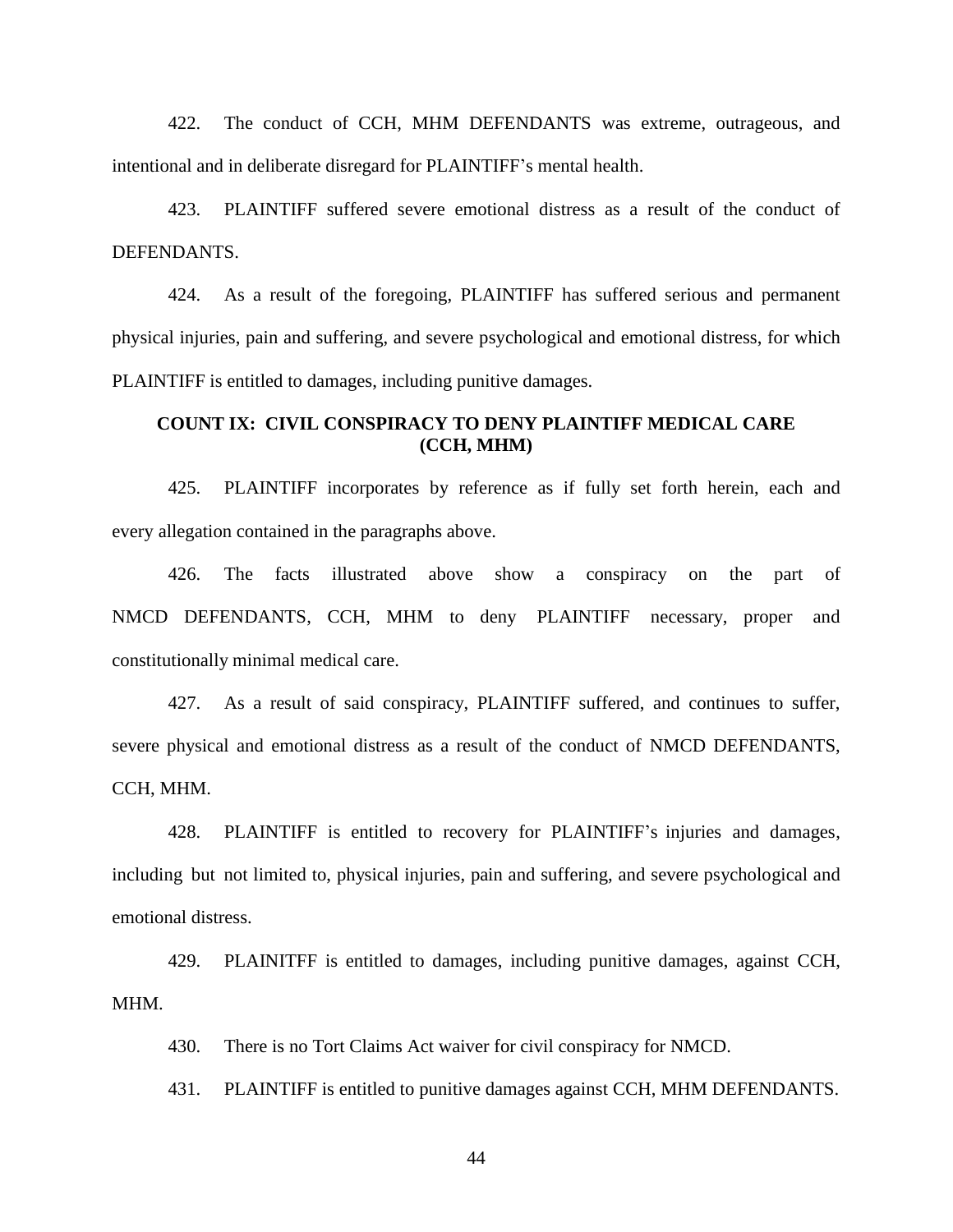## **COUNT X:** *RESPONDEAT SUPERIOR* **AND AGENCY (CCH, MHM)**

432. PLAINTIFF incorporates by reference as if fully set forth herein, each and every allegation contained in the paragraphs above.

433. CCH, MHM are responsible to PLAINTIFF under the doctrine of *respondeat superior* for the conduct of its employees, staff and agents.

434. CCH, MHM are responsible to PLAINTIFF under the doctrine of agency for the conduct of its employees, staff and agents.

## **COUNT XI:** *RESPONDEAT SUPERIOR* **AND AGENCY (NMCD)**

435. PLAINTIFF incorporates by reference as if fully set forth herein, each and every allegation contained in the paragraphs above.

436. NMSA §41–4–6, NMSA §41–4–9 and NMSA §41–4–10.

437. NMCD is responsible to PLAINTIFF under the doctrine of *respondeat superior* for the conduct of its employees, staff and agents.

438. NMCD is responsible to PLAINTIFF under the doctrine of agency for the conduct of its employees, staff and agents.

## **COUNT IX: BREACH OF CONTRACT TO PROVIDE PROPER MEDICAL DIETS (SUMMIT FOOD SERVICES, LLC)**

439. PLAINTIFF incorporates by reference as if fully set forth herein, each and every allegation contained in the paragraphs above.

440. By contract with NMCD, Summit Food was to provide medical diets appropriate to those with chronic illnesses.

441. By contract with NMCD, Summit Food provide medical diets appropriate to those suffering diabetes.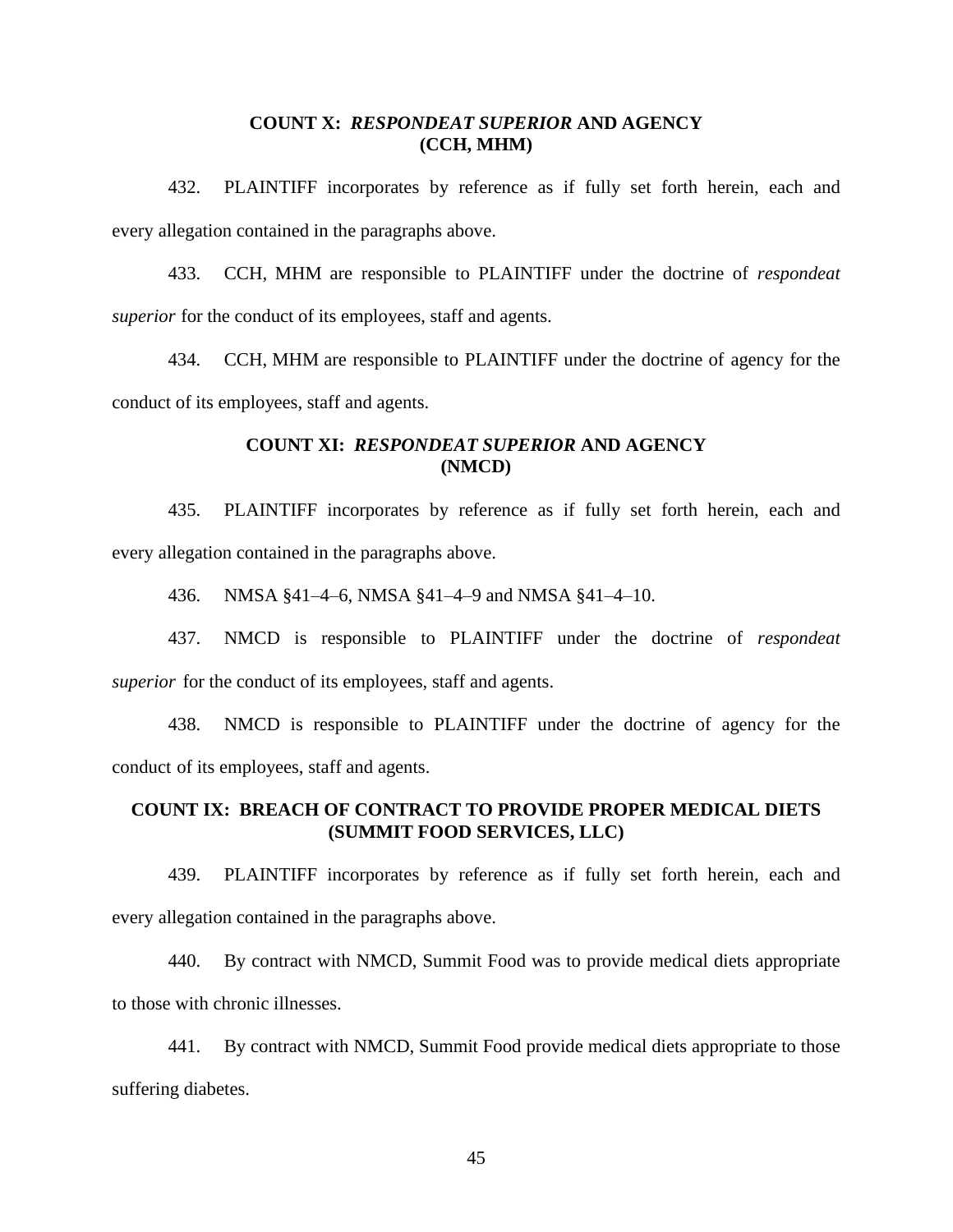442. Summit failed to provide PLAINTIFF with a proper medical diet instead feeding her what amounted to poison for one suffering chronic and poorly controlled diabetes.

443. PLAINTIFF is entitled to recovery for PLAINTIFF's injuries and damages, including but not limited to, physical injuries, pain and suffering, and severe psychological and emotional distress.

444. PLAINITFF is entitled to damages, including punitive damages, against Summit Foods.

## **COUNT IX: CIVIL CONSPIRACY TO DENY DIABETICALLY SAFE DIET (SUMMIT FOOD, NMCD, CENTURION)**

445. PLAINTIFF incorporates by reference as if fully set forth herein, each and every allegation contained in the paragraphs above.

446. Summit Food conspired with NMCD and Centurion to deny PLAINTIFF a proper medical diet.

447. NMCD was aware of both Summit Food's contractual obligation to provide a proper diabetic diet and its failure to do so.

448. Centurion was aware of both Summit Food's contractual obligation to provide a proper diabetic diet and its failure to do so.

449. Centurion, by contract under the terms of the GSC, was charged with developing, monitoring and managing medical diets for its patients.

450. Centurion failed to do so.

451. Despite the detectable harm the food provided by Summit Food was causing PLAINTIFF neither NMCD nor Centurion intervened to protect the health of PLAINTIFF.

452. PLAINTIFF is entitled to recovery for PLAINTIFF's injuries and damages, including but not limited to, physical injuries, pain and suffering, and severe psychological and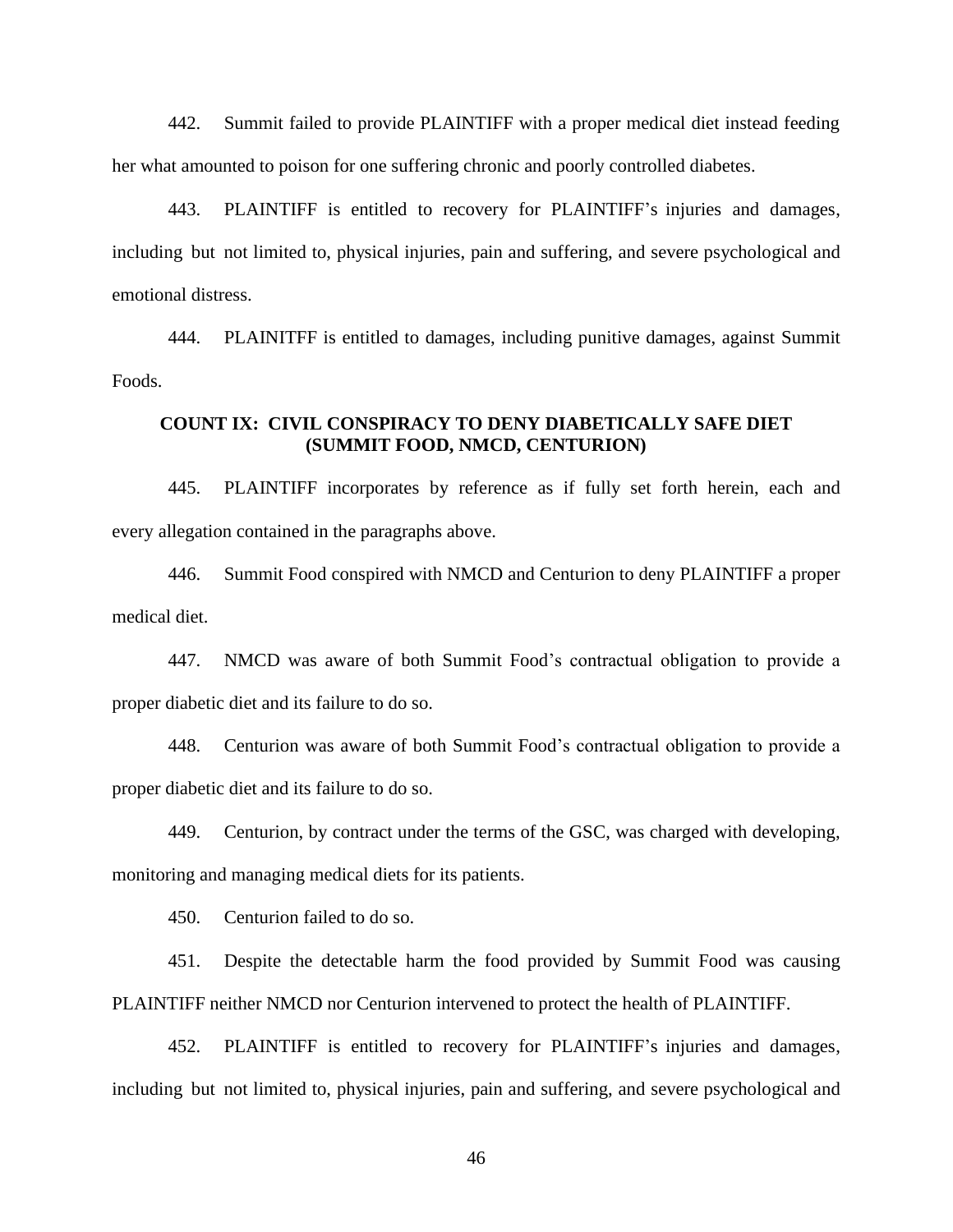emotional distress.

453. PLAINITFF is entitled to damages, including punitive damages, against Summit Foods.

## **COUNT XII:** *RES IPSA LOQUITUR* **(ALL DEFENDANTS)**

454. PLAINTIFF incorporates by reference as if fully set forth herein, each and every allegation contained in the paragraphs above.

455. The injuries and damages suffered by PLAINTIFF were proximately caused by wanton, willful and reckless actions and inactions ALL DEFENDANTS.

456. It was the responsibility of CCH, MHM to manage and control their medical staff and the care and treatment of PLAINTIFF.

457. The events causing the injuries and damages to PLAINTIFF were of a kind which would not ordinarily occur in the absence of negligence on the part of CCH, MHM DEFENDANTS.

458. The doctrine of *res ipsa loquitur* is applicable as a theory of negligence, causation and damages in this case and appropriately pled herein.

459. PLAINTIFF is entitled to recovery for PLAINTIFF's injuries and damages, including but not limited to, physical injuries, pain and suffering, and severe psychological and emotional distress.

460. PLAINTIFF is entitled to punitive damages against CCH, MHM DEFENDANTS.

### **COUNT XIII: PUNITIVE DAMAGES (CCH, MHM)**

461. PLAINTIFF incorporates by reference as if fully set forth herein, each and every allegation contained in the paragraphs above.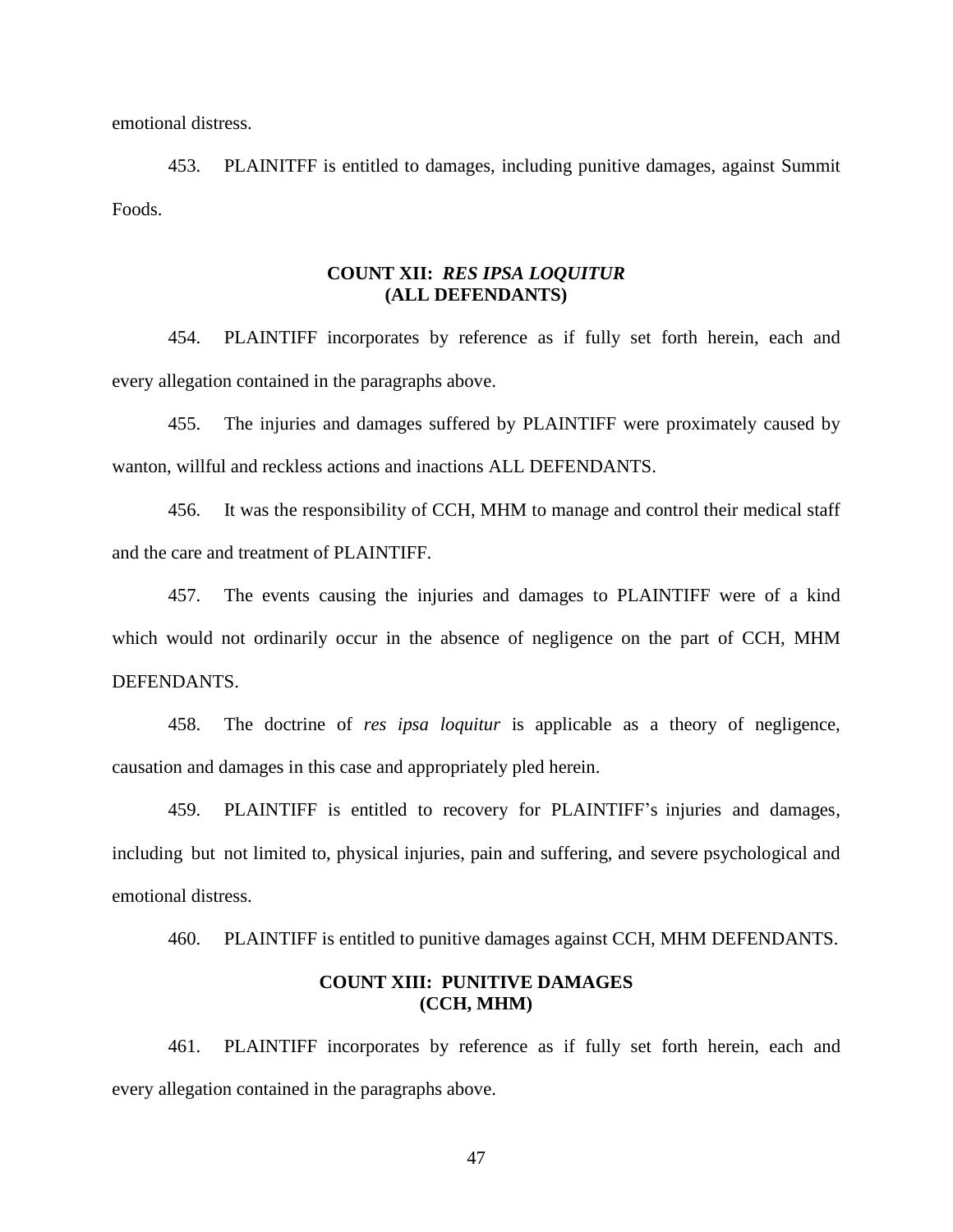462. The acts and omissions complained of in the causes of action stated above, upon information and belief, are believed to be of such an egregious nature, in reckless, wanton, willful, deliberate and total disregard to the health of PLAINTIFF, that in addition to the actual damages ascertained and demonstrated by a preponderance of the evidence, that punitive damages or exemplary damages to punish and deter these types of acts and omissions from occurring in the future, may well be appropriate.

**WHEREFORE**, PLAINTIFF requests judgment as follows:

A. Compensatory damages against all DEFENDANTS, jointly and severally, in an amount to be determined by this Court as adequate for pain, suffering, and injuries to PLAINTIFF;

B. Compensatory damages against all DEFENDANTS, jointly and severally, in an amount to be determined by this Court as adequate for CCH, MHM DEFENDANTS' intentional infliction of emotional distress;

C. Punitive damages in an undetermined amount against CCH, MHM;

D. Costs incurred by PLAINTIFF, including pre-judgment and post-judgment interest; and

E. Such other and further relief as the Court deems just and proper.

Respectfully submitted,

COLLINS & COLLINS, P.C.

#### */s/ Parrish Collins*

Parrish Collins P. O. Box 506 Albuquerque, NM 87103 505-242-5958 [parrish@collinsattorneys.com](mailto:parrish@collinsattorneys.com)